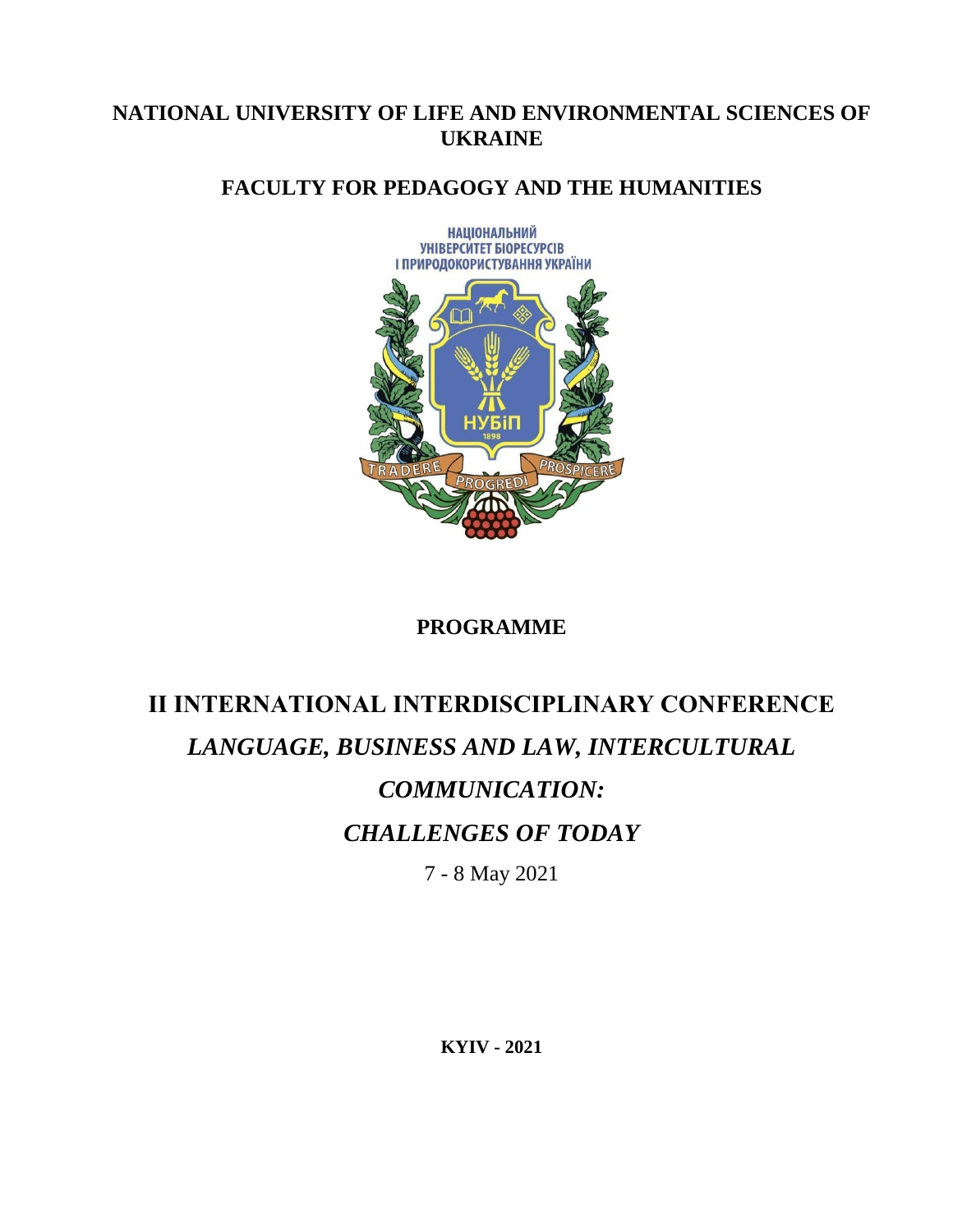| <b>Venue:</b>      | 15, Heroyiv Oborony Street, Kyiv 03041, Ukraine (Building 3, Conference-room<br>309; Building 1, Room 24, Faculty for Pedagogy and the Humanities). |  |
|--------------------|-----------------------------------------------------------------------------------------------------------------------------------------------------|--|
| <b>Contact Us:</b> | Tel. $+380$ 44 527 85 95 (Office)                                                                                                                   |  |
|                    | Tel. $+380$ 50 371 45 09 (Direct / Cell, WhatsApp)                                                                                                  |  |
|                    | Tel. $+380$ 63 813 16 83 (technical questions)                                                                                                      |  |
|                    | E-mail: LSP2021. Ukraine@gmail.com, oxana.chaika@yahoo.es                                                                                           |  |

#### **ORGANIZING COMMITTEE**

Prof. Vasyl Shynkaruk, Prorector for Research and Academic Performance

Prof. (Associate) Inna Savytska, acting Dean of Faculty for Pedagogy and the Humanities

Prof. Svitlana Kharchenko, Deputy Dean for Research and Science

Prof. (Associate) Alla Kravchenko, Deputy Dean for International Communication

Prof. (Associate) Oksana Chaika, Department of Romance and Germanic Languages and Translation, moderator

Prof. (Associate) Oleksandr Polishchuk, Department of Romance and Germanic Languages and Translation, secretary

#### **Presentation time**

| Keynote speech                | 45-60 minutes |
|-------------------------------|---------------|
| Panel presentation            | 15-20 minutes |
| Panel Q&A                     | 5-10 minutes  |
|                               |               |
| Breakout session presentation | 10-15 minutes |
| Breakout poster presentation  | 5-7 minutes   |
| Breakout session Q&A          | 3-5 minutes   |

\* Please kindly follow that the language of LBLIC 2021 for keynote speech, panel presentations and discussion is English. The languages for presentations and discussion in Breakout Sessions are English, Ukrainian, Polish, German, French, Spanish and other European languages upon approved request for translation, if necessary.

**\*\* Conference programme** (.pdf) will be available in soft copy for every attendee and in paper version for every onsite attendee.

\*\*\* **Book of abstracts** (.pdf) will be available in electronic version.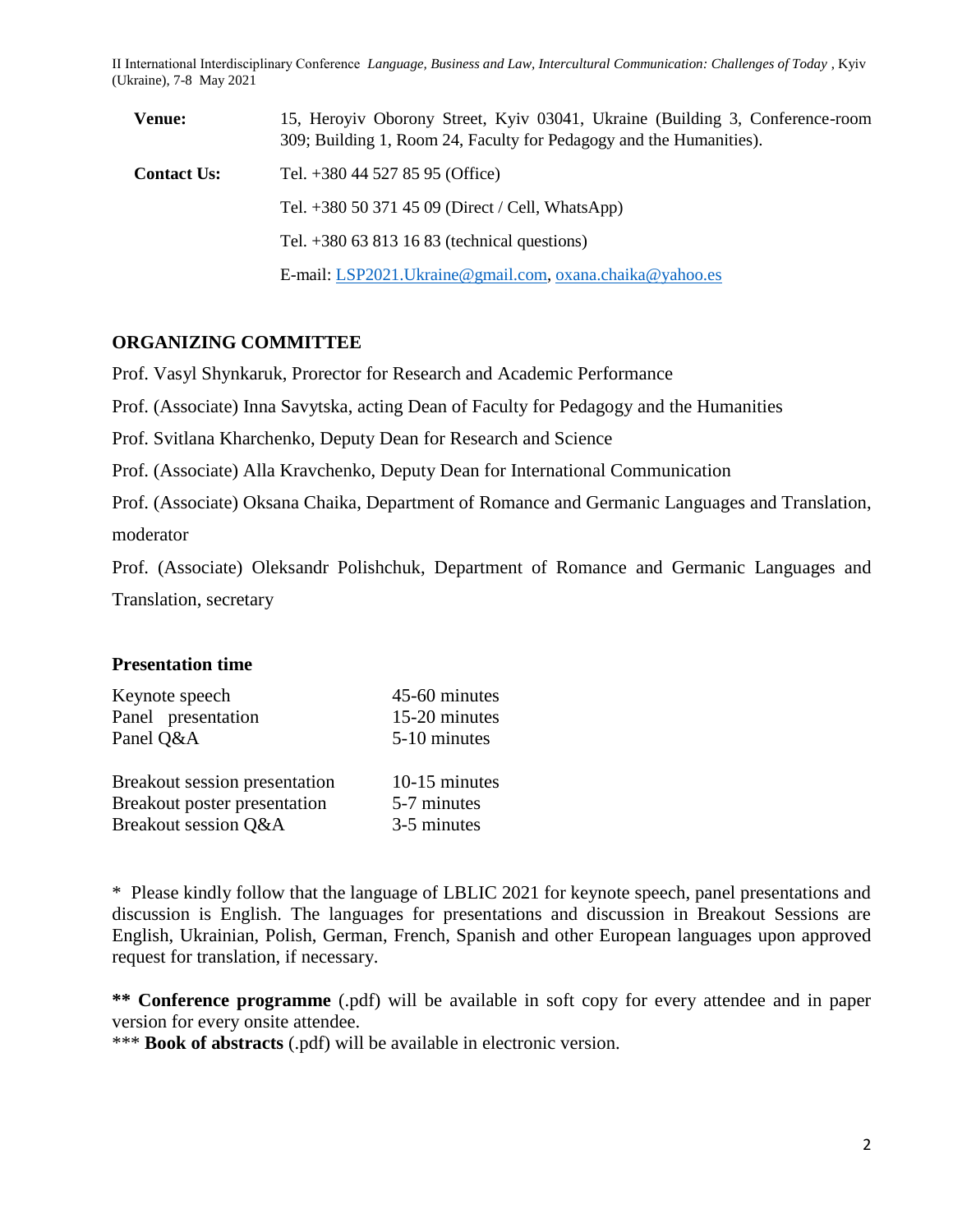# **KEYNOTE SPEAKER**



# **DR NORKHAIRI BIN AHMAD**

**Multi-dimensional Strategies in Teaching and Assessing Language for Specific and Interdisciplinary Purposes in the 21st Century Global Contexts**

- **Senior Lecturer of English and Head of Industrial Linkages Section, Universiti Kuala Lumpur Malaysia France Institute (UniKL MFI)**
- Ph.D in Applied Language Studies, Universiti Teknologi MARA
- Secondary School  $&$  College Excellence Service Awards from Ministry of Education (2002, 2004)
- UniKL Top Performer Award as Senior Lecturer for UniKL MFI ( 2018) English Coordinator-English Curriculum Review, Examination Vetting, Centralized Examination Paper Marking, Training, Teaching Observations (Matriculation Division, Ministry of Education, Malaysia)
- Head of English Curriculum Panel (2008-2009, University level-UniKL),
- Panel/Advisor for English Curriculum Review for IKM/KKTM (2010-2011, MARA level)
- Head of Quality Assurance (2013), Head of Industrial Linkages (2014) (Campus level-UniKL MFI),
- Head of International Partnership Unit (2014 -June 2019) (Campus level-UniKL MFI)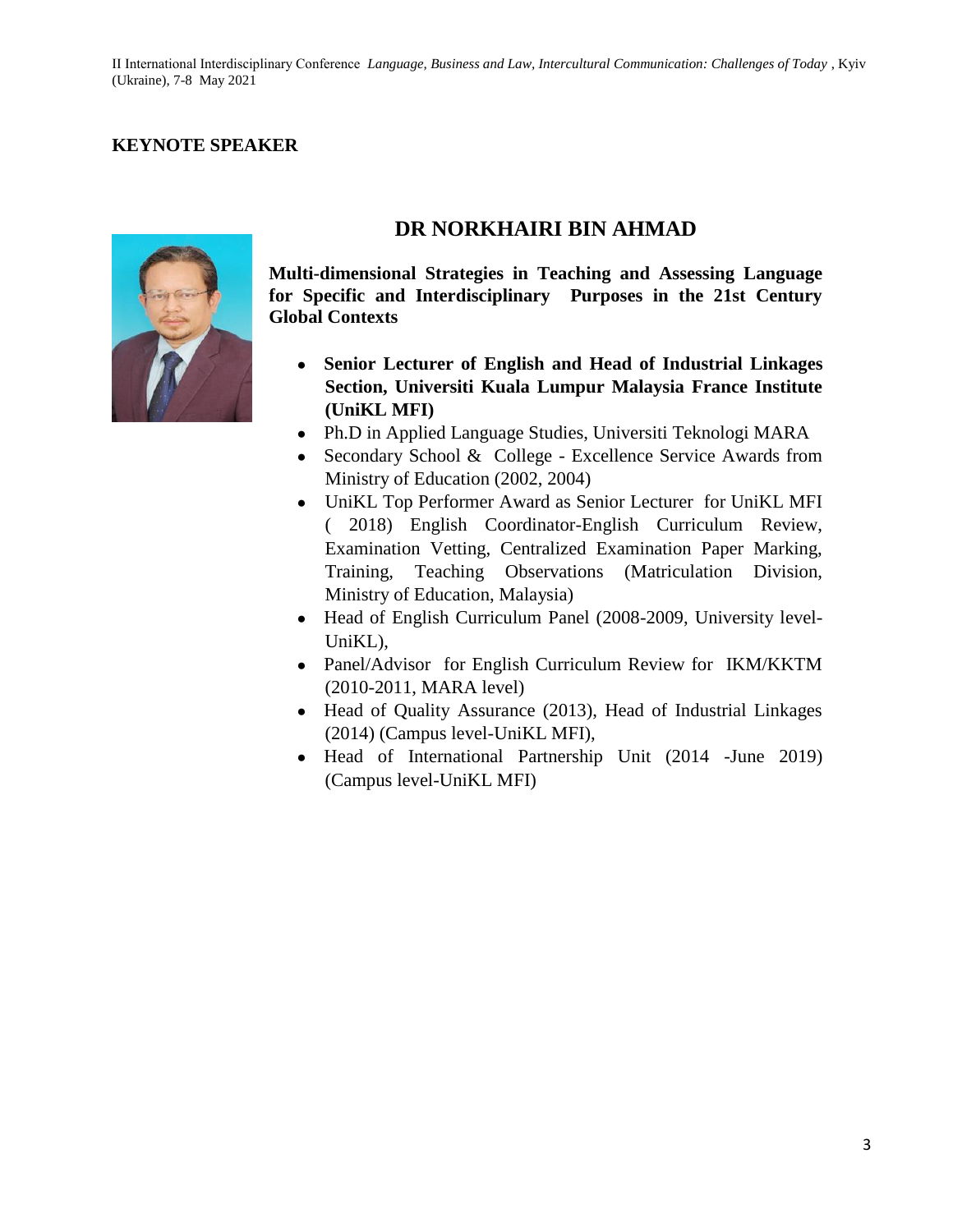#### **Profile of Speaker**

Trained in English Language Education, Language Studies and Applied Linguistics; Dr Norkhairi does not consider himself as a research scholar, rather more of a practitioner and trainer who applies and propagates best practices in language teaching by drawing inspirations from diverse fields. He started teaching on a part-time basis while juggling with studies during his undergraduate years and has accumulated over 25 years of teaching experiences by rendering his services to teaching preschoolers, elementary school students, secondary school students, undergraduates and adult learners that comprise local students, international students and exchange staff. Apart from teaching Malaysian students from multi-racial backgrounds, he has taught students coming from more than 20 countries.



Over the years, Dr Norkhairi has conducted over 50 English language and communication trainings to colleagues, subordinates, students and corporate clients. He has also served at a number of educational institutions such as at secondary schools such as in remote areas of Malaysia bordering Indonesia in Borneo Island, and at his home state Kedah, bordering Southern Thailand, at Matriculation (Pre-University) colleges, at the Ministry of Education, Malaysia and presently at Universiti Kuala Lumpur Malaysia France Institute (UniKL MFI). Along the way he has been awarded excellent appraisals and service awards for his passion, initiatives and contributions. He also has the unique experiences of being entrusted to lead key departments such as Quality Assurance, International Partnership and presently Industrial Linkages for the technical engineering university that he is presently attached at, albeit being a person from the language and humanities field. Dr Norkhairi strongly believes in the power of local initiatives and expertise contextualized within realities of global challenges and underpins with sound theories and best practices.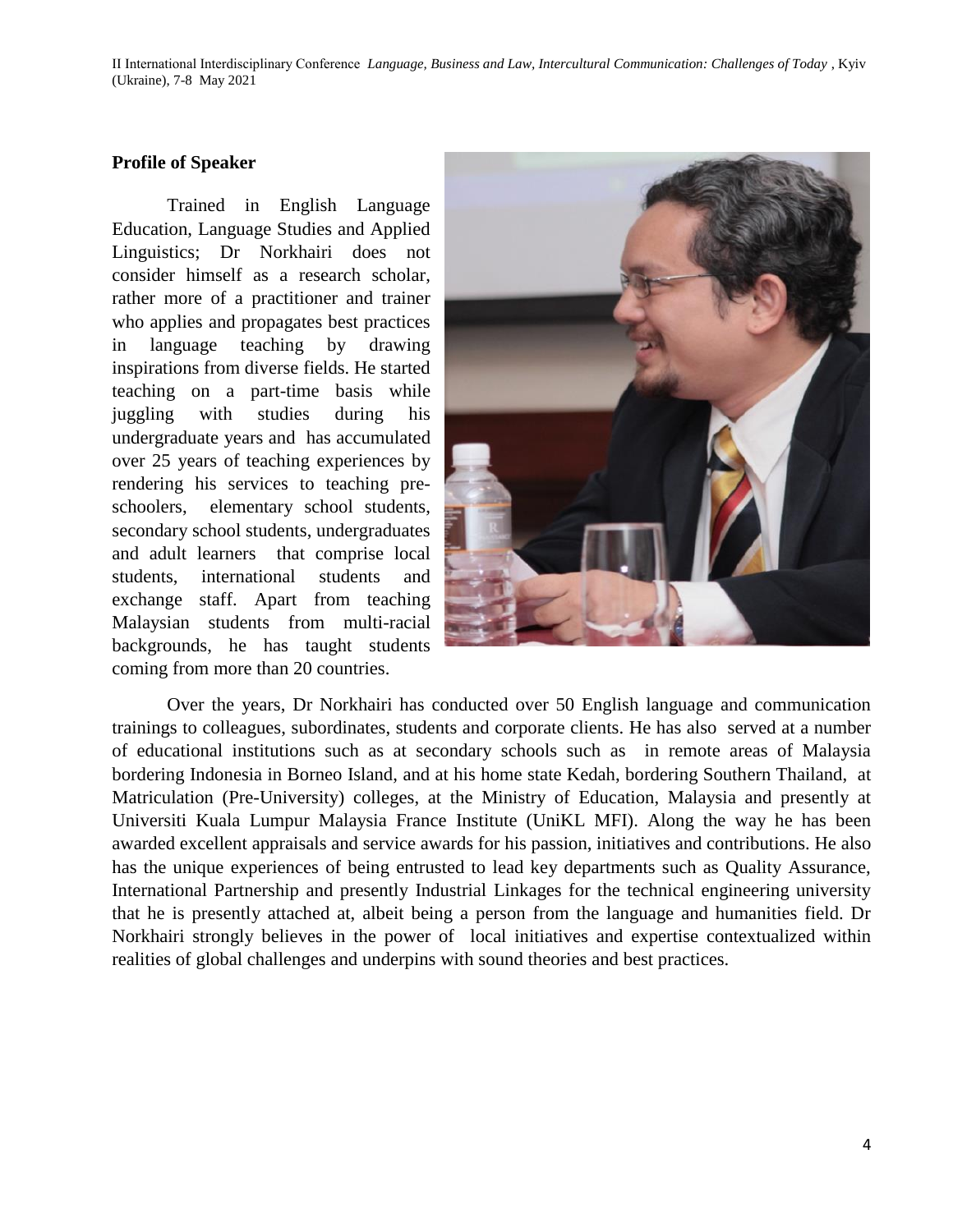## **Multi-dimensional Strategies in Teaching and Assessing Language for Specific and Interdisciplinary Purposes in the 21st Century Global Contexts**

Language education nowadays has tremendously changed due to globalization, advancement in information and communication technology and evolving political and socio-economic dynamics in the world. Language education dynamically expands by taking in wisdoms from diverse interdisciplinary fields and the professional competence and expertise expected of language educators have also transformed over time. This could be reflected from the increasingly complex set of goals expected from language teaching such as shaping learners' minds, fostering global awareness and enabling them to embrace multi-cultural diversity. Today's multi-cultural world is an exciting backdrop to language learning and teaching as instructions can be tailored to be not only interpersonal but also interculturally transformative for learners to foster inter-cultural dialogues in meeting 21st century challenges and sustainable development goals (SDGs). Against this backdrop, I reflect on my evolving role as a language educator who must embrace multi-literacies, adopt integrative approaches to teaching and fulfil transformative functions towards learners while exploring into the various disciplinary strands that make-up language and its contextualisations. I often found that such circumstance calls for a multi-dimensional approach in planning language lessons, teaching and assessing learners' attainment of the learning outcomes. By referring to my own experiences and roles as educator within a multicultural and multi-disciplinary contexts, the need for a collaborative, integrated and global approach to teaching and assessing learners is timely and mandated by the increasingly dynamic interdisciplinary interactions of the global communities intensified by advancement of media and social-media platforms. In recent years international educational engagements and interactions have dramatically increased due to physical mobility of tertiary learners from diverse fields of study, rise in on-line learning courses across disciplines and surge in interest on popular culture, technical innovations and cultural appreciations. The manner in which 21st century language educators deliver language courses and assess learners must therefore incorporate these changes in learner aspirations, needs and new realities. Multi-dimensional strategies must be designed and put in place so that these essential aspects are well-accounted for. To illustrate these multi-dimensional factors and strategies, I draw upon the findings from a few of my published studies in inter-related language and education domains which were elicited from university lecturers' perspective as well as from the language learners' perspective and juxtapose them to best practices and other scholarly literature. Essentially, an interdisciplinary synergy of input, feedback, reflections and wisdom from various stakeholders form the essence of the multidimensional strategies which are unpinned by theories, and principals of Language for Specific Purposes (LSP)(Widdowson, 1978, Hutchison & Water, 1986), Needs Analysis (West, 1926, Council of Europe, 1970), Assessment for Learning (AfL) (Black & William, 1998), Zone of Proximal Development (ZPD) (Vygotsky 1978) and sociolinguistics of globalisations (Bloomeart, 2010) to name a few.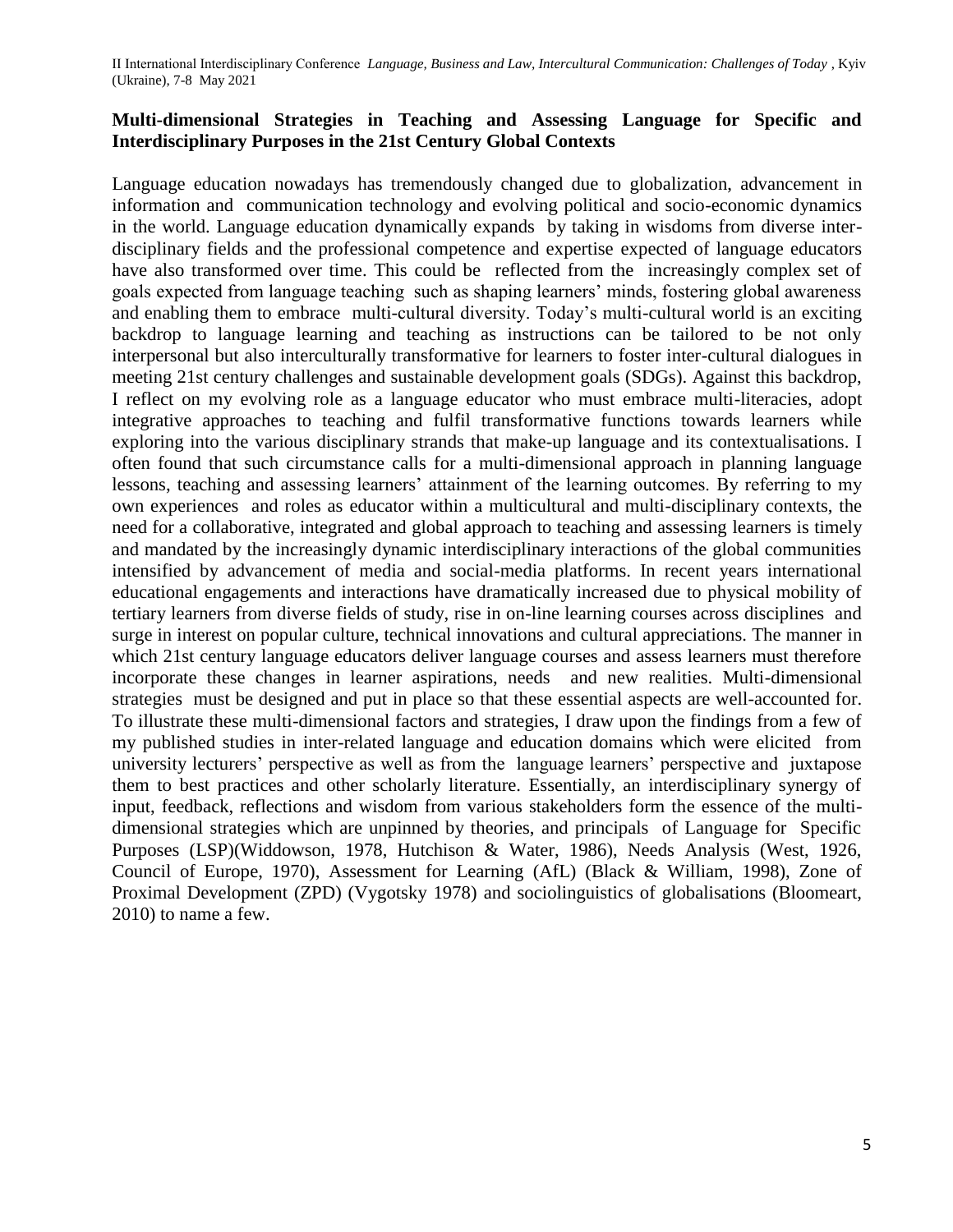#### **AGENDA**

## **DAY 1 – Friday, 7 MAY 2021**

- 10.00–10.30 Registration
- 10.30–11.00 Opening of LBLIC 2021

*Welcome Greetings*

**Prof. Vasyl Shynkaruk**, Doctor of Linguistics, Professor, Prorector for Research and Academic Performance

11.00 –11.45 *Keynote presentation*

#### **MULTI-DIMENSIONAL STRATEGIES IN TEACHING AND ASSESSING LANGUAGE FOR SPECIFIC AND INTERDISCIPLINARY PURPOSES IN THE 21ST CENTURY GLOBAL CONTEXTS**

By **Dr Norkhairi Bin Ahmad**, PhD in Applied Language Studies, Senior Lecturer of English and Head of Industrial Linkages Section, *Universiti Kuala Lumpur Malaysia France Institute (UniKL MFI)*, Bandar Baru Bangi, Selangor, Malaysia

 $11.45 - 12.00$  Q&A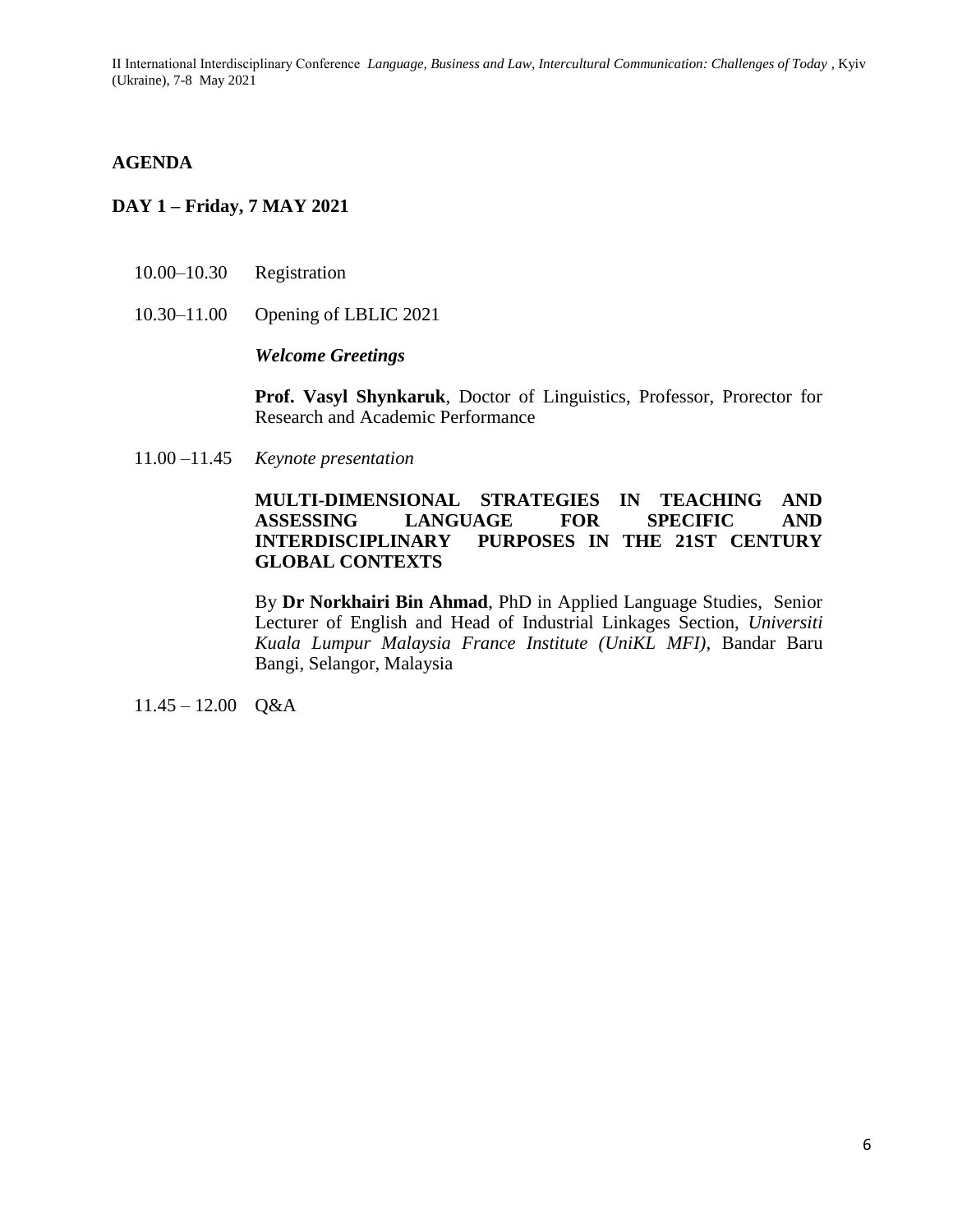#### **PANEL SESSION**

#### 12.00 – 12.25 **TRANSLATION BEYOND LANGUAGE: A CASE STUDY ON TRANSLATION OF UKRAINIAN DOCUMENTS INTO GREEK**

**Aristotle SPIRO**, PhD, Associate Professor, independent researcher, Athens, Greece / the Hague, the Netherlands

#### 12.25 – 12.50 **ROLE OF ICT IN HIGHER EDUCATION SYSTEM**

**Amit Kumar GOEL**, Professor (Associate), Department of Commerce and Business Management, *Integral University*, Lucknow, India **Dr. Asma FAROOQUE**, Associate Professor, Department of Commerce & Business Management, *Integral University*, Lucknow, India

12.50 – 13.00 Coffee / tea- break

#### 13.00 – 13.25 **INTERCULTURAL THEATER ADAPTATIONS OF ANDRZEJ MAREK (MAREK ARNSZTEJN)**

**Daniel KALINOWSKI,** Professor, PhD hab., Professor at Department of Cultural Anthropology and Kashubian-Pomeranian Research Institute of Philology, *Pomeranian University in Słupsk*, Poland

## 13.25 – 13.50 **THE IMPACT OF AGILITY ON EDUCATIONAL MANAGEMENT AT THE TIME OF CRISIS**

**Muhammad JAMMAL**, PhD (Educational management and leadership policy), Admissions Officer, the *British University in Dubai*, Dubai, the UAE

13.50 – 14.15 **POST WORLD WAR 2 UKRAINIAN EMIGRATION TO WESTERN AUSTRALIA /** Еміграція українців до західної Австралії після 2-ої світової війни (UA)

> **Mykola MOWCZAN,** Chairman of *Ukrainian Association of Western Australia Inc*., Chairman of *Parish Council of the St Nicholas Ukrainian Orthodox Church аnd Ukrainian Orthodox Community of Western Australia Inc*., Administrator of the *Taras Shevchenko Ukrainian Language and Culture School,* Perth, Western Australia

14.15 – 14.40 **PROPER NAMES AND BASIC RENDERING TECHNIQUES** / Eigennamen und Grundtechniken zu Ihrer Wiedergabe beim Übersetzen (DE)

**Svitlana AMELINA**, Doctor of Education, Professor, Head of Department of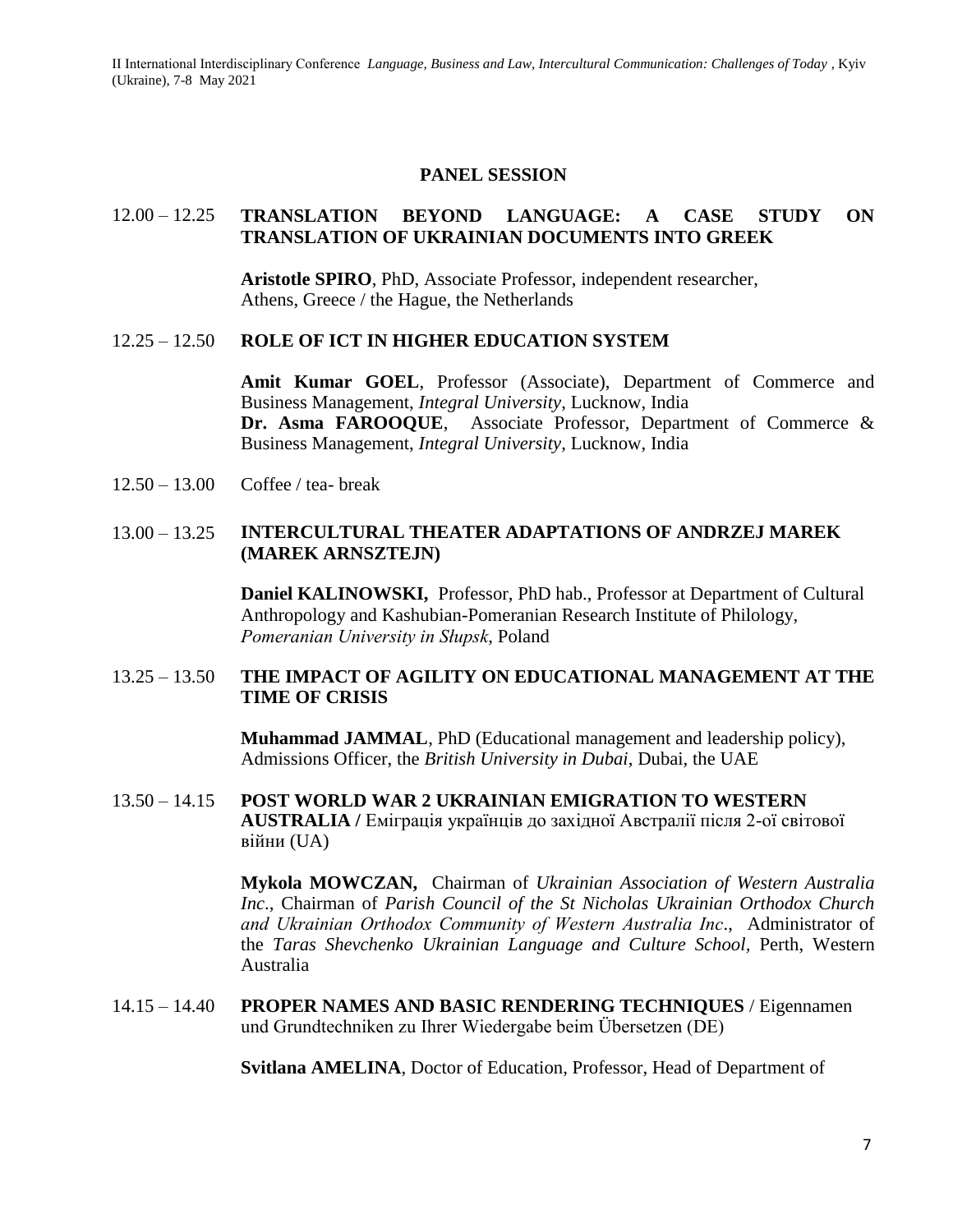> Foreign Languages and Translation, *National University of Life and Environmental Sciences of Ukraine,* Kyiv, Ukraine

14.40 – 15.05 **THE RIGHT TO CREOLE AS MOTHER TONGUE IN THE HAITIAN EDUCATION SYSTEM /** Le droit à la langue maternelle créole dans le système éducatif haïtien (FR)

> **Robert BERROUËT-ORIOL**, Professor, Linguiste-terminologue, Chercheur indépendant, Quebec, Canada

15.05 – 15.15 Coffee / tea- break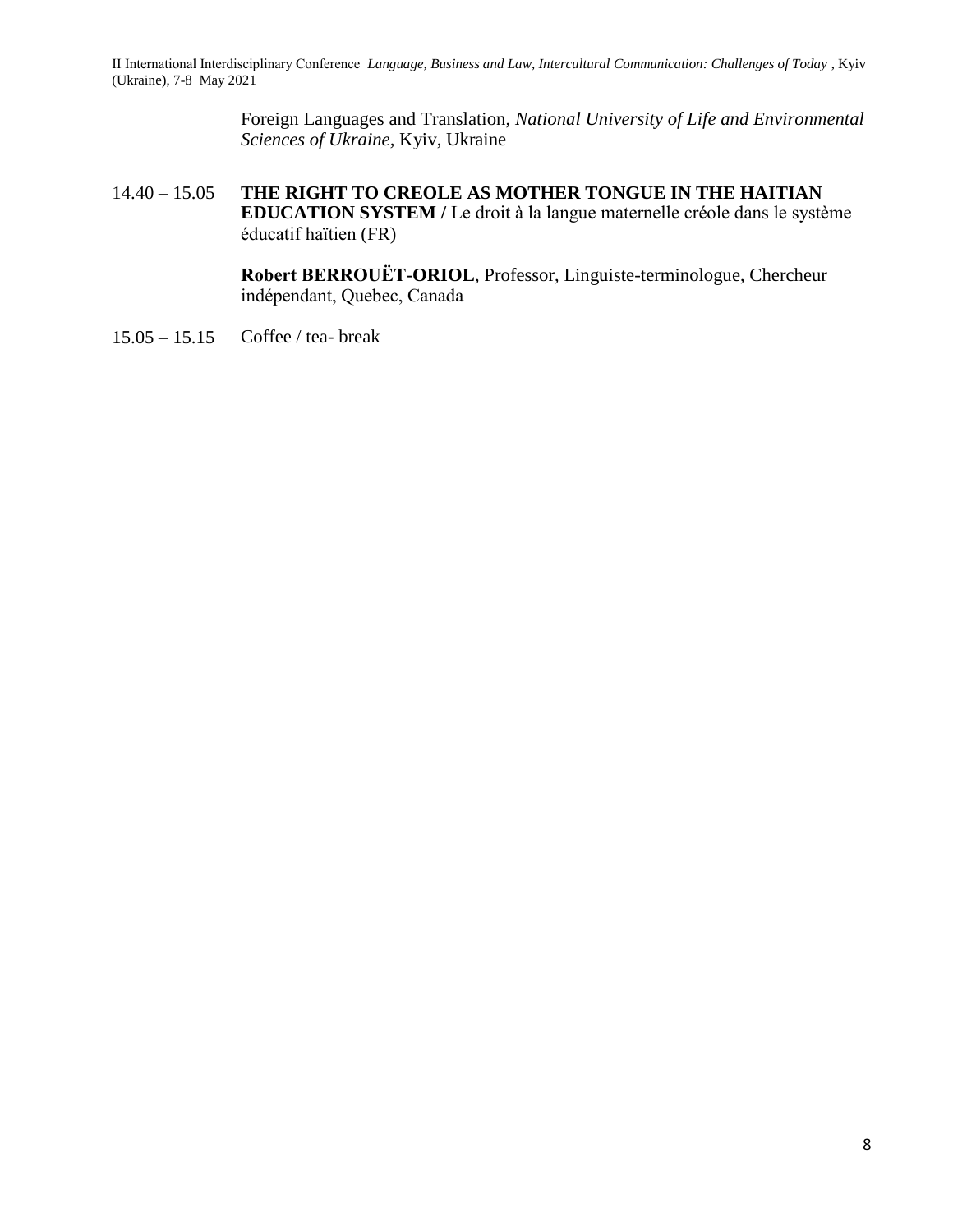#### **BREAKOUT ROOM 1**

#### *Language, communication and the professions incorporated as Languages for specific purposes, e.g. Ukrainian for Law, English for Business, French for Banking***, etc.**

- Moderator:Dr Oksana Chaika**,** PhD (linguistics), Associate Professor, Faculty for the Humanities and Education, *National University of Life and Environmental Sciences of Ukraine,* Kyiv, Ukraine
- 15.15 15.30 **SIGNIFICANCE OF INTERCULTURAL COMMUNICATION IN EDUCATION TODAY** / Значення міжкультурної комунікації для сучасної освіти (UA)

**Ilona LAVRYNIUK**, foreign language instructor, *Technical Professional College of Lutsk National Technical University*, Lutsk, Ukraine

15.30 – 15.45 **TODAY'S CHALLENGES FOR EDUCATION PHILOSOPHY /**  Сучасні проблеми філософії освіти (UA)

> **Inna SAVYTSKA,** PhD (philosophy), Associate Professor, acting Dean of the Faculty for the Humanities and Education, *National University of Life and Environmental Sciences of Ukraine,* Kyiv, Ukraine

15.45 – 16.00 **TEXTS ABOUT FAMOUS UKRAINIANS IN EDUCATIONAL PUBLICATIONS: UKRAINIAN AS A FOREIGN LANGUAGE /**  Тексти про відомих українців у навчальних виданнях з української мови як іноземної (UA)

> **Oksana HORDA,** PhD (linguistics), senior researcher, International Institute for Education, Culture and Diaspora Relations, *Lviv Polytechnic National University*, Lviv, Ukraine

#### 16.00 – 16.15 **ENGLISH BUSINESS MONOMIALS: TERMINOLOGICAL FACET**

**Alla BAMBURA,** 4th year student, *National University of Life and Environmental Sciences of Ukraine,* Kyiv, Ukraine

**Oksana CHAIKA,** PhD, Associate Professor at Department of Romance and Germanic languages and Translation, *National University of Life and Environmental Sciences of Ukraine,* Kyiv, Ukraine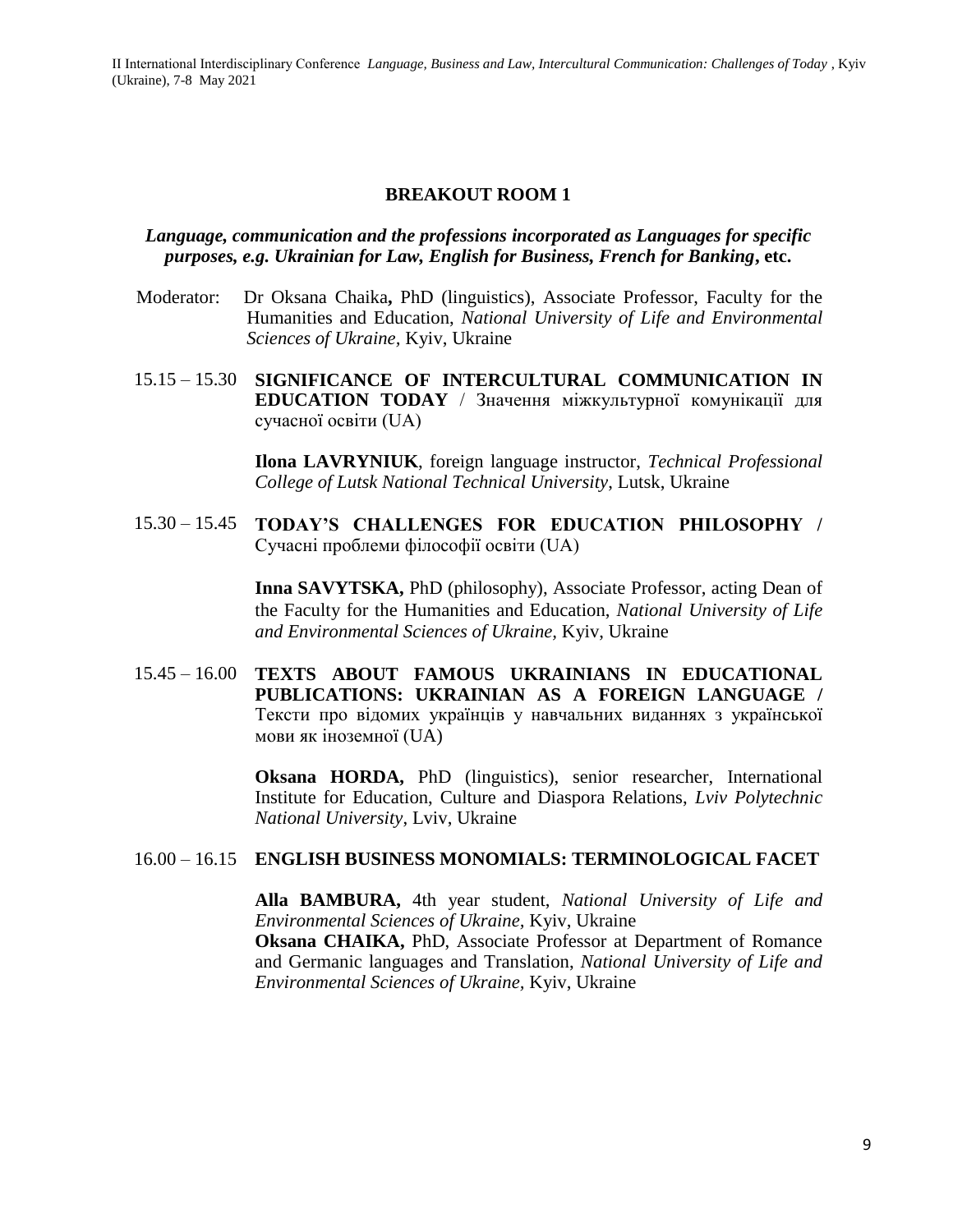## 16.15 – 16.30 **COMPARATIVE ANALYSIS OF YOUTH SLANG IN THE ENGLISH AND UKRAINIAN LANGUAGES**

**Anastasiia KHODARCHENKO,** bachelor student, *Kyiv National Linguistic University*, Kyiv, Ukraine **Marianna GOLTSOVA,** PhD, Associate Professor, Chair for Romance and Germanic Languages and Translation, *National University of Life and Environmental Sciences of Ukraine*, Kyiv, Ukraine

#### 16.30 – 16.45 **CROSS-CULTURAL MANAGEMENT IN INTERNATIONAL BUSINESS**

**Daria ANDREIEVA**, master student, *National University of Life and Environmental Sciences of Ukraine,* Kyiv, Ukraine

**Oksana CHAIKA,** PhD, Associate Professor at Department of Romance and Germanic languages and Translation, *National University of Life and Environmental Sciences of Ukraine,* Kyiv, Ukraine

## 16.45 – 17.00 **THE FEATURES OF TRANSLATING THE ENGLISH ADVERTISING SLOGANS**

**Daria BABAK,** bachelor student**,** *National University of Life and Environmental Sciences of Ukraine,* Kyiv, Ukraine

**Halyna SYDORUK**, PhD, Associate Professor at Department of Romance and Germanic languages and Translation, *National University of Life and Environmental Sciences of Ukraine,* Kyiv, Ukraine

#### 17.15 – 17.30 **UKRAINIAN TEMPLATES FOR OFFICE CORRESPONDENCE /**  Ділове листування українською мовою (UA)

**Alina HALEVYCH**, master student, *National University of Life and Environmental Sciences of Ukraine,* Kyiv, Ukraine **Oksana CHAIKA,** PhD, Associate Professor at Department of Romance and Germanic languages and Translation, *National University of Life and Environmental Sciences of Ukraine,* Kyiv, Ukraine

17.45 – 18.00 Coffee / tea- break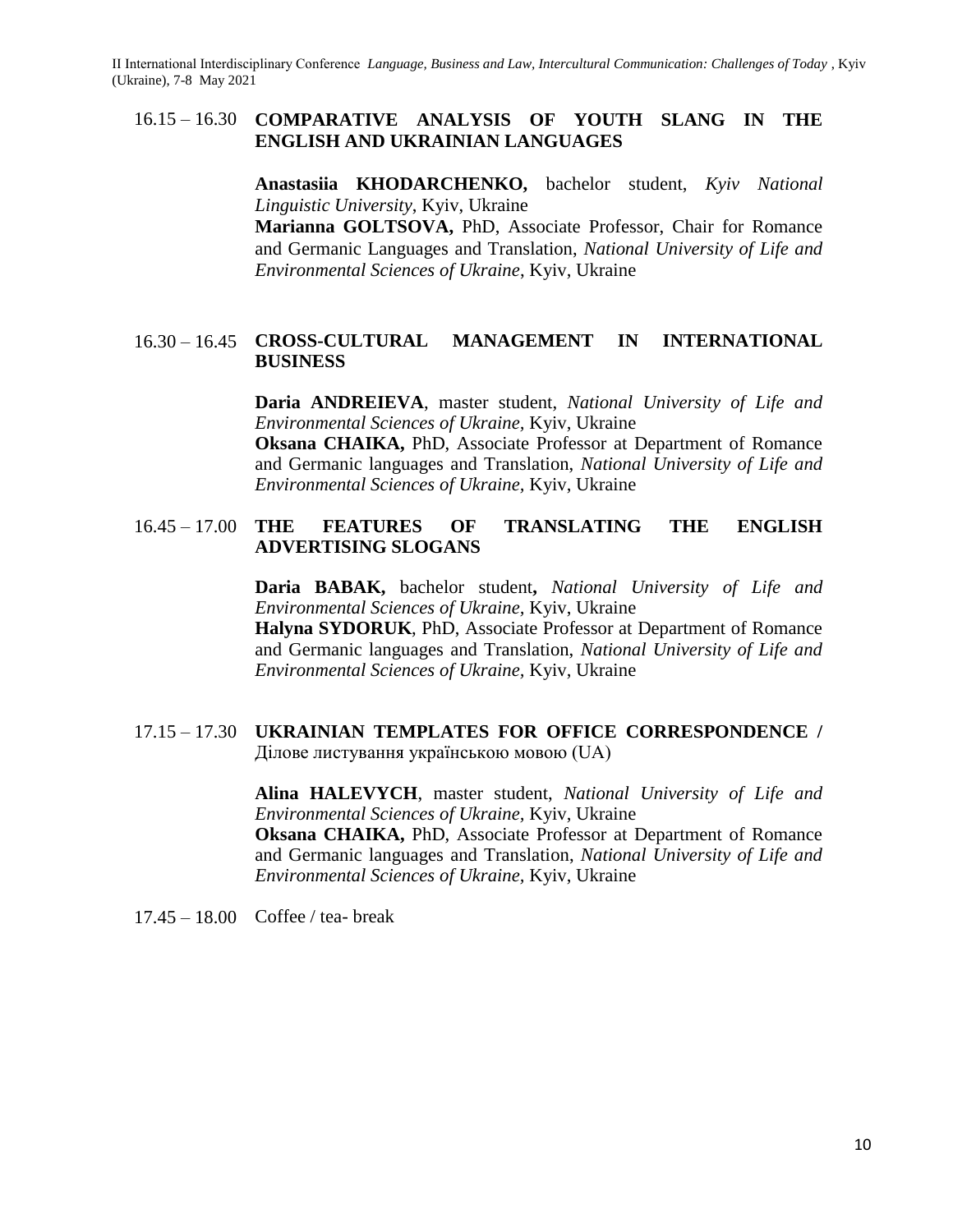#### **BREAKOUT ROOM 2** *Linguistic expertise and professional practice*

Moderator:Dr Taras Pyts, PhD (linguistics), Associate Professor, *Lviv National University after Ivan Franko*, Lviv, Ukraine

#### 15.15 – 15.30 **STUDENT SLANG IN ENGLISH: ORIGIN AND THE PRESENT**

**Olena GALYNSKA,** PhD (linguistics), Associate Professor, acting Head of LSP Department, *National University of Food Technologies,* Kyiv, Ukraine

**Tetiana BALCHUGOVA,** bachelor student, *National University of Food Technologies,* Kyiv, Ukraine

#### 15.30 – 15.45 **BRITISH FAIRY TALES**

**Anna KHODCHENKO**, 1st year student, *National University of Life and Environmental Sciences of Ukraine,* Kyiv, Ukraine

**Bronislava RUBINSKA**, PhD(Pedagogics), Associate Professor at Department of Romance and Germanic languages and Translation, *National University of Life and Environmental Sciences of Ukraine,* Kyiv, Ukraine

15.45 – 16.00 **ETYMOLOGY OF THE POLISH NICKNAME 'NAGLIER/NAGLIARZ'** / Походження польського прізвиська Naglier/Nagliarz

> **Taras PYTS**, PhD (linguistics), Associate Professor, *Lviv National University after Ivan Franko*, Lviv, Ukraine

## 16.00 – 16.15 **THE USAGE OF ANGLICISMS IN THE UKRAINIAN LANGUAGE**

**Olha MYKHAILENKO,** bachelor student**,** *National University of Life and Environmental Sciences of Ukraine,* Kyiv, Ukraine **Marianna GOLTSOVA,** PhD, Associate Professor, Chair for Romance and Germanic Languages and Translation, *National University of Life and Environmental Sciences of Ukraine*, Kyiv, Ukraine

16.15 – 16.30 **LEXICAL AND SYNTACTIC MEANS OF EXPRESSING EMOTIONS IN ENGLISH AND UKRAINIAN LANGUAGES** / Лексичні та синтаксичні засоби вираження емоцій в англійській та українській мовах (UA)

> **Darya DEHTIARIOVA**, bachelor student**,** *National University of Life and Environmental Sciences of Ukraine,* Kyiv, Ukraine

> **Halyna SYDORUK**, PhD, Associate Professor at Department of Romance and Germanic languages and Translation, *National University of Life and*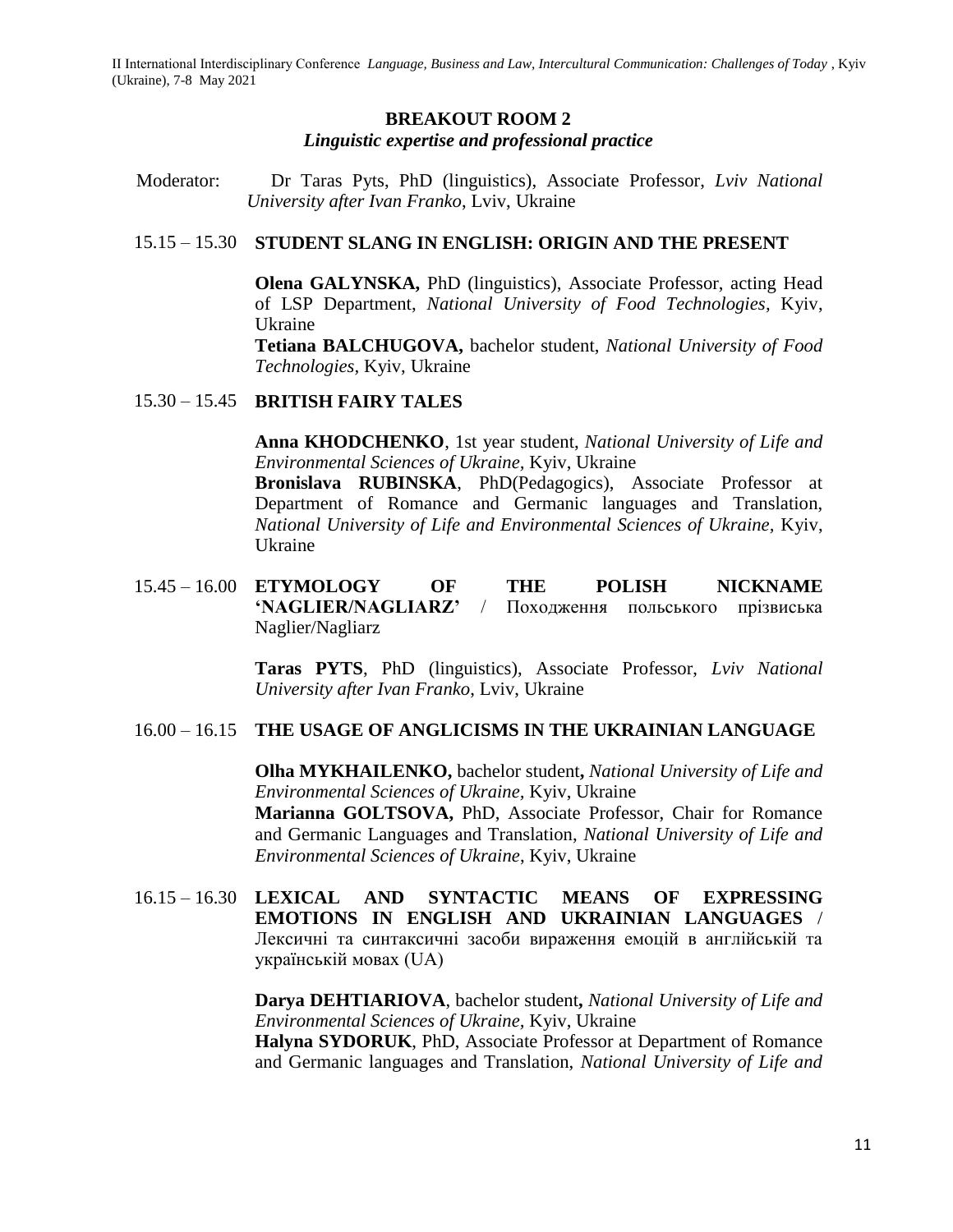*Environmental Sciences of Ukraine,* Kyiv, Ukraine

#### 16.30 – 16.45 **CRIMINAL LAW TERMS: STRUCTURAL AND SEMANTIC FACETS**

**Tetiana PUNDYK**, master student, *Lviv State University of Life Safety*, Lviv, Ukraine **Oleksandra PALCHEVSKA**, PhD (linguistics), Associate Professor, *Lviv State University of Life Safety*, Lviv, Ukraine

## 16.45 – 17.00 **BUSINESS ENGLISH IN THE SEMICONDUCTOR INDUSTRY**

**Illya TANASIUK**, master student, IT Faculty, *National University of Life and Environmental Sciences of Ukraine,* Kyiv, Ukraine **Oksana CHAIKA,** PhD, Associate Professor at Department of Romance and Germanic languages and Translation, *National University of Life and Environmental Sciences of Ukraine,* Kyiv, Ukraine

## 17.15 – 17.30 **THE USAGE OF ANGLICISMS IN THE UKRAINIAN LANGUAGE**

**Diana KOROTKA**, master student, *National University of Life and Environmental Sciences of Ukraine,* Kyiv, Ukraine **Marianna GOLTSOVA**, PhD, Associate Professor at Department of Romance and Germanic languages and Translation, *National University of Life and Environmental Sciences of Ukraine,* Kyiv, Ukraine

17.45 – 18.00 Coffee / tea- break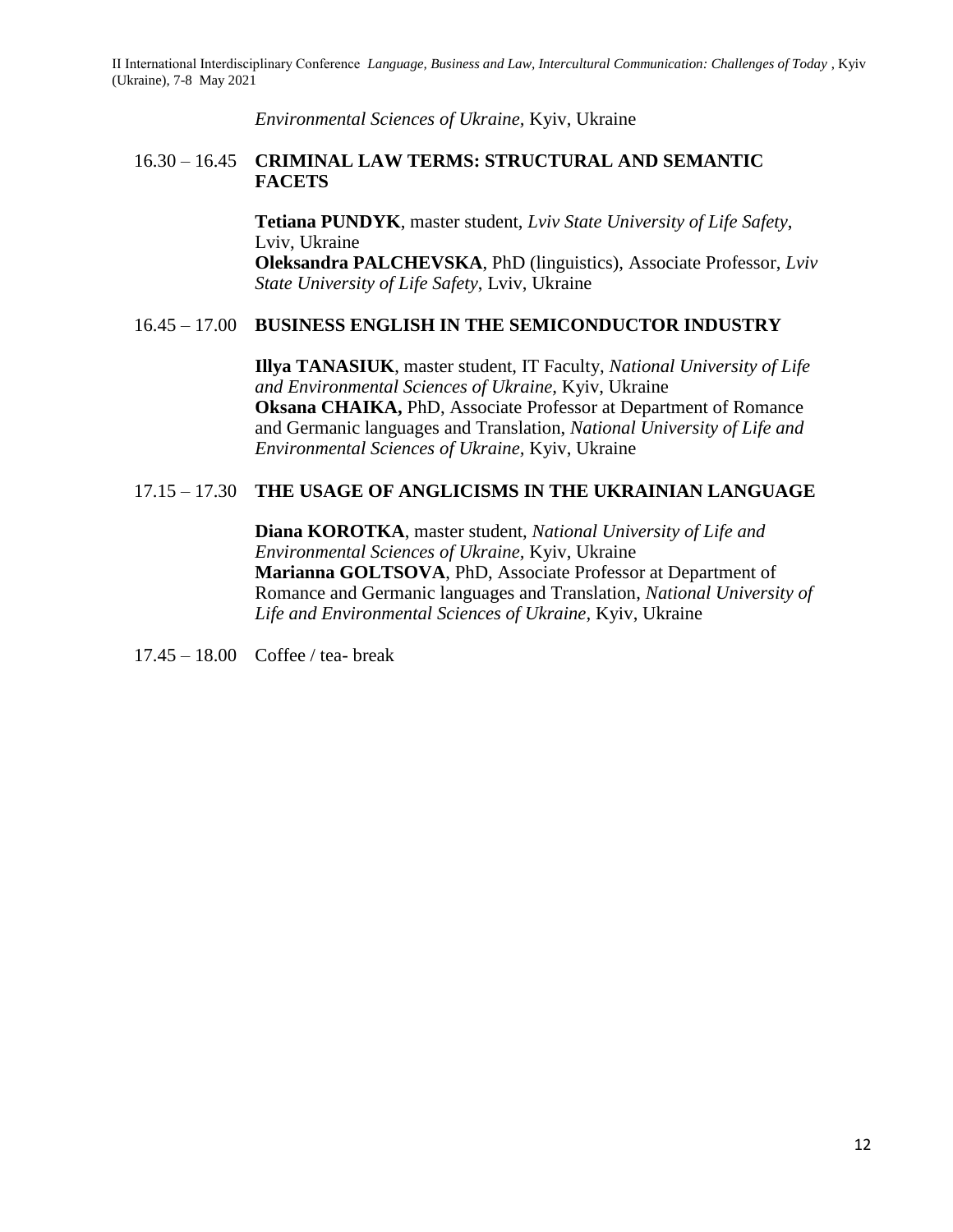#### **BREAKOUT ROOM 3**

#### *Terminology and linguistic domains of specialized knowledge*

Moderator:Dr Marianna Goltsova**,** PhD (linguistics), Associate Professor, Faculty for the Humanities and Education, *National University of Life and Environmental Sciences of Ukraine,* Kyiv, Ukraine

#### 15.15 – 15.30 **MILITARY TERMINOLOGY IN THE US ARMY**

**Robert MCILHARGIE**, PhD (Boston College), BS (Western Michigan), MA (Western Michigan University), *The Command & Staff College, US Army,* the USA

## 15.30 – 15.45 **THE APPEARANCE OF COVID SLANG AND CORONALANGUAGE IN THE ENGLISH, FRENCH AND UKRAINIAN LANGUAGES**

**Marianna GOLTSOVA,** PhD, Associate Professor, Chair for Romance and Germanic Languages and Translation, *National University of Life and Environmental Sciences of Ukraine*, Kyiv, Ukraine

**Nadiia VITOMSKA,** PhD, Associate Professor, Department of Romance Philology and Translation, *Kyiv National Linguistic University,* Kyiv, Ukraine

- 15.45 16.00 Coffee / tea- break
- 16.00 16.15 **INTERNATIONAL GAME SLANG USED BY THE POLISH GAMING COMMUNITY: POLISH EQUIVALENTS /**  Międzynarodowy slang gier używany przez polską społeczność gier i polskie odpowiedniki (PL)

**Oleksandra DENYSIUK**, MA (European Communications), *IKE m. Gniezno UAM (Adam Mickiewicz University)*, Gniezno, Poland

#### 16.15 – 16.30 **CONTEMPORARY PROBLEMS OF STUDYING LITERARY LANGUAGE**

**Anastasia DANKO**, bachelor student, *National University of Life and Environmental Sciences of Ukraine*, Kyiv, Ukraine **Halyna SYDORUK**, PhD, Associate Professor at Department of Romance and Germanic languages and Translation, *National University of Life and Environmental Sciences of Ukraine,* Kyiv, Ukraine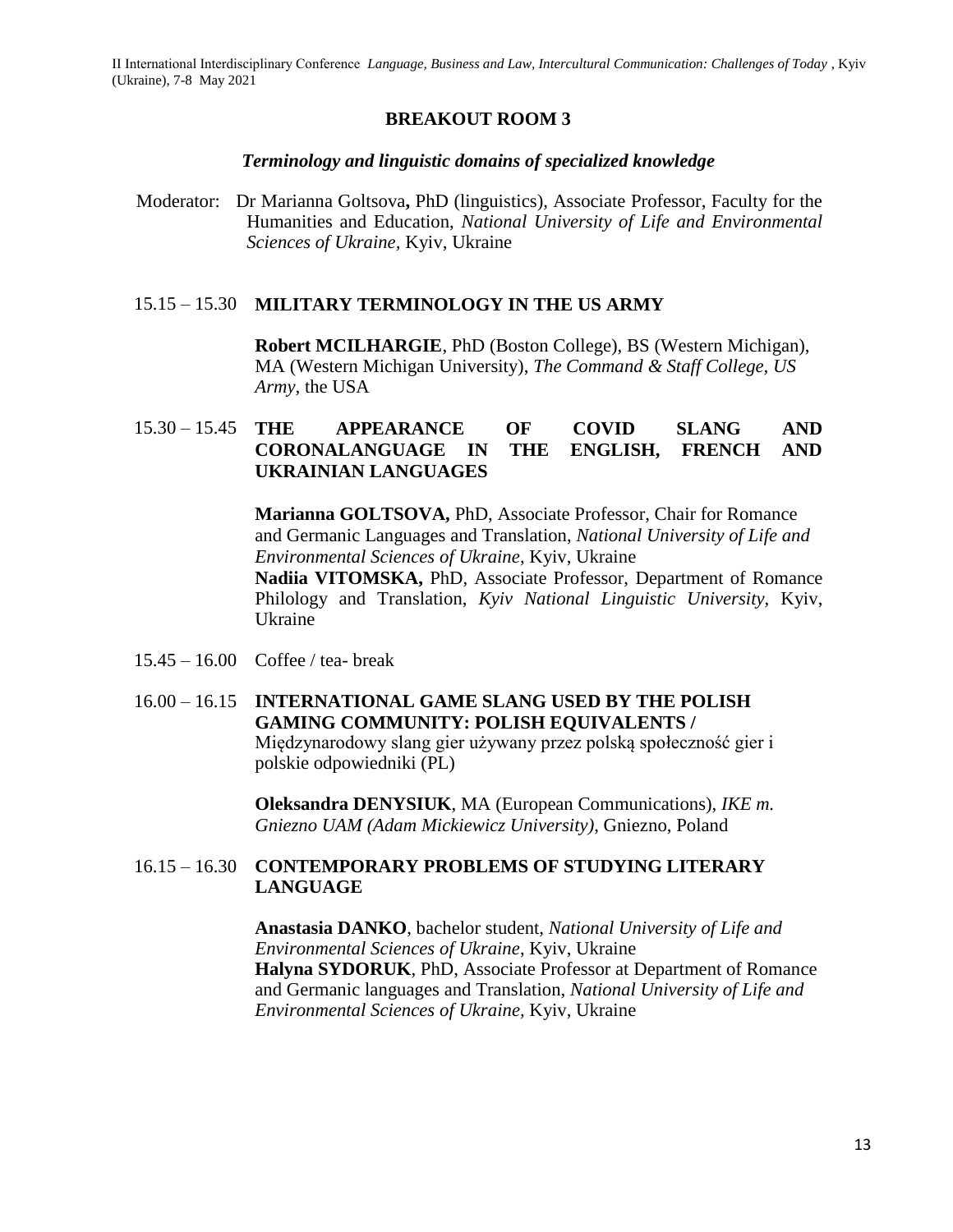#### 16.30 – 16.45 **THE PECULIARITIES OF CORPORATE LEXICON IN THE ENGLISH LANGUAGE**

**Evgenia PRYTSEPOVA,** bachelor student, *National University of Life and Environmental Sciences of Ukraine,* Kyiv, Ukraine **Marianna GOLTSOVA,** PhD, Associate Professor, Chair for Romance and Germanic Languages and Translation, *National University of Life and Environmental Sciences of Ukraine*, Kyiv, Ukraine

## 16.45 – 17.00 **A CROSS-LINGUISTIC EXAMINATION OF ASSIMILATION CONTEXT EFFECT**

**Viktoria MARCHUK,** bachelor student, *National University of Life and Environmental Sciences of Ukraine,* Kyiv, Ukraine **Inna SERHIIENKO,** PhD seeker, assistant at Department for Romance and Germanic Languages and Translation, *National University of Life and Environmental Sciences of Ukraine,* Kyiv, Ukraine

#### 17.15 – 17.30 **LANGUAGE IN DIPLOMATIC CORRESPONDENCE**

Anastasia VAHERYCH, 4<sup>th</sup> year student, *National University of Life and Environmental Sciences of Ukraine,* Kyiv, Ukraine **Oksana CHAIKA,** PhD, Associate Professor at Department of Romance and Germanic languages and Translation, *National University of Life and Environmental Sciences of Ukraine,* Kyiv, Ukraine

17.45 – 18.00 Coffee / tea- break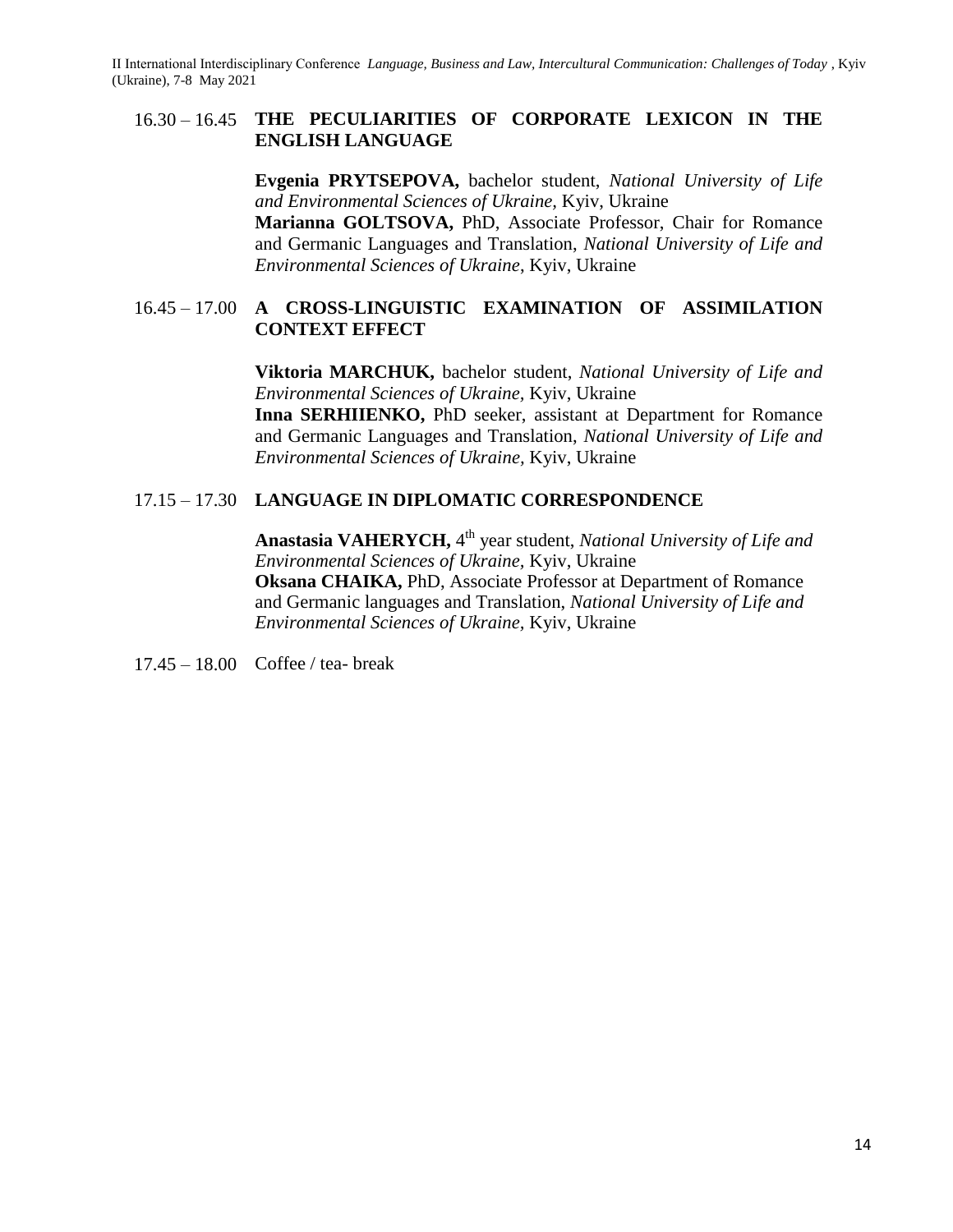#### **BREAKOUT ROOM 4**

#### *Syntax and semantics for relevant terminologies*

- Moderator:Dr Halyna Sydoruk**,** PhD (linguistics), Associate Professor, Faculty for the Humanities and Education, *National University of Life and Environmental Sciences of Ukraine,* Kyiv, Ukraine
- 15.15 15.30 **TRACING POLISH IN THE UKRAINIAN PHRASEOLOGY /**  Польський слід в українській фразеології (UA)

**Vasyl DENYSIUK**, PhD (linguistics), Associate Professor, *Pavlo Tychyna Uman State Pedagogical University,* Uman, Ukraine

15.30 – 15.45 **VALENCE SYNSEMANCY OF VERBS FEATURING WEAKENED SEMANTICS /** Валентна синсемантія дієслів з послабленою семантикою (UA)

> **Natalia BEREZOVSKA-SAVCHUK,** PhD, Senior Lecturer at of English language Department, *Kryvyi Rih State Pedagogical University*, Kryvy Rih, Ukraine

15.45 – 16.00 **OBJECTIVES, SOURCES AND SIGNIFICANCE FOR FRENCH LEGAL TERM BUILDING** / Завдання, джерела і значення вивчення словотвору французьких правничих термінів (UA)

> **Oksana FEDYSHYN**, Senior Lecturer at the Department of Foreign Languages and Professional Culture, *Lviv State Internal Affairs University*, Lviv, Ukraine

#### 16.00 – 16.15 **FUNCTIONING OF THE ELLIPTICAL CONSTRUCTIONS IN THE SPEECH FLOW**

**Halyna SYDORUK**, PhD, Associate Professor, Chair for Romance and Germanic Languages and Translation, *National University of Life and Environmental Sciences of Ukraine*, Kyiv, Ukraine

16.15 – 16.30 **UNCONVENTIONAL NAMES AS A MEANS OF EXPRESSION OF EMOTION /** Неконвенційні імена як засіб вираження емотивності (UA)

> **Zinayida KOUTCHERIANOU**, a student, *Chernivtsi National University after Yuri Fedkovych*, Chernivtsi, Ukraine **Mykhailo POPOVYCH,** Doctor of Philology, Professor, Head of Department for Romance Philology and Translation, *Chernivtsi National University after Yuri Fedkovych*, Chernivtsi, Ukraine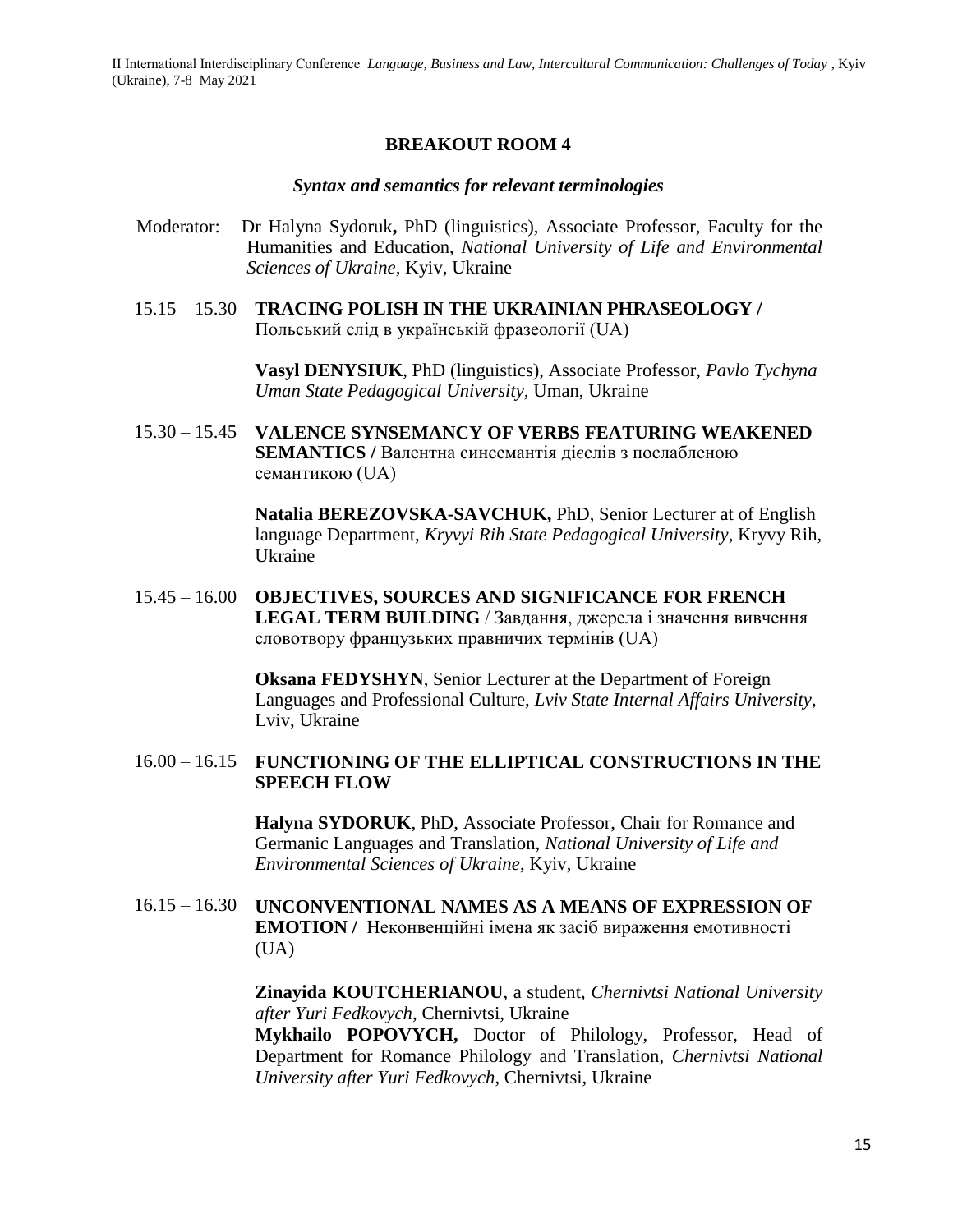#### 16.30 – 16.45 **ENGLISH IDIOMS IN BUSINESS COMMUNICATION**

**Vladyslava MAKHOBRODZE,** 3 rd year student, *National University of Life and Environmental Sciences of Ukraine,* Kyiv, Ukraine **Marianna GOLTSOVA,** PhD, Associate Professor, Chair for Romance and Germanic Languages and Translation, *National University of Life and Environmental Sciences of Ukraine*, Kyiv, Ukraine

## 16.45 – 17.00 **CLICHÉS IN ENGLISH-UKRAINIAN TRANSLATION OF TREATIES**

**Volodymyr RUDENKO,** 4<sup>th</sup> year bachelor student, *National University of Life and Environmental Sciences of Ukraine*, Kyiv, Ukraine **Oksana CHAIKA,** PhD, Associate Professor at Department of Romance and Germanic languages and Translation, *National University of Life and Environmental Sciences of Ukraine,* Kyiv, Ukraine

#### 17.15 – 17.30 **ON THE ISSUE OF HOMONYMIC PAIRS IN ENGLISH AND UKRAINIAN LANGUAGES**

**Lisa KUSHNIR**, bachelor student, *National University of Life and Environmental Sciences of Ukraine*, Kyiv, Ukraine **Halyna SYDORUK**, PhD, Associate Professor at Department of Romance and Germanic languages and Translation, *National University of Life and Environmental Sciences of Ukraine,* Kyiv, Ukraine

## 17.45 – 18.00 **DEVIATIONS FROM NORMATIVE MODELS: FORMS OF DEGREES OF COMPARISON OF ADJECTIVES (IN UKRAINIAN)** / Відхилення від нормативних моделей творення форм ступенів порівняння прикметників (UA)

**Tetiana MELKUMOVA**, PhD, methodologist and teacher of higher category, teacher of Ukrainian, *Kryvy Rih specialized compulsory secondary school no 20, focused on German instruction*, Kryvy Rih City Council in Dnipropetrovsk region, Kryvy Rih, Ukraine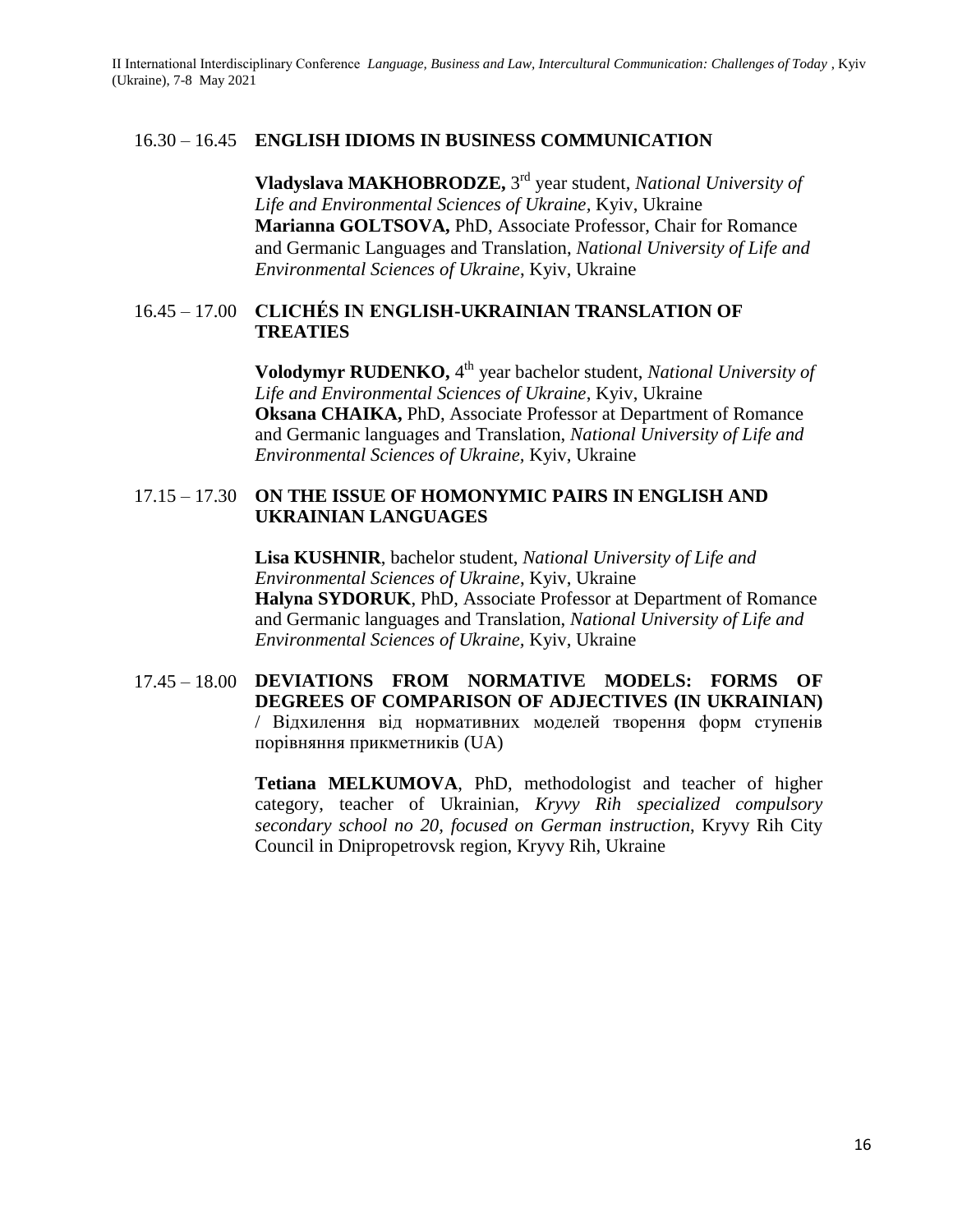#### **BREAKOUT ROOM 5**

#### *Information and Communication Technologies (ICT) in terminologies*

- Moderator:Dr Oleksandr Polishchuk**,** PhD (linguistics), Associate Professor, Faculty for the Humanities and Education, *National University of Life and Environmental Sciences of Ukraine,* Kyiv, Ukraine
- 15.15 15.30 **TRANSLATION MANAGEMENT SYSTEMS IN LSP TRAINING** / Системи управління перекладами у фаховій підготовці майбутніх перекладачів (UA)

**Alla OLKHOVSKA**, Doctor of Pedagogy, Professor at Translation Studies Department after M. Lukash, *Kharkiv National University after V. Karazin*, Kharkiv, Ukraine

15.30 – 15.45 **CHALLENGES FOR EDUCATION IN TODAY'S WORLD OF INFORMATION /** Проблема освіти в сучасному інформаційному світі  $(UA)$ 

> **Alla KRAVCHENKO,** PhD (philosophy), Associate Professor at Department for Philosophy and International Communication, *National University of Life and Environmental Sciences of Ukraine,* Kyiv, Ukraine

15.45 – 16.00 **GOING DEEPER INTO INTELLECT OF A PERSONALITY: QUESTIONS MOUNTING** / Дослідження інтелекту особистості: Запитань стає все більше (UA)

> **Yaroslav RUDYK**, PhD (Education), Associate Professor, Humanities and Education Faculty, *National University of Life and Environmental Sciences of Ukraine,* Kyiv, Ukraine

#### 16.00 – 16.15 **FORMATION OF STUDENTS MEDIA COMPETENCE**

**Inna SERHIIENKO,** PhD seeker, assistant at Department for Romance and Germanic Languages and Translation, *National University of Life and Environmental Sciences of Ukraine,* Kyiv, Ukraine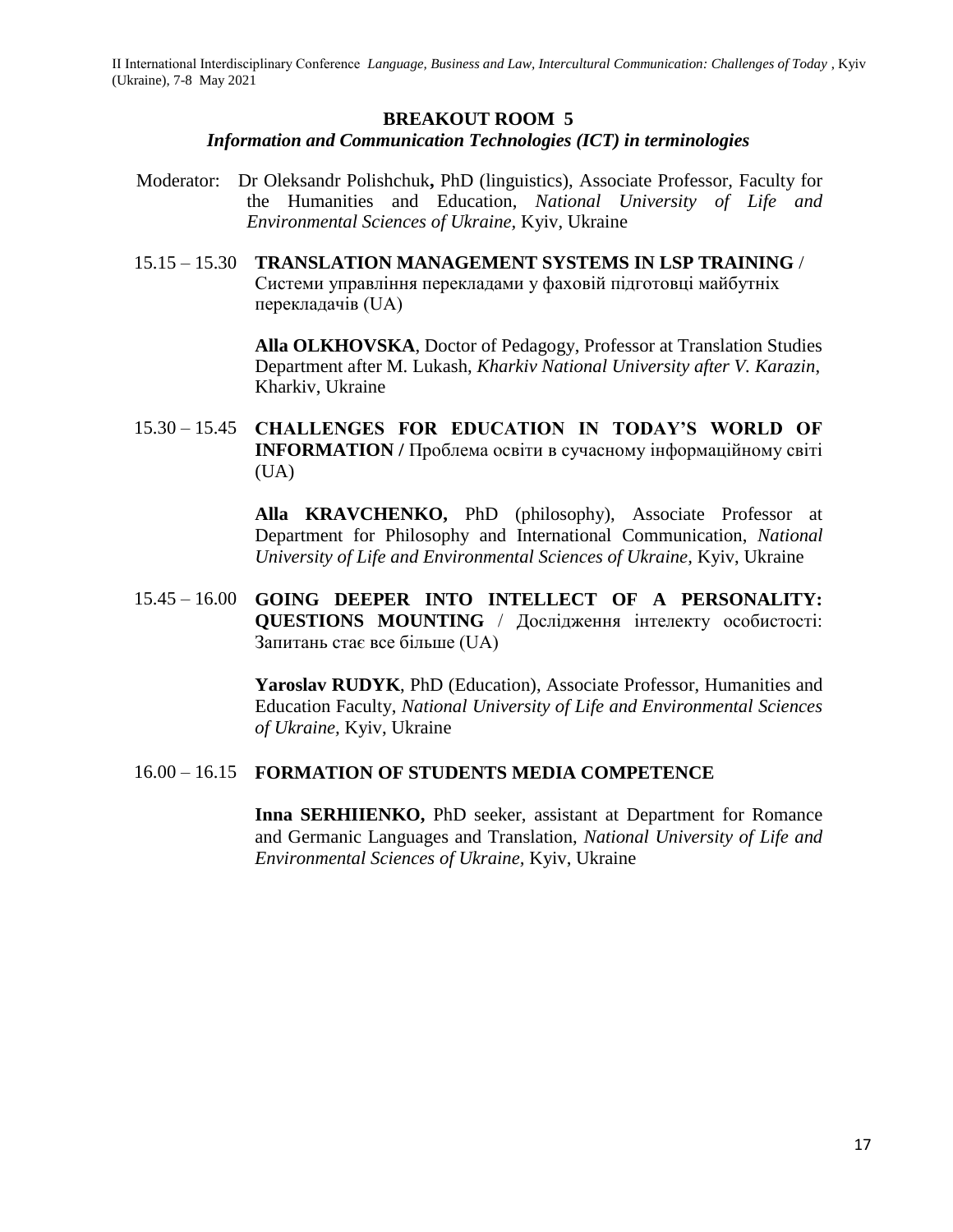16.15 – 16.30 **ANTHROPOCENTRISM AND POLYPARADIGMISM AS LEADING RESEARCH PRIORITIES** / Антропоцентризм та поліпарадигмальність як провідні дослідницькі пріоритети (UA)

> **Oleksandr POLISHCHUK**, PhD, Associate Professor at Department of Romance and Germanic Languages, *National University of Life and Environmental Sciences of Ukraine*, Kyiv, Ukraine

## 16.30 – 16.45 **HOW TO BECOME A SUCCESS IN INFORMATION TECHNOLOGIES**

**Vlad HERMASH**, master student of IT Faculty, *National University of Life and Environmental Sciences of Ukraine*, Kyiv, Ukraine **Oksana CHAIKA,** PhD, Associate Professor at Department of Romance and Germanic languages and Translation, *National University of Life and Environmental Sciences of Ukraine,* Kyiv, Ukraine

## 16.45 – 17.00 **SPIRITUAL EDUCATION OF FOREIGN LANGUAGE TEACHERS IN THE CONTEXT OF DIALOGUE CULTURES**

**Hanna MEDIANYK**, Assistant at Department of English Philology, *National University of Life and Environmental Sciences of Ukraine*, Kyiv, Ukraine

## 17.15 – 17.30 **ICT IN ENGLISH LANGUAGE TEACHING AND LEARNING**

**Iryna PARKHOMENKO,** 4<sup>th</sup> year student, *National University of Life and Environmental Sciences of Ukraine*, Kyiv, Ukraine **Oksana CHAIKA,** PhD, Associate Professor at Department of Romance and Germanic languages and Translation, *National University of Life and Environmental Sciences of Ukraine,* Kyiv, Ukraine

17.45 – 18.00 Coffee / tea- break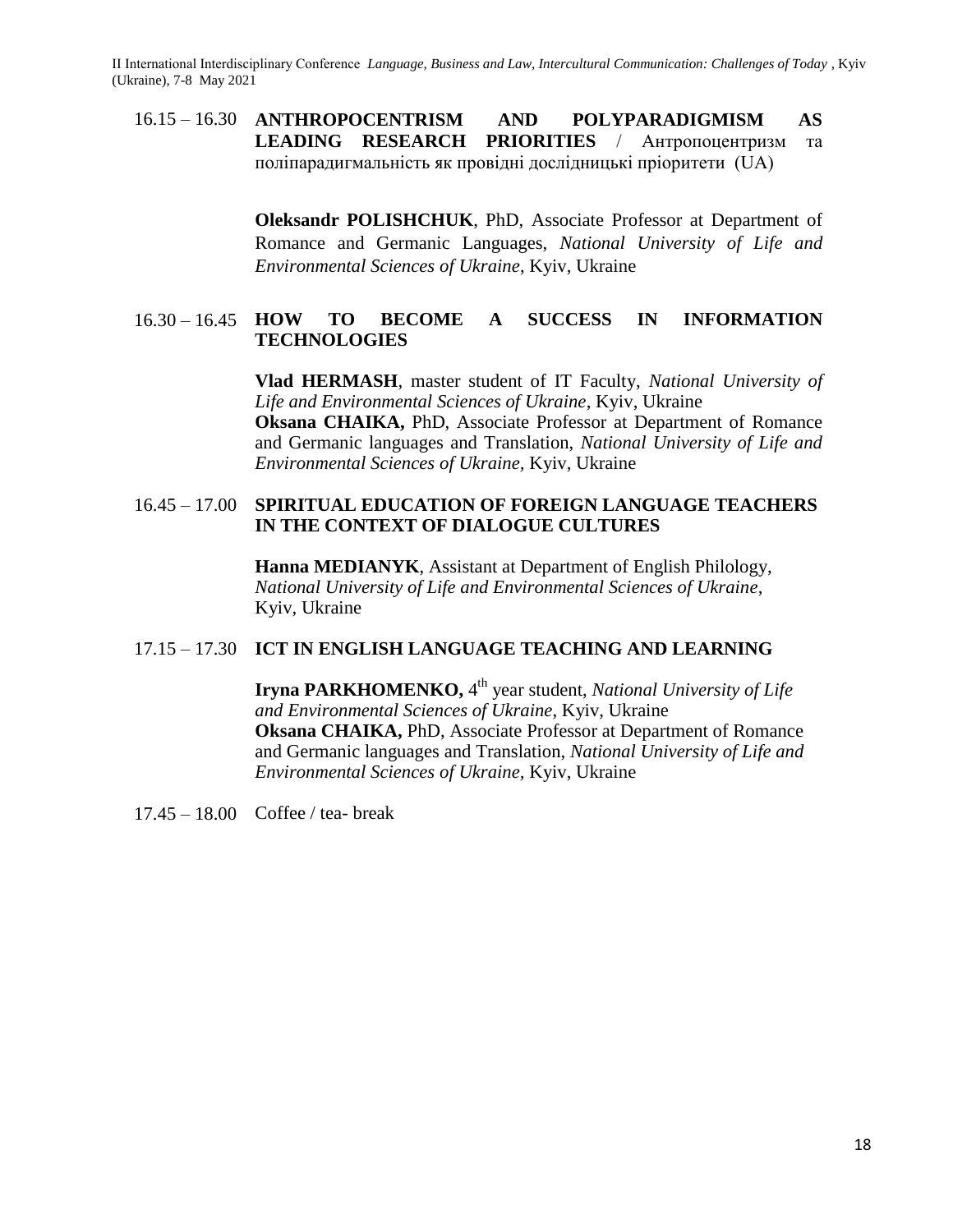#### **BREAKOUT ROOM 6**

#### *Multimodality, cross-culture communication and terminologies*

Moderator:Dr Bronislava Rubinska**,** PhD in Education, Associate Professor, Faculty for the Humanities and Education, *National University of Life and Environmental Sciences of Ukraine,* Kyiv, Ukraine

#### 15.15 – 15.30 **QUANTITATIVE APPROACH TO AUTHOR'S IDIOSTYLE STUDY (BASED ON ROMAN IVANYCHUK'S TEXTS)**

**Natalia LOTOTSKA**, lecturer at Foreign Languages and Translation Department, *Lviv State University of Life Safety*, Lviv, Ukraine

#### 15.30 – 15.45 **CONTRASTIVE ANALYSIS OF BRITISH AND UKRAINIAN POETIC FAIRY TALES**

**Bronislava RUBINSKA**, PhD (pedagogy), Associate Professor at Department of Romance and Germanic languages and Translation, *National University of Life and Environmental Sciences of Ukraine*, Kyiv, Ukraine

#### 15.45 – 16.00 **INTERLANGUAGE CONTACTS AND SLANG IN THE UKRAINIAN LANGUAGE / Відбиття міжмовних контактів у загальному сленгу української мови**

**Oksana TARAN**, PhD (linguistics), Associate Professor at the Department of Applied Linguistics, *Lviv Polytechnic National University*, Lviv, Ukraine

#### 16.00 – 16.15 **GENDER ISSUES IN LANGUAGE AND TRANSLATION IN THE 'ERA OF FEMINISM'**

**Natalia MOTENKO,** bachelor student of International Relations, Social Communications and Regional Studies, *National University of Life and Environmental Sciences of Ukraine,* Kyiv, Ukraine

**Oksana CHAIKA,** PhD, Associate Professor at Department of Romance and Germanic languages and Translation, *National University of Life and Environmental Sciences of Ukraine,* Kyiv, Ukraine

16.15 – 16.30 **ENGLISH AS INFLUENCE ON YOUTH SLANG /** Англійська мова як вплив на молодіжний сленг (UA)

> **Daryna MYKHAILIUK,** 2nd year student, *National University of Life and Environmental Sciences of Ukraine*, Kyiv, Ukraine **Oleksandr POLISHCHUK**, PhD, Associate Professor at Department of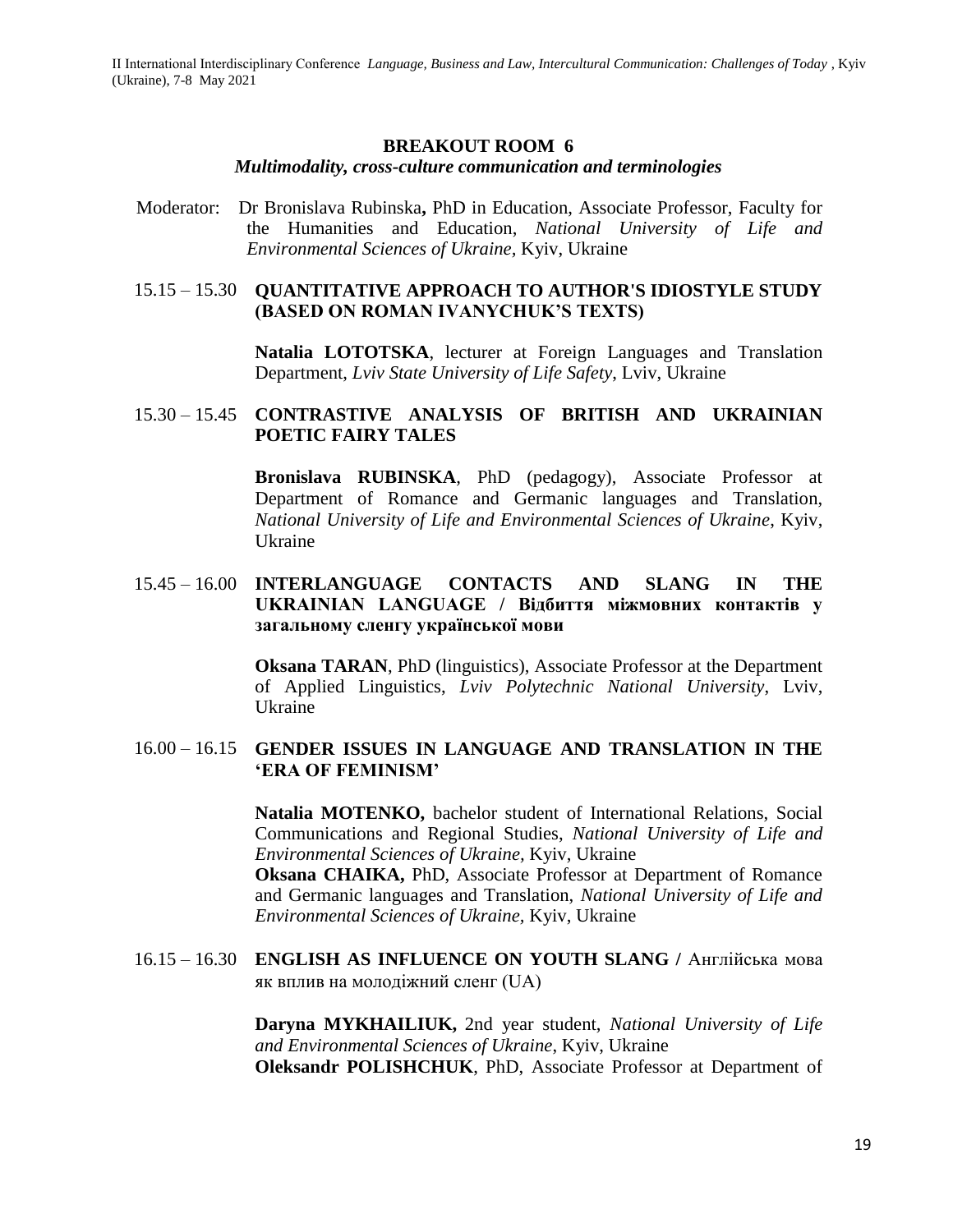Romance and Germanic Languages, *National University of Life and Environmental Sciences of Ukraine*, Kyiv, Ukraine

#### 16.30 – 16.45 **MOLDING UP A SOCIO-CULTURAL COMPONENT FOR TRANSLATION OF ANIME** / Формування соціокультурного компонента в особистості перекладача при перекладі аніме (UA)

**Kyrylo HAVRYLETS**, master student, *National University of Life and Environmental Sciences of Ukraine,* Kyiv, Ukraine **Oksana CHAIKA,** PhD, Associate Professor at Department of Romance and Germanic languages and Translation, *National University of Life and Environmental Sciences of Ukraine,* Kyiv, Ukraine

## 16.45 – 17.00 **ACQUSITION OF INTERCULTURAL COMMUNICATIVE COMPETENCE**

**Anastasiya SHUDYKINA,** bachelor student, *National University of Life and Environmental Sciences of Ukraine,* Kyiv, Ukraine **Inna SERHIIENKO,** PhD seeker, assistant at Department for Romance and Germanic Languages and Translation, *National University of Life and Environmental Sciences of Ukraine,* Kyiv, Ukraine

## 17.15 – 17.30 **CULTURAL ADAPTATION IN THE MODERN GLOBAL WORLD**

**Maksym IVASHCHUK**, 4<sup>th</sup> year student, *National University of Life and Environmental Sciences of Ukraine,* Kyiv, Ukraine **Oksana CHAIKA,** PhD, Associate Professor at Department of Romance and Germanic languages and Translation, *National University of Life and Environmental Sciences of Ukraine,* Kyiv, Ukraine

## 17.45 – 18.00 **NON-VERBAL COMPETENCE OF THE TEACHER IN A MULTICULTURAL ENVIRONMENT EDUCATIONAL PROCESS** / Невербальна компетентність викладача в умовах полікультурного освітнього процесу (UA)

**Hanna DEMYDENKO**, PhD (philology), senior lecturer at Ukrainian language Department, *Kryvy Rih State Teacher Training University*, Kryvy Rih, Ukraine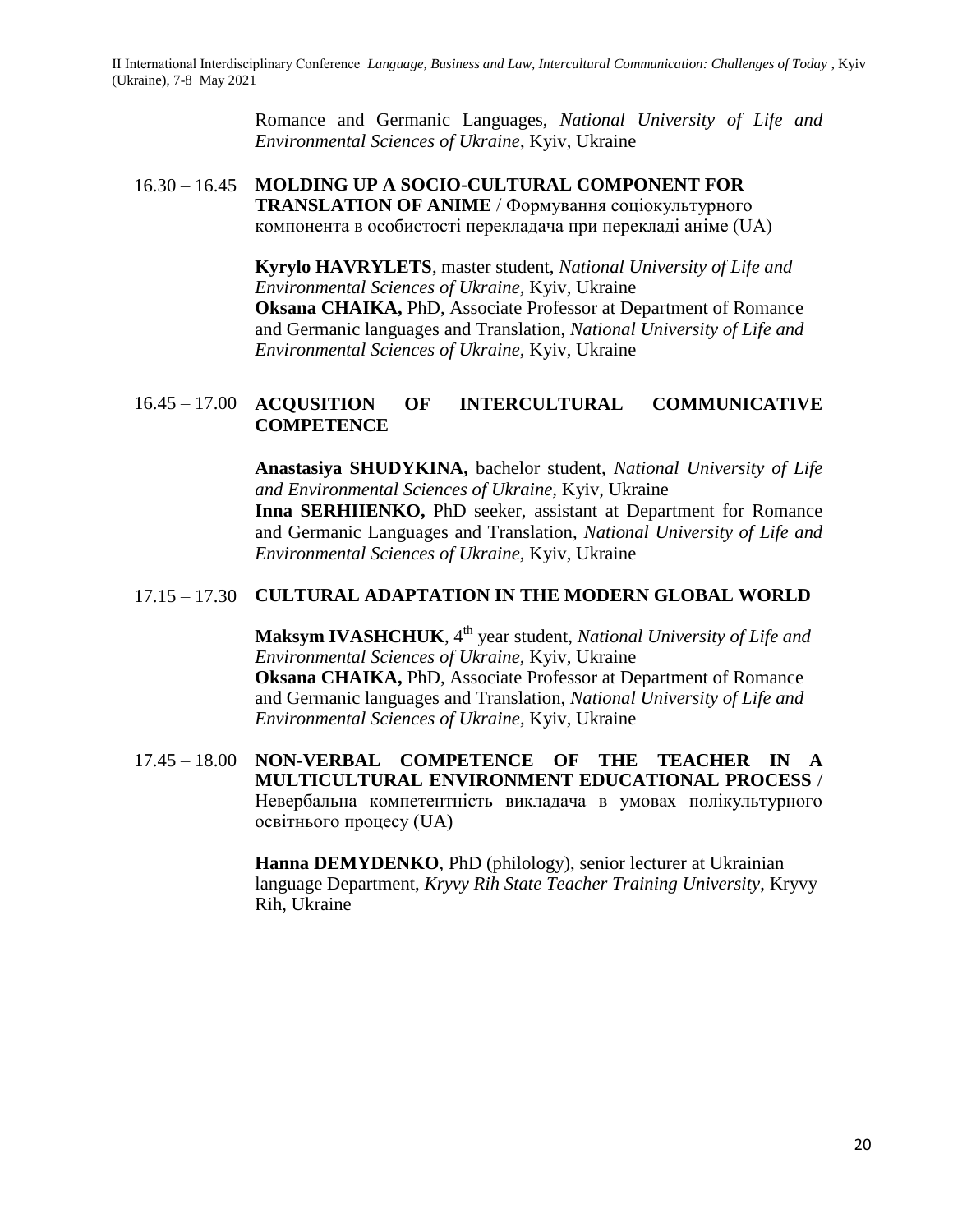## **BREAKOUT ROOM 7**

#### *Terminologies, discourse and the new media in applied linguistics*

- Moderator:Dr Olena Syrotina**,** PhD in Education, Associate Professor, Faculty for the Humanities and Education, *National University of Life and Environmental Sciences of Ukraine,* Kyiv, Ukraine
- 15.15 15.30 **ONLINE LITERATURE AS A PHENOMENON OF PRESENT DAY LITERARY HERITAGE** / Мережева література як феномен актуальної словесності (UA)

**Olha KOSOVYCH**, Doctor of Philology, Professor, Head of the Department for Romance and Germanic Philology at *Ternopil National Teacher Training University after Volodymyr Hnatiuk*, Ternopil, Ukraine

15.30 – 15.45 **PRAGMATIC POTENTIAL OF THE 'PORTRAIT' DISCOURSE WITH CONTEMPORARY GERMAN IN THE COURSE OF CHARACTERIZATION SEMANTICS RETRIEVAL** / Прагматичний потенціал «портретного» дискурсу сучасної німецької мови в процесі відтворення семантики характеризації (UA)

> **Svitlana SYNIEHUB**, PhD, Associate Professor at Department of the English and German Philologies and Translation after Ilko Korunets, *Kyiv National Linguistic University*, Kyiv, Ukraine

15.45 – 16.00 **LANGUAGE MEANS OF INFLUENCE IN LEGAL DISCOURSE (LEGAL ENGLISH)** / Мовні засоби впливу в юридичному дискурсі (на матеріалі англійської мови) (UA)

> **Yulia YELOVSKA**, PhD, Senior Lecturer at Department of English language and Instruction Methodology, *Kryvyi Rih State Pedagogical University*, Kryvy Rih, Ukraine

16.00 – 16.15 **GILLES DELEUZE'S "WILD EXPERIENCE": INTERPRETING POSTMODERNITY /** «Дикий досвід» Ж. Дельоза: постмодерністське тлумачення (UA)

> **Olena LAUTA,** PhD (philosophy), senior lecturer at Department for Philosophy and International Communication, *National University of Life and Environmental Sciences of Ukraine,* Kyiv, Ukraine

#### 16.15 – 16.30 **LINGUISTIC ANALYSIS OF THE SPEECHES OF OBAMA**

**Yulia MARSHAK,** bachelor student, *National University of Life and Environmental Sciences of Ukraine,* Kyiv, Ukraine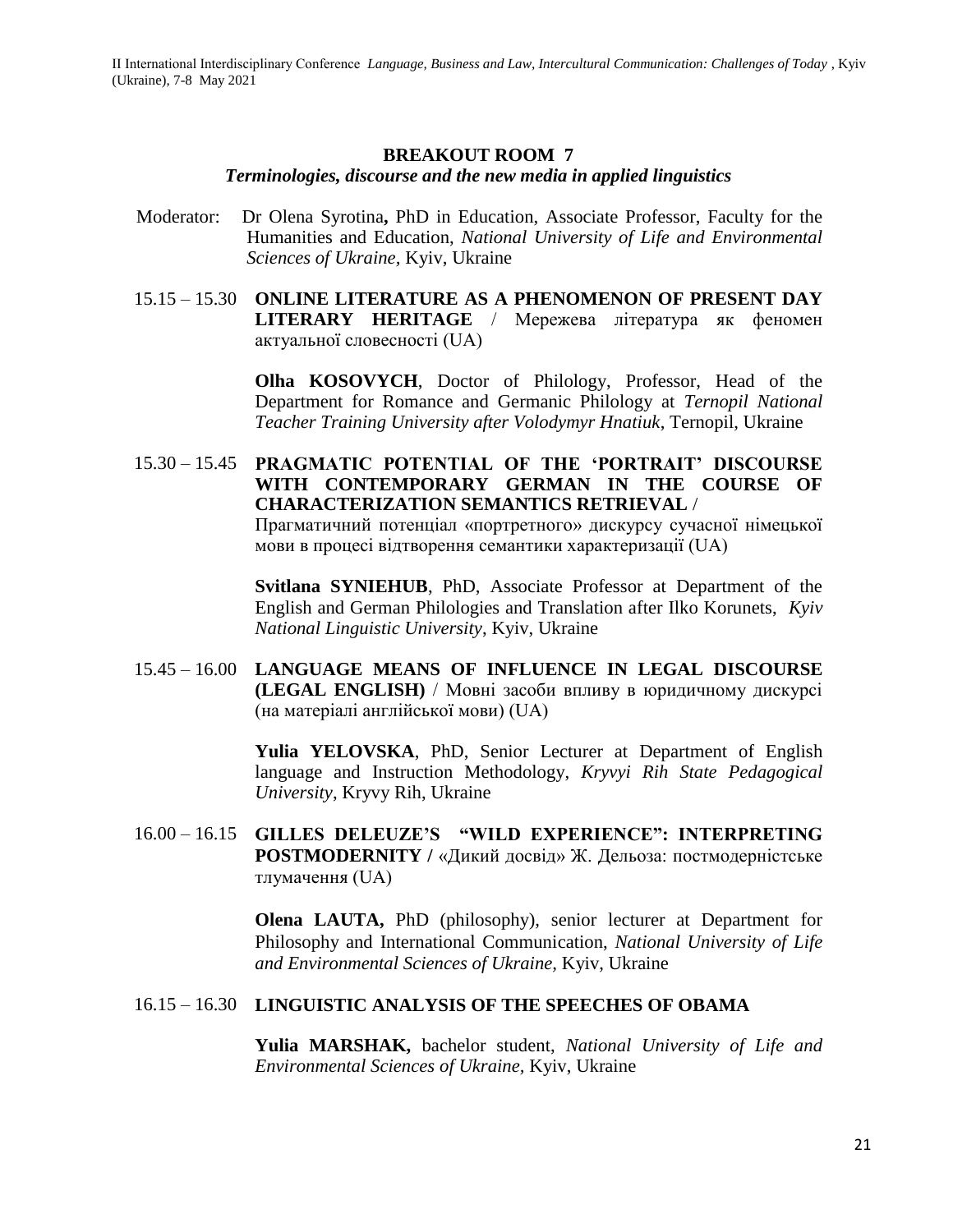**Oksana CHAIKA**, PhD, Associate Professor at Department of Romance and Germanic languages and Translation, *National University of Life and Environmental Sciences of Ukraine,* Kyiv, Ukraine

## 16.30 – 16.45 **DIFFERENCES BETWEEN BRITISH AND AMERICAN ENGLISH**

**Natalia KRAVCHUK,** 3rd year student, *National University of Life and Environmental Sciences of Ukraine,* Kyiv, Ukraine

**Marianna GOLTSOVA,** PhD, Associate Professor at Department of Romance and Germanic languages and Translation, *National University of Life and Environmental Sciences of Ukraine,* Kyiv, Ukraine

## 16.45 – 17.00 **THE USE OF LANGUAGE IN POLITICAL RHETORICS: LINGUISTIC MANIPULATION**

**Yelyzaveta ARTEMCHUK**, 4<sup>th</sup> year student, *National University of Life and Environmental Sciences of Ukraine,* Kyiv, Ukraine **Oksana CHAIKA**, PhD, Associate Professor at Department of Romance and Germanic languages and Translation, *National University of Life and Environmental Sciences of Ukraine,* Kyiv, Ukraine

#### 17.15 – 17.30 **VERBAL AND NON-VERBAL MEANS DURING A SPEECH AT A CONFERENCE IN THE AGRARIAN SPHERE**

**Alla BAMBURA,** 4th year student, *National University of Life and Environmental Sciences of Ukraine,* Kyiv, Ukraine

**Bronislava RUBINSKA**, PhD(Pedagogics), Associate Professor at Department of Romance and Germanic languages and Translation, *National University of Life and Environmental Sciences of Ukraine,* Kyiv, Ukraine

17.45 – 18.00 Coffee / tea- break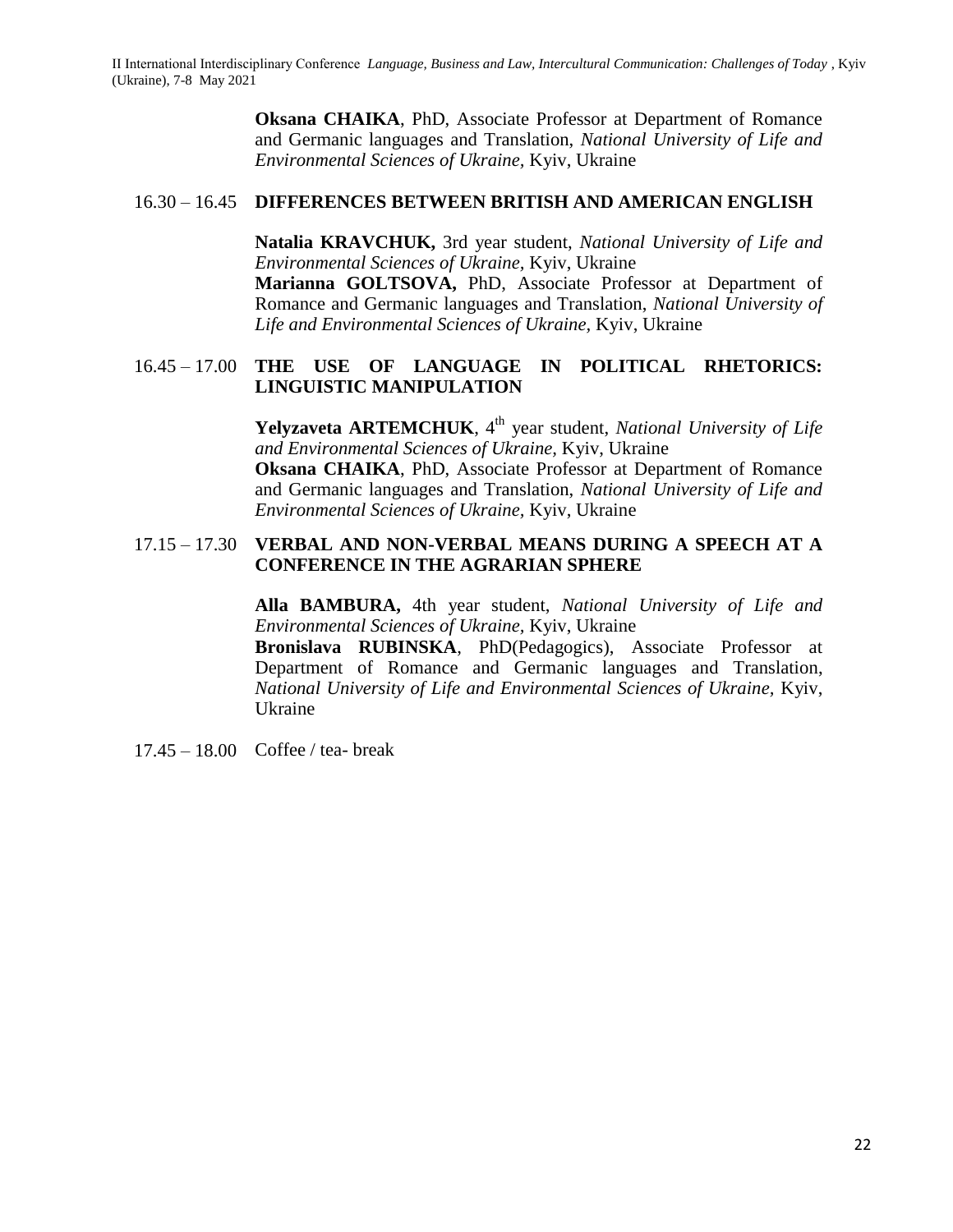#### **BREAKOUT ROOM 8** *Interpreting and translation in institutional/professional settings*

- Moderator:Dr Nina Nikolska**,** PhD in Education, Associate Professor, Faculty for the Humanities and Education, *National University of Life and Environmental Sciences of Ukraine,* Kyiv, Ukraine
- 15.15 15.30 **TRANSLATION PANORAMIC OF M. HOHOL'S WORKS /**  Панорама перекладів творів М.В. Гоголя (UA)

**Diana KHORTIUK,** lecturer at Department of Romance and Germanic Philology, *Chornomorsky National University after Petro Mohyla*, Chornomorsk, Ukraine

#### 15.30 – 15.45 **COGNITIVE APPROACH TO LEGAL TRANSLATION**

**Valentyna SNITSAR,** PhD (Philology), Associate Professor, *Borys Grinchenko Kyiv University,* Kyiv, Ukraine

15.45 – 16.00 **ORAL TRANSLATION /** Усний переклад (UA)

**Yelyzaveta IHNATCHENKO,** 2nd year student, *National University of Life and Environmental Sciences of Ukraine*, Kyiv, Ukraine **Oleksandr POLISHCHUK**, PhD, Associate Professor at Department of Romance and Germanic Languages, *National University of Life and Environmental Sciences of Ukraine*, Kyiv, Ukraine

#### 16.00 – 16.15 **TRANSLATION OF ENGLISH FUTSAL TERMS INTO UKRAINIAN**

**Anastasia TEREKH**, master student, *National University of Life and Environmental Sciences of Ukraine,* Kyiv, Ukraine

**Oksana CHAIKA**, PhD, Associate Professor at Department of Romance and Germanic languages and Translation, *National University of Life and Environmental Sciences of Ukraine,* Kyiv, Ukraine

## 16.15 – 16.30 **ESSENCE AND FEATURES OF PROFESSIONAL TRANSLATION ACTIVITY**

**Anna STEPANYSHENA,** 2nd year student, *National University of Life and Environmental Sciences of Ukraine*, Kyiv, Ukraine **Oleksandr POLISHCHUK**, PhD, Associate Professor at Department of Romance and Germanic Languages, *National University of Life and*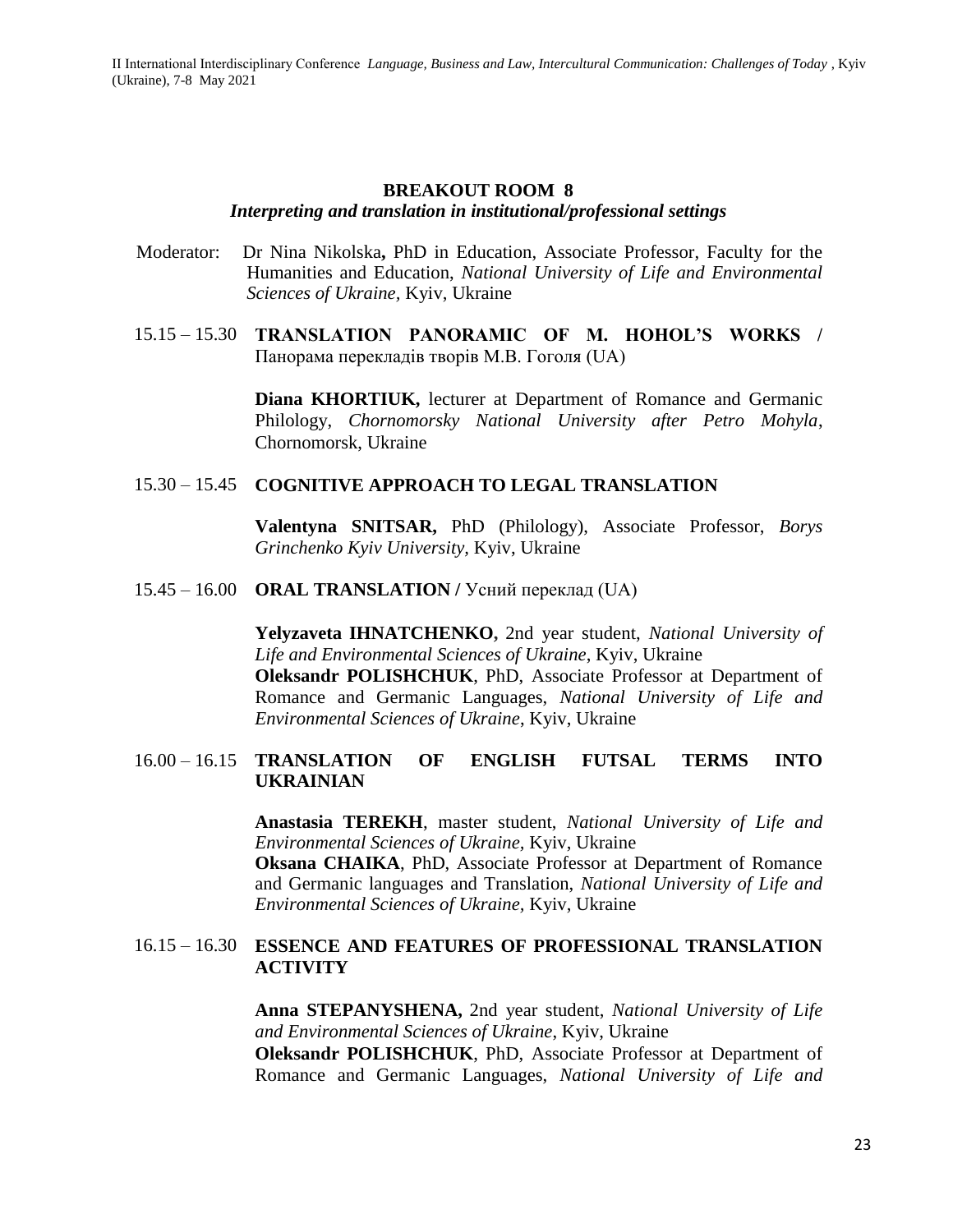*Environmental Sciences of Ukraine*, Kyiv, Ukraine

#### 16.30 – 16.45 **TRANSLATION OF MODERN ENGLISH IDIOMS**

**Viktoriia RUDENKO**, 4th year student, *National University of Life and Environmental Sciences of Ukraine*, Kyiv, Ukraine **Halyna SYDORUK**, PhD, Associate Professor at Department of Romance and Germanic Languages, *National University of Life and Environmental Sciences of Ukraine*, Kyiv, Ukraine

## 16.45 – 17.00 **TRANSLATION OF ENGLISH PHRASEOLOGISMS THAT CONTAIN NAMES OF PEOPLES AND COUNTRIES** / Переклад англійських фразеологізмів, що містять назви народів та країн (UA)

**Anastasiia HUD**, bachelor student of the Faculty of Humanities and Pedagogy, *National University of Life and Environmental Sciences of Ukraine,* Kyiv, Ukraine

**Oksana TEPLA**, PhD, Associate Professor, Chair for Romance and Germanic languages and translation, *National University of Life and Environmental Sciences of Ukraine*, Kyiv, Ukraine

## 17.15 – 17.30 **INTERPRETATION AND CENSORSHIP**

**Anastasiia BURIACHENKO**, 2nd year student, *National University of Life and Environmental Sciences of Ukraine*, Kyiv, Ukraine **Oleksandr POLISHCHUK**, PhD, Associate Professor at Department of Romance and Germanic Languages, *National University of Life and Environmental Sciences of Ukraine*, Kyiv, Ukraine

17.45 – 18.00 Coffee / tea- break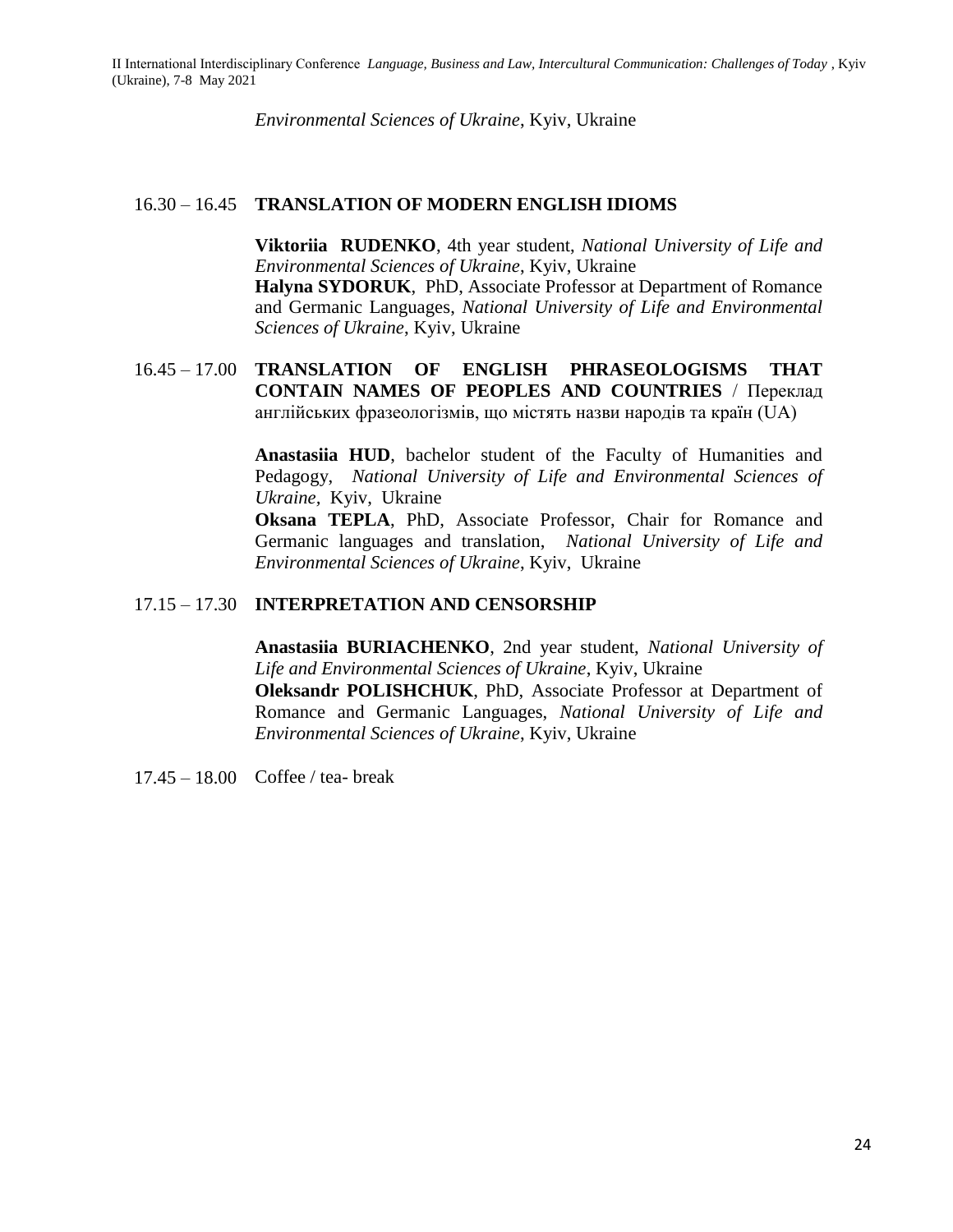#### **BREAKOUT ROOM 9**

#### *Communication strategies, language awareness and linguistic competence in crossculture communication / terminologies*

Moderator:Oleksiy Syrotin, senior lecturer, Romance and Germanic languages and Translation, National University of Life and Environmental Sciences of Ukraine*,* Kyiv, Ukraine

#### 15.15 – 15.30 **PROBLEMS OF INTERCULTURAL COMMUNICATION AND THEIR CAUSES**

**Anzhelika SITKO,** 4<sup>th</sup> year student, *National University of Life and Environmental Sciences of Ukraine*, Kyiv, Ukraine

**Oksana CHAIKA,** PhD, Associate Professor at Department of Romance and Germanic languages and Translation, *National University of Life and Environmental Sciences of Ukraine,* Kyiv, Ukraine

## 15.30 – 15.45 **SOCIAL SKILLS, SOCIAL COMMUNICATION AND PRAGMATIC LANGUAGE**

**Andrii KLIASHTORNYI,** 2nd year student, *National University of Life and Environmental Sciences of Ukraine*, Kyiv, Ukraine

**Oleksandr POLISHCHUK**, PhD, Associate Professor at Department of Romance and Germanic Languages, *National University of Life and Environmental Sciences of Ukraine*, Kyiv, Ukraine

15.45 – 16.00 **PRINCIPLES FOR SUCCESSFUL IMPLEMENTATION OF EDUCATIONAL INDIVIDUAL APPROACH TO TRANSLATION SPECIALISTS /** Принципи успішної реалізації особистісноорієнтованого підходу у професійній підготовці майбутніх перекладачів (UA)

> **Daryna KAMIANSKA**, master student, *National University of Life and Environmental Sciences of Ukraine*, Kyiv, Ukraine **Oksana CHAIKA**, PhD, Associate Professor at Department of Romance and Germanic languages and Translation, *National University of Life and Environmental Sciences of Ukraine,* Kyiv, Ukraine

#### 16.00 – 16.15 **INTERPRETATION STRATEGIES IN TRANSLATING**

**KATERYNA BASHTOVA,** 2nd year student, *National University of Life and Environmental Sciences of Ukraine*, Kyiv, Ukraine **Oleksandr POLISHCHUK**, PhD, Associate Professor at Department of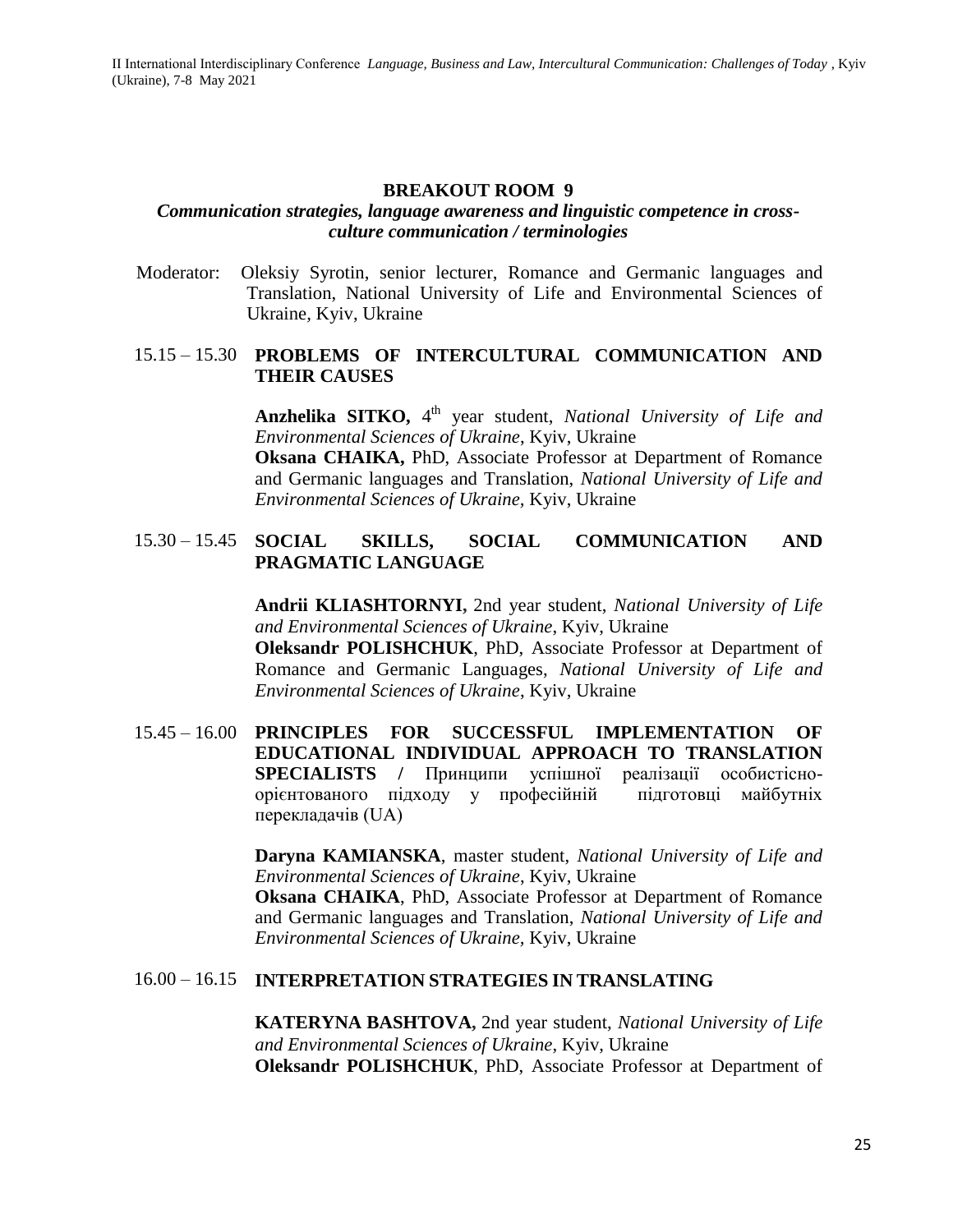Romance and Germanic Languages, *National University of Life and Environmental Sciences of Ukraine*, Kyiv, Ukraine

## 16.15 – 16.30 **MULTICULTURAL RELATIONS OF FOREIGN STUDENTS IN THE HIGHER EDUCATIONAL CONTEXT**

**Kyrylo HREBENIUK**, master student, *National University of Life and Environmental Sciences of Ukraine*, Kyiv, Ukraine

**Oksana CHAIKA**, PhD, Associate Professor at Department of Romance and Germanic languages and Translation, *National University of Life and Environmental Sciences of Ukraine,* Kyiv, Ukraine

16.30 – 16.45 **A CONTROLLED FACTOR IN METHODOLOGICAL COMPETENCE FOR PHILOLOGY STUDENTS** / Про один із контрольованих факторів у формуванні методологічної компетентності студентів-філологів (UA)

> **Viktoria RUDENKO**, 4<sup>th</sup> year student, *National University of Life and Environmental Sciences of Ukraine*, Kyiv, Ukraine

> **Bronislava RUBINSKA**, PhD (pedagogy), Associate Professor at Department of Romance and Germanic languages and Translation, *National University of Life and Environmental Sciences of Ukraine,* Kyiv, Ukraine

#### 16.45 – 17.00 **FOREIGN LANGUAGE FOR A SPECIALIST**

**Natalia MIROSHNIK**, master student, *National University of Life and Environmental Sciences of Ukraine*, Kyiv, Ukraine **Oksana CHAIKA**, PhD, Associate Professor at Department of Romance and Germanic languages and Translation, *National University of Life and* 

## 17.15 – 17.30 **PROFESSIONAL PRACTICE AS A HOLISTIC AND COMPLEX SYSTEM**

*Environmental Sciences of Ukraine,* Kyiv, Ukraine

**Anna CHERNETSKA,** bachelor student, *National University of Life and Environmental Sciences of Ukraine,* Kyiv, Ukraine

**Inna SERHIIENKO,** PhD seeker, assistant at Department for Romance and Germanic Languages and Translation, *National University of Life and Environmental Sciences of Ukraine,* Kyiv, Ukraine

17.45 – 18.00 Coffee / tea- break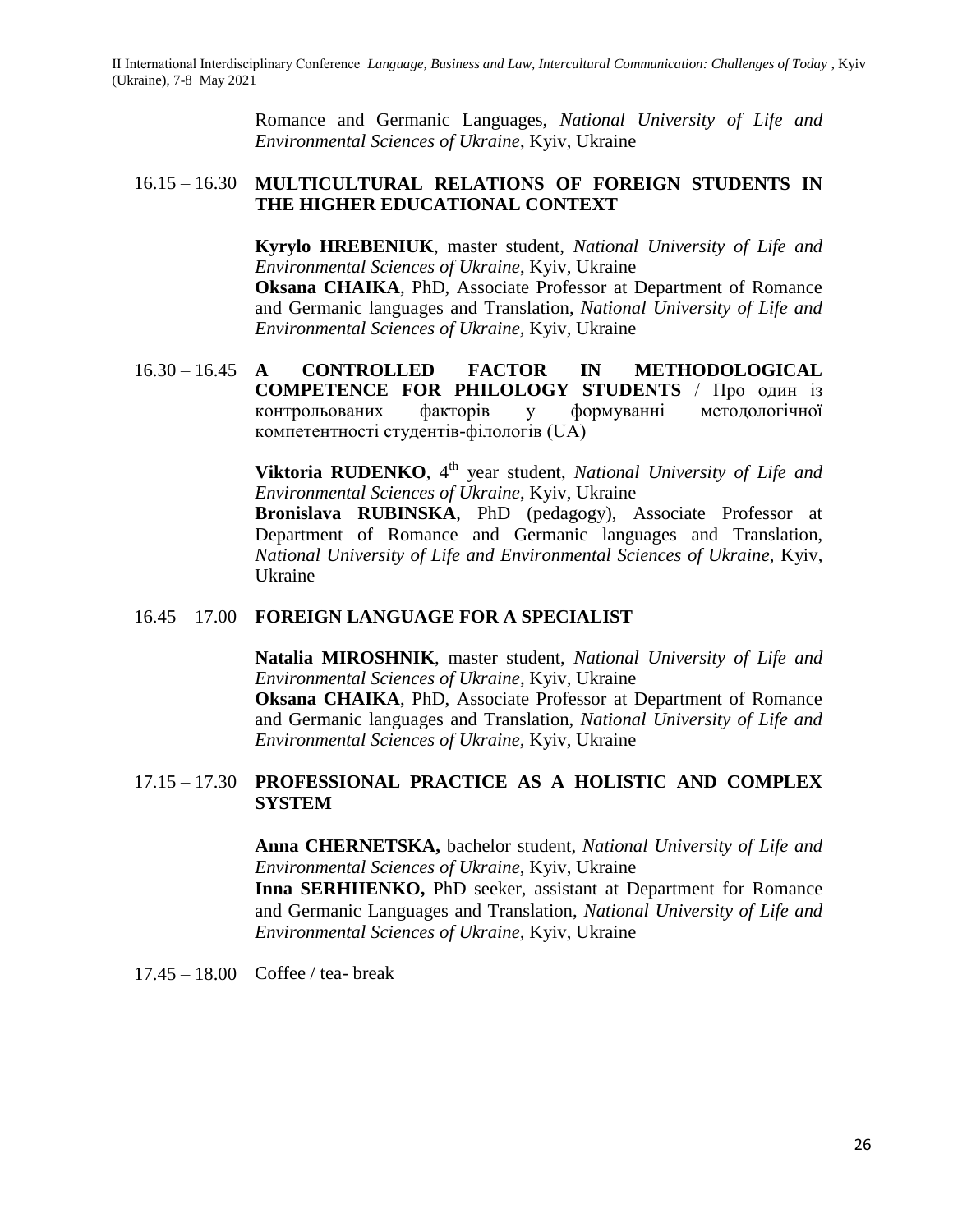#### **BREAKOUT ROOM 10**

#### *Communication training for professionals in the new digital era of the globalizing world. Soft skills as a must in today's job market*

- Moderator:Yuriy Rozhkov, senior lecturer, Assistant at Romance and Germanic languages and Translation, National University of Life and Environmental Sciences of Ukraine*,* Kyiv, Ukraine
- 15.15 15.30 **STEREOTYPING DISCURSIVE MARKERS IN THE LANGUAGE OF MASS MEDIA: LINGUISTIC AND IDEOLOGICAL CLICHÉS** / Дискурсивні маркери стереотипізації в мові масмедіа: мовні й ідеологічні кліше (UA)

**Natalia SHARMANOVA**, PhD (linguistics), Associate Professor at the Ukrainian language Department, *Kryvyi Rih State Pedagogical University*, Kryvy Rih, Ukraine

15.30 – 15.45 **TESTS FOR REMOTE INDEPENDENT WORK BY FOREIGN STUDENTS WITH DOING UKRAINIAN AT UNIVERSITY /**  Застосування тестів для дистанційної підтримки самостійної роботи іноземних студентів при вивченні української мови (UA)

> **Natalia LYSENKO,** PhD (linguistics), Associate Professor at the Department of Fundamental and Language Competencies, *National Pharmaceutical University*, Kharkiv, Ukraine

> **Olha LYTVYNENKO**, PhD (linguistics), Associate Professor at the Department of Fundamental and Language Competencies, *National Pharmaceutical University*, Kharkiv, Ukraine

#### 15.45 – 16.00 **INFORMATION COMMUNICATIONS TECHNOLOGIES AND EDUCATION TODAY**

**Yelyzaveta KRYNYTSKA,** bachelor student, *National University of Life and Environmental Sciences of Ukraine*, Kyiv, Ukraine **Yuliia LUNHU**, assistant at Department of English Philology, *National University of Life and Environmental Sciences of Ukraine*, Kyiv, Ukraine

#### 16.00 – 16.15 **INNOVATIVE METHODS OF ENGLISH LEARNING IN EDUCATION MODERNIZATION**

**Anna TARASENKO**, 3rd year bachelor student, *Kharkiv National University of Economics of Simon Kuznets*, Kharkiv, Ukraine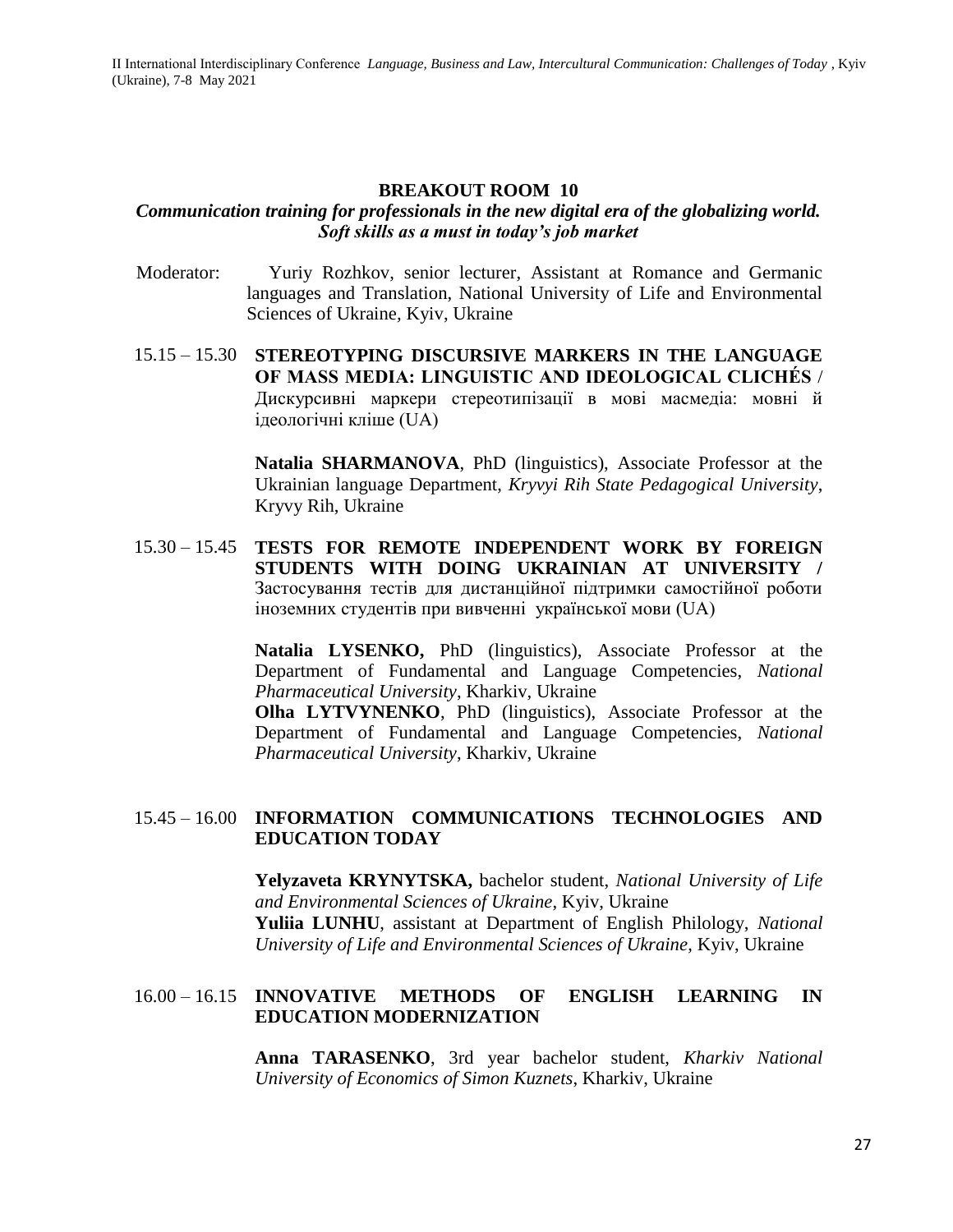> **Serhiy VASYLYK**, PhD, Associate Professor, Associate Professor at Management and Business Department, *Kharkiv National University of Economics of Simon Kuznets*, Kharkiv, Ukraine

#### 16.15 – 16.30 **SOFT SKILLS FOR BETTER COMMUNICATION IN MODERN WORLD**

**Viktor KOLOMIIETS,** master student of IT Faculty, *National University of Life and Environmental Sciences of Ukraine*, Kyiv, Ukraine **Oksana CHAIKA**, PhD, Associate Professor at Department of Romance and Germanic Languages, *National University of Life and Environmental Sciences of Ukraine*, Kyiv, Ukraine

16.30 – 16.45 **ONE WORLD, ONE HEALTHBODY: PHILOSOPHICAL CONSIDERATION OF MAN'S HEALTH AND WELL-BEING** / Один світ – одне здоров'я: філософське осмислення проблеми здоров'я людини (UA)

> **Anastasia SKUBA**, bachelor student, *National University of Life and Environmental Sciences of Ukraine*, Kyiv, Ukraine

> **Valentyna KULTENKO**, PhD (philosophy), Associate Professor at Department of Philosophy and International Communication, *National University of Life and Environmental Sciences of Ukraine*, Kyiv, Ukraine

## 16.45 – 17.00 **SOFT SKILLS FOR A CAREER SUCCESS**

**Mariia BOITSOVA,** bachelor student, *National University of Life and Environmental Sciences of Ukraine*, Kyiv, Ukraine **Yuliia LUNHU**, assistant at Department of English Philology, *National University of Life and Environmental Sciences of Ukraine*, Kyiv, Ukraine

17.15 – 17.30 **LANGUAGE AND SOCIAL NETWORKS: INTERABSORBING MECHANISMS** / Мова та соціальні мережі: механізми взаємопроникнення (UA)

> **Artem HODLEVSKYI,** 2nd year student, *National University of Life and Environmental Sciences of Ukraine*, Kyiv, Ukraine

> **Oleksandr POLISHCHUK**, PhD, Associate Professor at Department of Romance and Germanic Languages, *National University of Life and Environmental Sciences of Ukraine*, Kyiv, Ukraine

17.45 – 18.00 Coffee / tea- break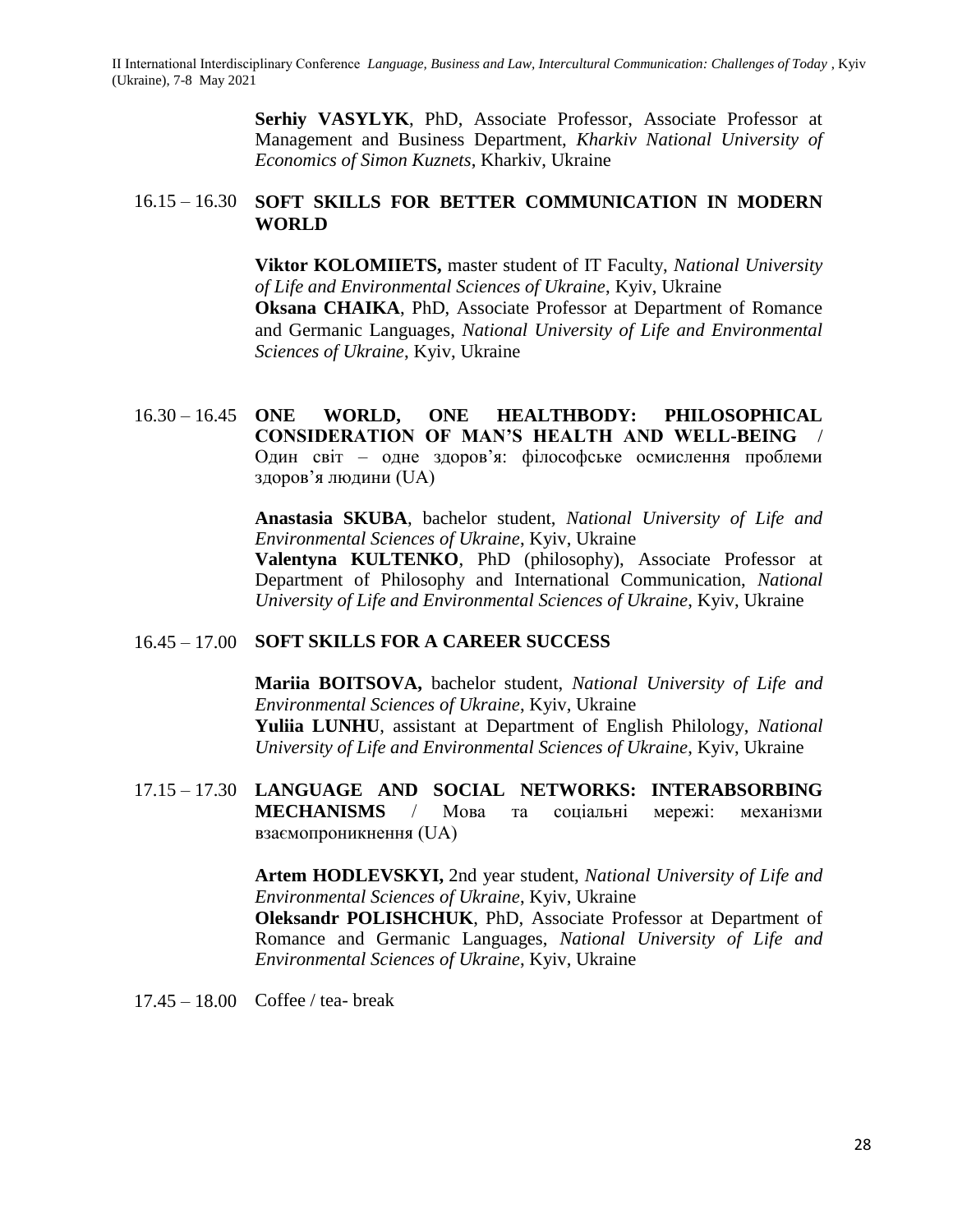18.00 – 18.15 **Closing Day 1**

**Inna SAVYTSKA**, Professor (Associate), acting Dean of Faculty for Pedagogy and the Humanities

#### **Agenda for Day 2**

**Oksana CHAIKA**, PhD, Associate Professor at Department of Romance and Germanic languages and Translation, *National University of Life and Environmental Sciences of Ukraine,* Kyiv, Ukraine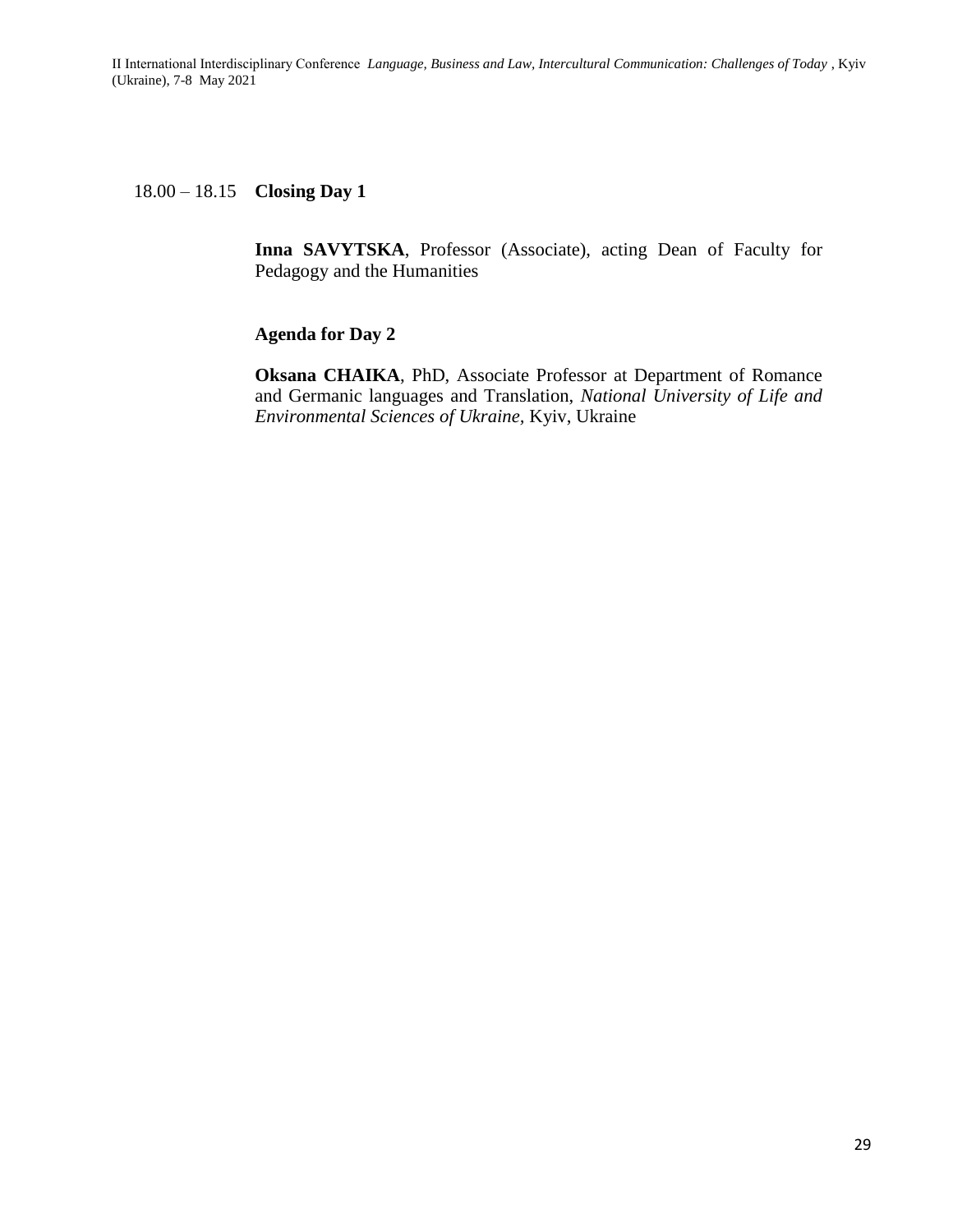## **DAY 2 – Saturday, 8 MAY 2021**

- 09.30 –09.50 Registration
- 09.50 10.00 Day 2. Opening the breakout sessions

**Oksana CHAIKA**, PhD, Associate Professor at Department of Romance and Germanic languages and Translation, *National University of Life and Environmental Sciences of Ukraine,* Kyiv, Ukraine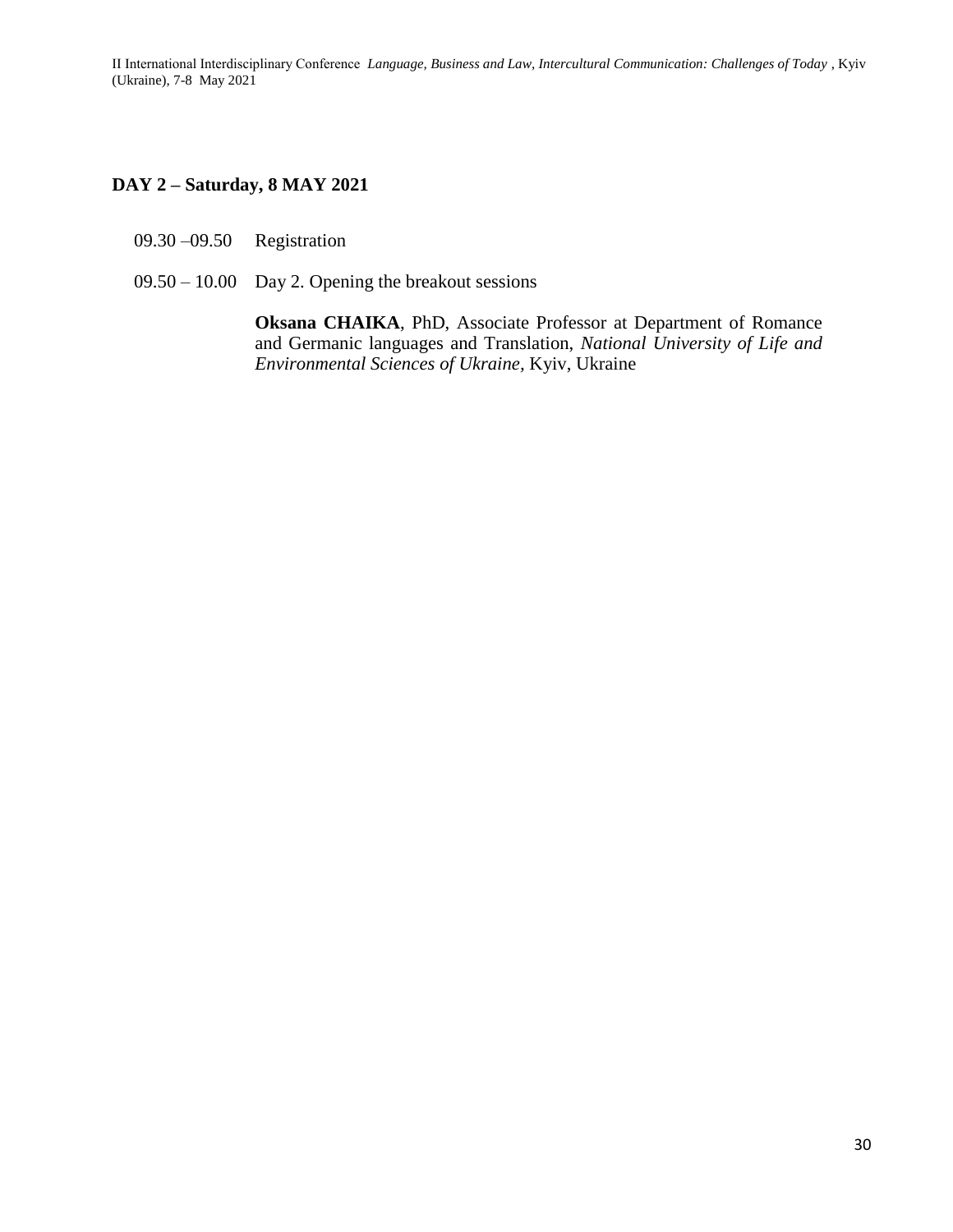#### **BREAKOUT ROOM 1**

#### *Language, communication and the professions incorporated as Languages for specific purposes, e.g. Ukrainian for Law, English for Business, French for Banking***, etc.**

- Moderator:Prof. Viktoriia Domina, Doctor of Education, Head of the English Philology Department, *National University of Life and Environmental Sciences of Ukraine,* Kyiv, Ukraine
- 10.00 10.15 **CULTURE OF COMMUNICATION AS A PART OF THE IMAGE OF A FUTURE TEACHER /** Культура спілкування як частина іміджу майбутнього викладача (UA)

**Viktoria DOMINA**, Doctor of Education, Head of the English Philology Department, *National University of Life and Environmental Sciences of Ukraine,* Kyiv, Ukraine

10.15 – 10.30 **TAX AND LEGAL REGULATION IN THE DEVELOPMENT OF THE DIGITAL ECONOMY** / Податково-правове регулювання в умовах розвитку цифрової економіки (UA)

> **Anna KOLISNYK**, junior researcher, *Scientific and research institute of providing legal framework for the innovative development of National Academy of Law sciences of Ukraine*, Kharkiv, Ukraine

## 10.30 – 10.45 **CULTURAL STEREOTYPE AS A LINGUISTIC PHENOMENON**

**Oleksandra PALCHEVSKA**, PhD (linguistics), Associate Professor, *Lviv State University of Life Safety*, Lviv, Ukraine

10.45 – 11.00 **THE IMPORTANCE OF PUBLIC-PRIVATE PARTNERSHIP FOR CREATION OF INNOVATIVE MEDICINES** / Значення державноприватного партнерства для створення інноваційних лікарських засобів (UA)

> **Stanislav VASYLYEV,** PhD in Law, Associate Professor, senior researcher, *Scientific and research institute of providing legal framework for the innovative development of National Academy of Law sciences of Ukraine*, Kharkiv, Ukraine

11.00 – 11.15 **ANCIENT ARABIC LINGUISTICS** / Давнє арабське мовознавство  $(UA)$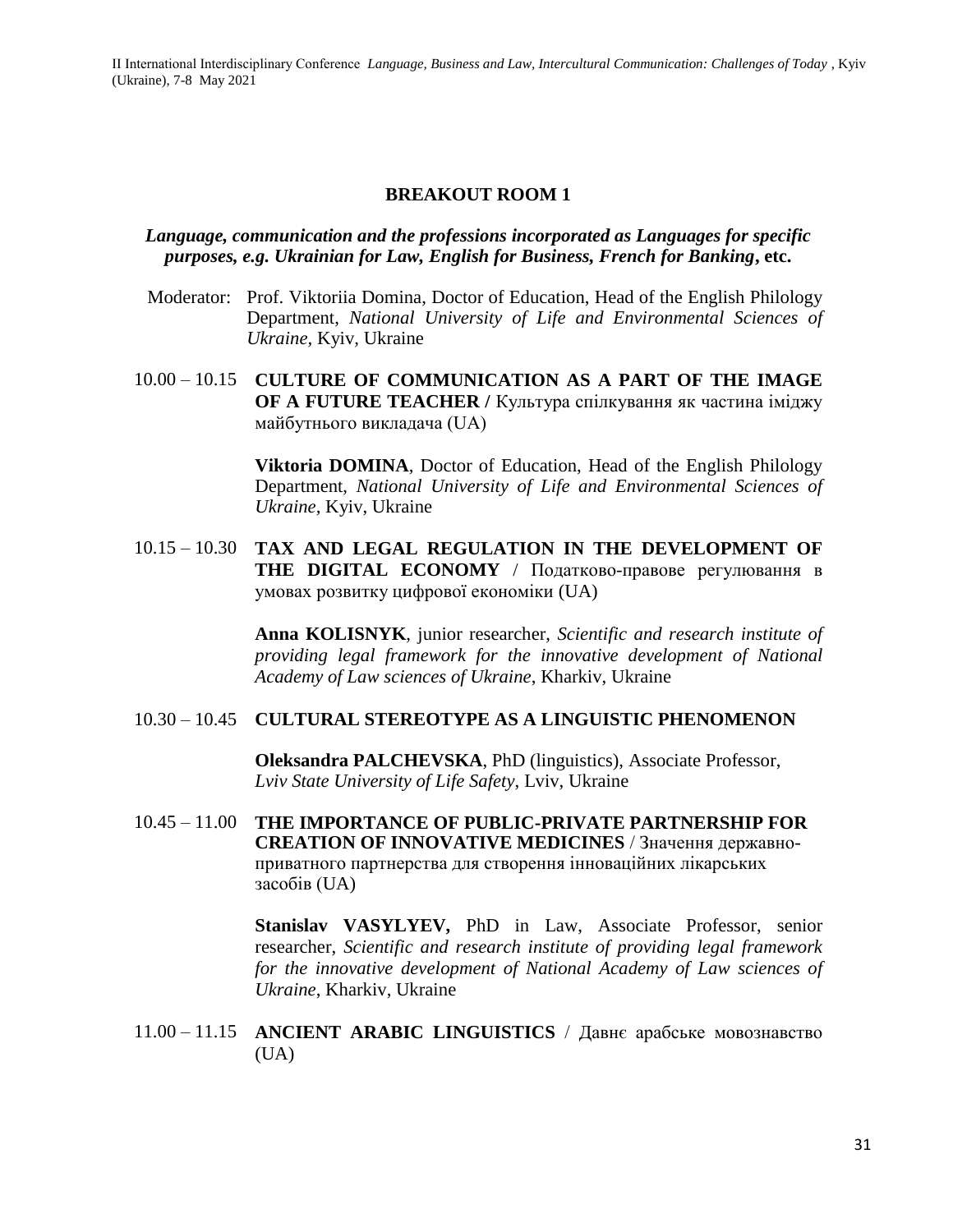**Vladyslav MELNYK**, 2nd year student, *National University of Life and Environmental Sciences of Ukraine*, Kyiv, Ukraine **Oleksandr POLISHCHUK**, PhD, Associate Professor at Department of Romance and Germanic Languages, *National University of Life and Environmental Sciences of Ukraine*, Kyiv, Ukraine

## 11.15 – 11.30 **BUSINESS ENGLISH IN MODERN SOCIETY**

**Denys PETRENKO**, master student, IT Faculty, *National University of Life and Environmental Sciences of Ukraine*, Kyiv, Ukraine **Oksana CHAIKA**, PhD, Associate Professor at Department of Romance and Germanic languages and Translation, *National University of Life and Environmental Sciences of Ukraine,* Kyiv, Ukraine

11.30 – 11.45 **NONSTANDARD ENGLISH** / Нестандартна лексика англійської мови (UA)

> **Sofia HLOBA,** bachelor student, *National University of Life and Environmental Sciences of Ukraine*, Kyiv, Ukraine **Yuriy ROZHKOV**, Assistant and Senior Lecturer at Department of Romance and Germanic Languages, *National University of Life and Environmental Sciences of Ukraine*, Kyiv, Ukraine

11.45 – 12.00 **NUMERICAL CODE IN UKRAINIAN PAREMIAS /** Числовий код в українських пареміях (UA)

> **Lilia KOLESNYK**,  $3<sup>rd</sup>$  year student, Faculty of the Ukrainian Philology, *Kryvyi Rih State Pedagogical University*, Kryvy Rih, Ukraine **Natalia SHARMANOVA**, PhD (linguistics), Associate Professor at the Ukrainian language Department, *Kryvyi Rih State Pedagogical University*, Kryvy Rih, Ukraine

12.00 – 12.15 **METAPHOR OF A DOLL IN THE LYRICS OF ROCK BANDS /**  Метафора ляльки в текстах пісень рок груп (UA)

> **Lilia KALUZHSKA**, PhD in Philology, Associate Professor at Department of Foreign Languages, *Melitopol State Teacher Training University after Bohdan Khmelnytsky*, Melitopol, Ukraine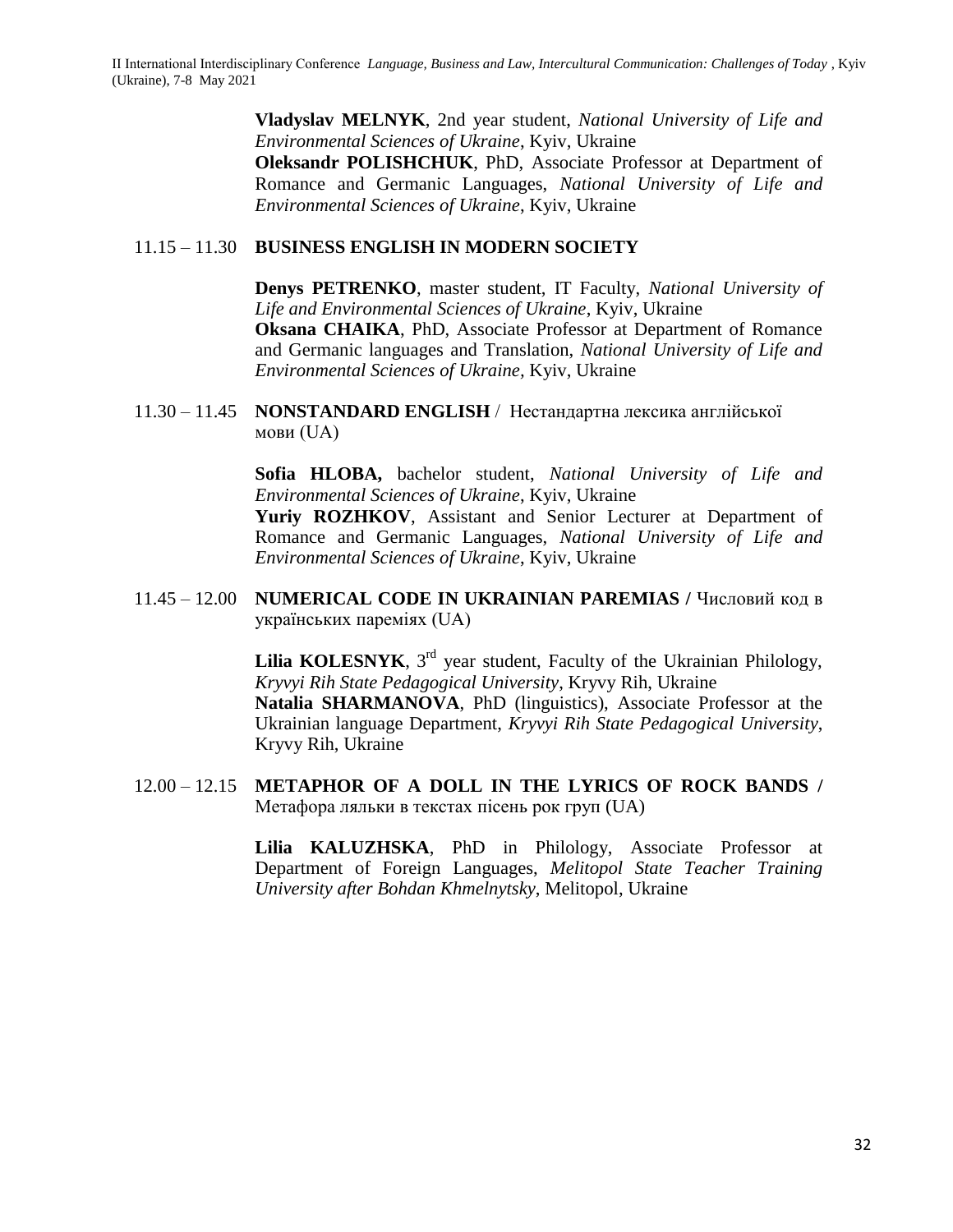#### **BREAKOUT ROOM 2**

#### *Linguistic expertise and professional practice*

- Moderator:Dr Oksana Tepla, PhD, Associate Professor, Department for Romance and Germanic languages and translation, National University of Life and Environmental Sciences of Ukraine
- 10.00 10.15 **LANGUAGE PORTFOLIO TECHNOLOGY /** Технологія мовного портфеля (UA)

**Oksana TEPLA,** PhD, Associate Professor, Department for Romance and Germanic languages and translation, *National University of Life and Environmental Sciences of Ukraine*, Kyiv, Ukraine

10.15 – 10.30 **MANIPULATIONS IN PUBLIC COMMUNICATION MEDIA /**  Manipulacje w środkach komunikacji społecznej (PL)

> **Yuriy VATULIA,** PhD in History, Associate Professor; Associate Professor at Public Communcation Department, Kherson Subsidiary of the *National Shipbuilding University after Admiral Makarov*, Kherson, Ukraine

#### 10.30 – 10.45 **ANTHROPOCENTRIC NATURE OF PHRASEOLOGICAL UNITS WITH A SOMATIC COMPONENT**

**Tetiana AHIBALOVA**, PhD in Philology, Associate Professor at Department for Business Foreign Language and Translation, *National Technical University of «Kharkiv Polytechnic Institute»*, Kharkiv, Ukraine **Dariia KARACHOVA**, PhD in Philology, Senior Lecturer

at Department for Business Foreign Language and Translation, *National Technical University of «Kharkiv Polytechnic Institute»*, Kharkiv, Ukraine

10.45 – 11.00 **TRANSLATION OF IDIOMS INTO UKRAINIAN** / Принципи передачі ідіом українською мовою (UA)

> **Yulia DZEN,** 2nd year student, *National University of Life and Environmental Sciences of Ukraine*, Kyiv, Ukraine

> **Oleksandr POLISHCHUK**, PhD, Associate Professor at Department of Romance and Germanic Languages, *National University of Life and Environmental Sciences of Ukraine*, Kyiv, Ukraine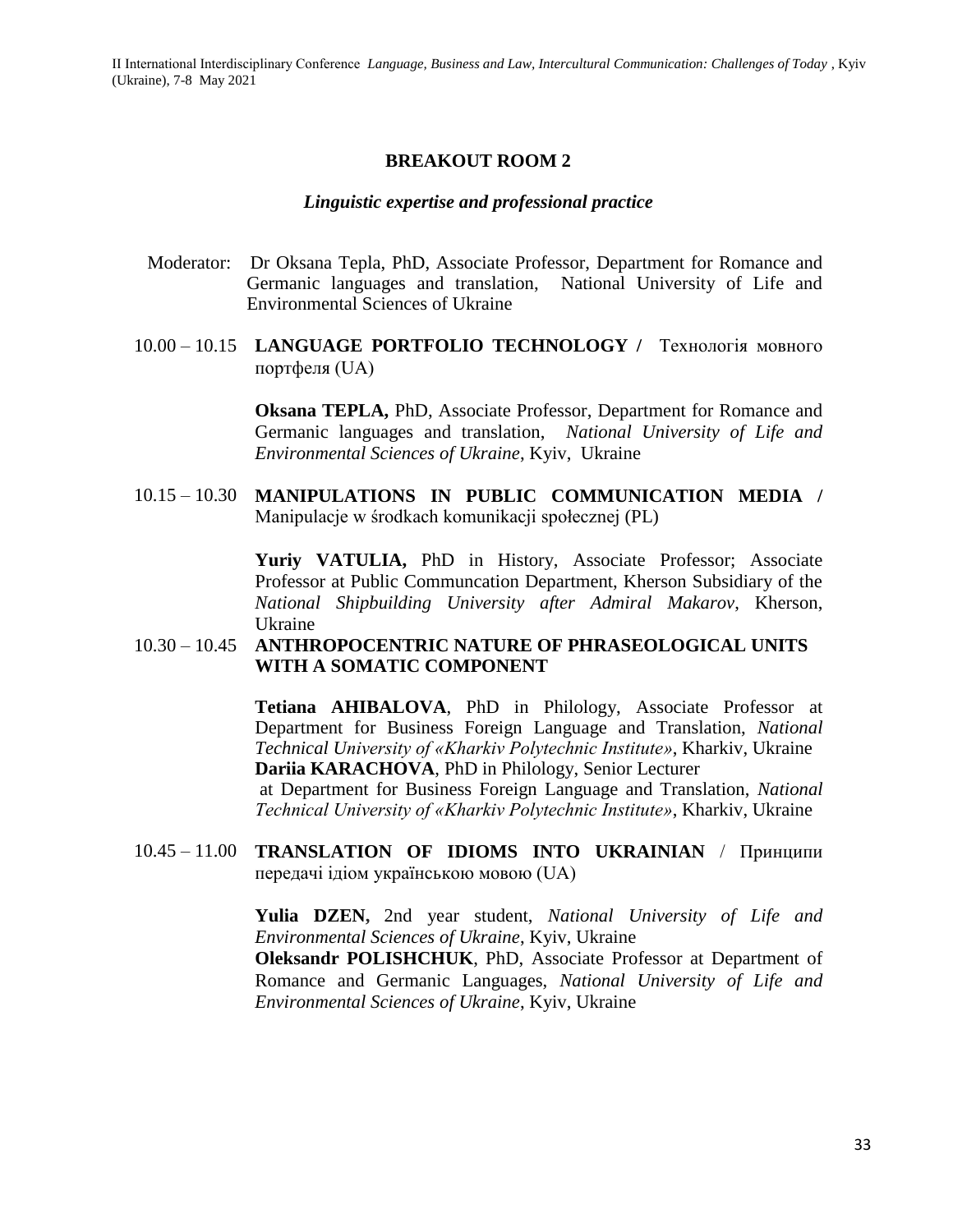11.00 – 11.15 **THE CONCEPT OF ARTISTIC TEXT FROM THE LINGUISTIC POINT OF VIEW /** Поняття художнього тексту з точки зору лінгвістики (UA)

> **Mykhailo YANISIV,** PhD in Education, Associate Professor, *National Lviv Politechnic University*, Lviv, Ukraine

> **Myroslava ISHCHUK**, senior lecturer, *National Lviv Politechnic University*, Lviv, Ukraine

11.15 – 11.30 **ENGLISH FINANCE TERMINOLOGY** / Англійська лексика у сфері фінансів (UA)

> **Anna PASTUSHENKO**, master student, *National University of Life and Environmental Sciences of Ukraine*, Kyiv, Ukraine **Marianna GOLTSOVA**, PhD, Associate Professor at Department of Romance and Germanic Languages, *National University of Life and Environmental Sciences of Ukraine*, Kyiv, Ukraine

11.30 – 11.45 *EARTH* **AS THE ARCHETYPE IN AN ARTISTIC TEXT** / Архетип *земля* у художньому тексті (UA)

> **Radmyla FEDOSIEYEVA**, 3<sup>rd</sup> year student, Faculty of the Ukrainian Philology, *Kryvyi Rih State Pedagogical University*, Kryvy Rih, Ukraine **Natalia SHARMANOVA**, PhD (linguistics), Associate Professor at the Ukrainian language Department, *Kryvyi Rih State Pedagogical University*, Kryvy Rih, Ukraine

11.45 – 12.00 **INVERSION AND TRANSLATION** / Типи інверсії та способи її передачі у перекладі (UA)

> **Anastasiia LELEKA**, bachelor student, *National University of Life and Environmental Sciences of Ukraine*, Kyiv, Ukraine **Oleksandr POLISHCHUK**, PhD, Associate Professor at Department of Romance and Germanic Languages, *National University of Life and Environmental Sciences of Ukraine*, Kyiv, Ukraine

## 12.00 – 12.15 **THE SPREAD OF ENGLISH AS GLOBAL MEANS OF INTERNATIONAL COMMUNICATION**

**Anastasiia ZABLOTSKA**, bachelor student, *National University of Life and Environmental Sciences of Ukraine*, Kyiv, Ukraine **Oksana CHAIKA**, PhD, Associate Professor at Department of Romance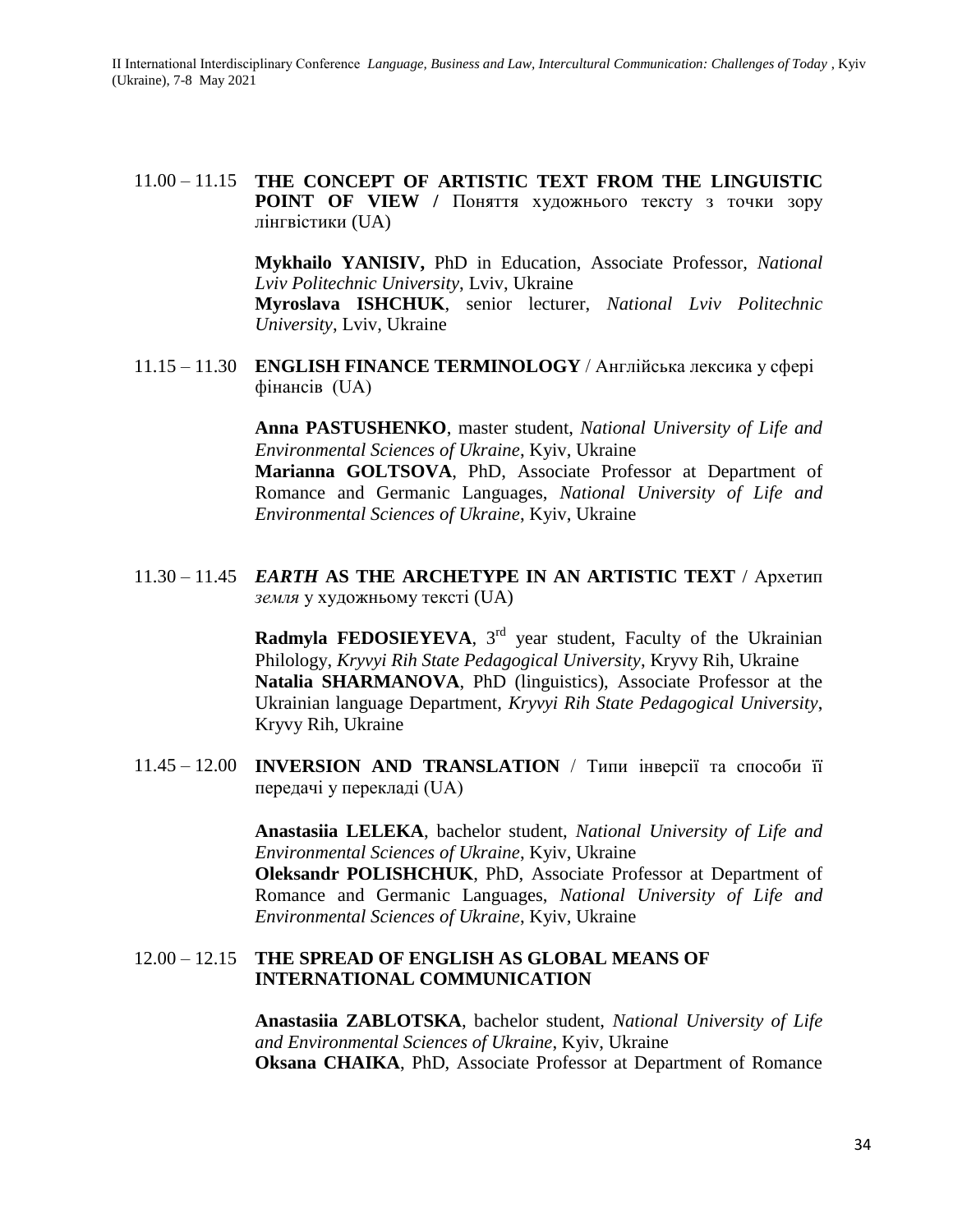> and Germanic languages and Translation, *National University of Life and Environmental Sciences of Ukraine,* Kyiv, Ukraine

#### **BREAKOUT ROOM 3**

#### *Terminology and linguistic domains of specialized knowledge*

- Moderator:Dr Halyna Sydoruk**,** PhD (linguistics), Associate Professor, Faculty for the Humanities and Education, *National University of Life and Environmental Sciences of Ukraine,* Kyiv, Ukraine
- 10.00 10.15 **MODERN METHODS OF TEACHING VOCABULARY IN THE STUDY OF A FOREIGN LANGUAGE** / Сучасні методи викладання лексики у вивченні іноземної мови (UA)

**Iryna PROZOROVSKA**, language instructor, Cherkasy Business College, Cherkasy, Ukraine

#### 10.15 – 10.30 **INTERNATIONAL COMMERCIAL ARBITRATION IN UKRAINE AND IN THE WORLD**

**Iryna KRUTIKOVA,** second-year student at Faculty of Sociology and Law, *National Technical University of Ukraine of «Igor Sikorsky Kyiv Polytechnic Institute»,* Kyiv, Ukraine

**Inna BORKOVSKA,** PhD in Philology, lecturer at the Faculty of Linguistics, *National Technical University of Ukraine of «Igor Sikorsky Kyiv Polytechnic Institute»,* Kyiv, Ukraine

10.30 – 10.45 **BORROWINGS IN MODERN YOUTH CONVERSATIONAL UKRAINIAN** / Проблема запозичень в сучасній молодіжній розмовній українській мові (UA)

> **Yulia BANKOVSKA**, bachelor student, *National University of Life and Environmental Sciences of Ukraine*, Kyiv, Ukraine **Halyna SYDORUK**, PhD, Associate Professor at Department of Romance and Germanic languages and Translation, *National University of Life and Environmental Sciences of Ukraine,* Kyiv, Ukraine

10.45 – 11.00 **THE MOST POPULAR DIALECTS IN THE UK** / Найпоширеніші діалекти Великобританії (UA)

> **Yulia YERKINA**, 2nd year student, *National University of Life and Environmental Sciences of Ukraine*, Kyiv, Ukraine **Oleksandr POLISHCHUK**, PhD, Associate Professor at Department of Romance and Germanic Languages, *National University of Life and*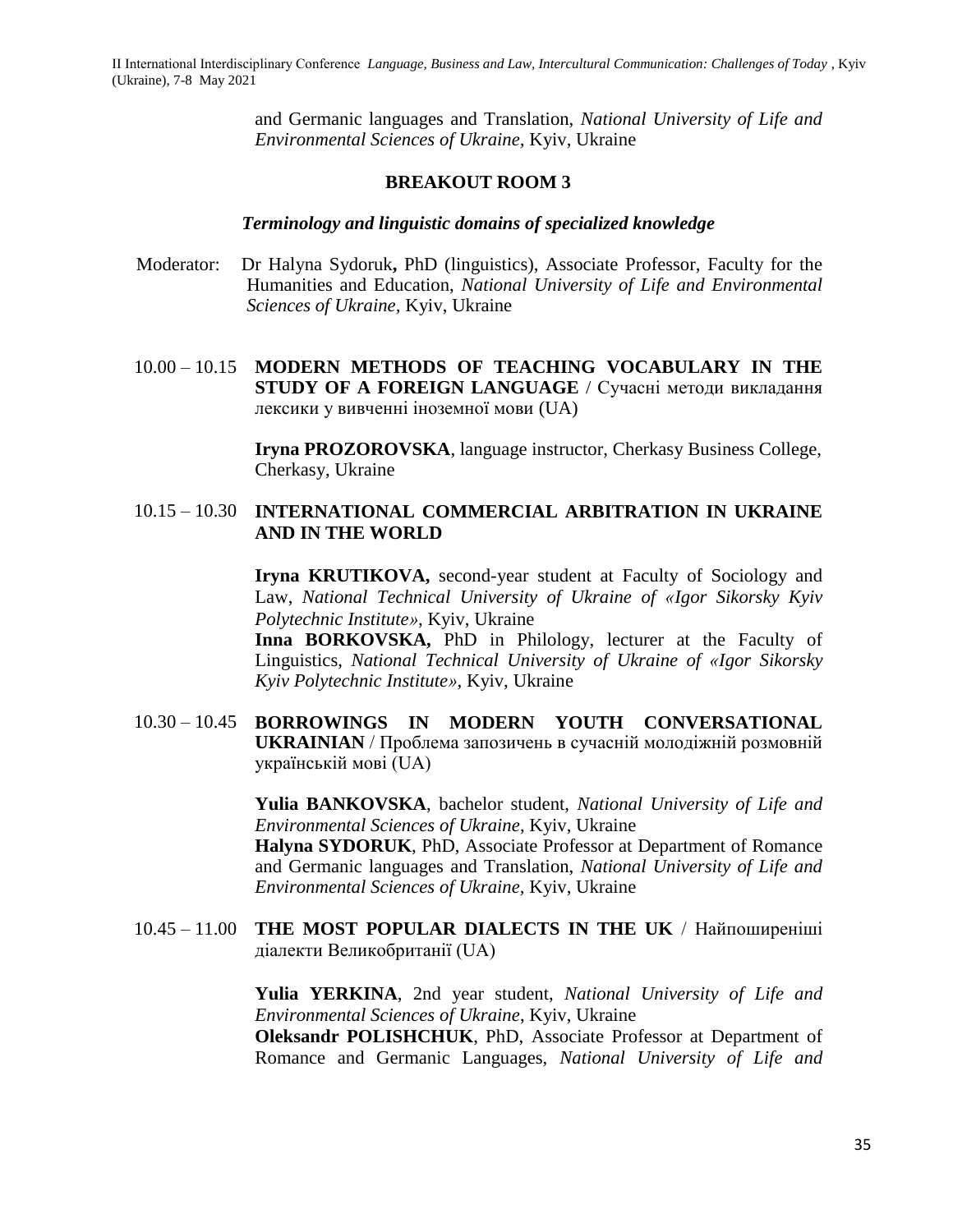*Environmental Sciences of Ukraine*, Kyiv, Ukraine

## 11.00 – 11.15 **PROBLEM OF BILINGUALISM AND BILINGUAL OF PERSONALITY IS IN PEDAGOGICAL SCIENCE** / Проблема білінгвізму та двомовності особистості в педагогічній науці (UA)

**Daryna SHUBA,** bachelor student, *National University of Life and Environmental Sciences of Ukraine,* Kyiv, Ukraine

**Viktoria DOMINA**, Doctor of Education, Head of the English Philology Department, *National University of Life and Environmental Sciences of Ukraine,* Kyiv, Ukraine

## 11.15 – 11.30 **BUSINESS ETIQUETTE IN DIGITAL ERA**

**Dariia SMOLIAR**, master student, IT Faculty, *National University of Life and Environmental Sciences of Ukraine*, Kyiv, Ukraine

**Oksana CHAIKA,** PhD, Associate Professor at Department of Romance and Germanic languages and Translation, *National University of Life and Environmental Sciences of Ukraine,* Kyiv, Ukraine

11.30 – 11.45 **VALUE OF TRAINING EXERCISES TO CONSOLIDATE KNOWLEDGE IN ENGLISH FOR PROFESSIONAL PURPOSES BY FUTURE LAND MANAGERS** / Значення тренувальних вправ на закріплення знань у вивченні англійської мови за професійним спрямуванням майбутніми землевпорядниками (UA)

> **Olga PRON**, bachelor student, Faculty of Land Management, *National University of Life and Environmental Sciences of Ukraine,* Kyiv, Ukraine **Kateryna YAKUSHKO**, PhD (education), Associate Professor at Department of English for Technical ad Agrobiological Specialties, *National University of Life and Environmental Sciences of Ukraine,* Kyiv, Ukraine

## 11.45 – 12.00 **TRANSLATION OF MOVIE TITLES FROM UKRAINIAN INTO ENGLISH**

**Svitlana KACHMARCHYK**, PhD in Pedagogy, Associate Professor, English Philology Department, *National University of Life and Environmental Sciences of Ukraine,* Kyiv, Ukraine

#### 12.00 – 12.15 **VERBALIZATION OF** *ROAD* **IN THE PAREMIOLOGICAL SYSTEM** / Вербалізація дороги в пареміологічній системі (UA)

**Olha OTROSHKO**, 3rd year student, Faculty of the Ukrainian Philology, *Kryvyi Rih State Pedagogical University*, Kryvy Rih, Ukraine **Natalia SHARMANOVA**, PhD (linguistics), Associate Professor at the Ukrainian language Department, *Kryvyi Rih State Pedagogical University*,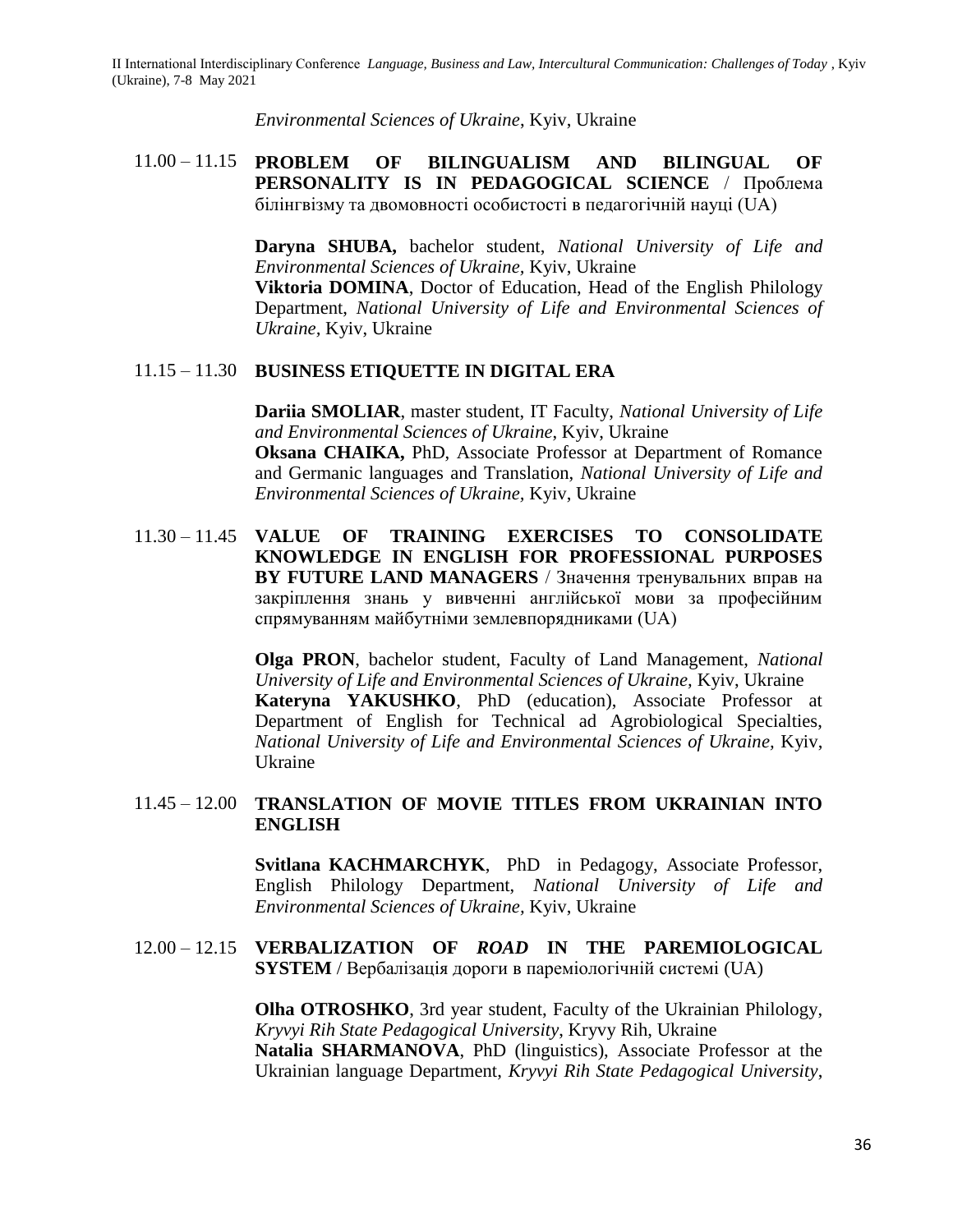Kryvy Rih, Ukraine

#### **BREAKOUT ROOM 4**

#### *Syntax and semantics for relevant terminologies*

- Moderator:Dr Oleksandr Polishchuk**,** PhD (linguistics), Associate Professor, Faculty for the Humanities and Education, *National University of Life and Environmental Sciences of Ukraine,* Kyiv, Ukraine
- 10.00 10.15 **GILLES DELEUZE: POSTMODERNISTIC CLASSIFICATION OF HISTORICAL FORMS OF IRONY** / Постмодерністська класифікація історичних форм іронії за Ж. Дельозом (UA)

**Svitlana HEIKO**, PhD (philosophy), Associate Professor at Department of Philosophy and International Communication, *National University of Life and Environmental Sciences of Ukraine,* Kyiv, Ukraine

10.15 – 10.30 **ATTRIBUTIVE AND ABSOLUTE CONSTRUCTIONS IN ENGLISH AND UKRAINIAN** / Атрибутивні та абсолютні конструкції в англійській та українській мовах (UA)

> **Vladyslav SOMKA**, bachelor student, *National University of Life and Environmental Sciences of Ukraine*, Kyiv, Ukraine

> **Oleksandr POLISHCHUK**, PhD, Associate Professor at Department of Romance and Germanic Languages, *National University of Life and Environmental Sciences of Ukraine*, Kyiv, Ukraine

10.30 – 10.45 **IRONY AS A STYLISTIC DEVICE IN FICTION** / Іронія як стилістичний засіб в художніх творах (UA)

> **Anastasia CHYMPAYASH**, bachelor student, *National University of Life and Environmental Sciences of Ukraine*, Kyiv, Ukraine **Halyna SYDORUK**, PhD, Associate Professor at Department of Romance and Germanic languages and Translation, *National University of Life and Environmental Sciences of Ukraine,* Kyiv, Ukraine

10.45 – 11.00 **GRAMMATICAL INTERFERENCE IN TRANSLATION FROM UKRAINIAN INTO ENGLISH /** Граматична інтерференція при перекладі з української мови на англійську (UA)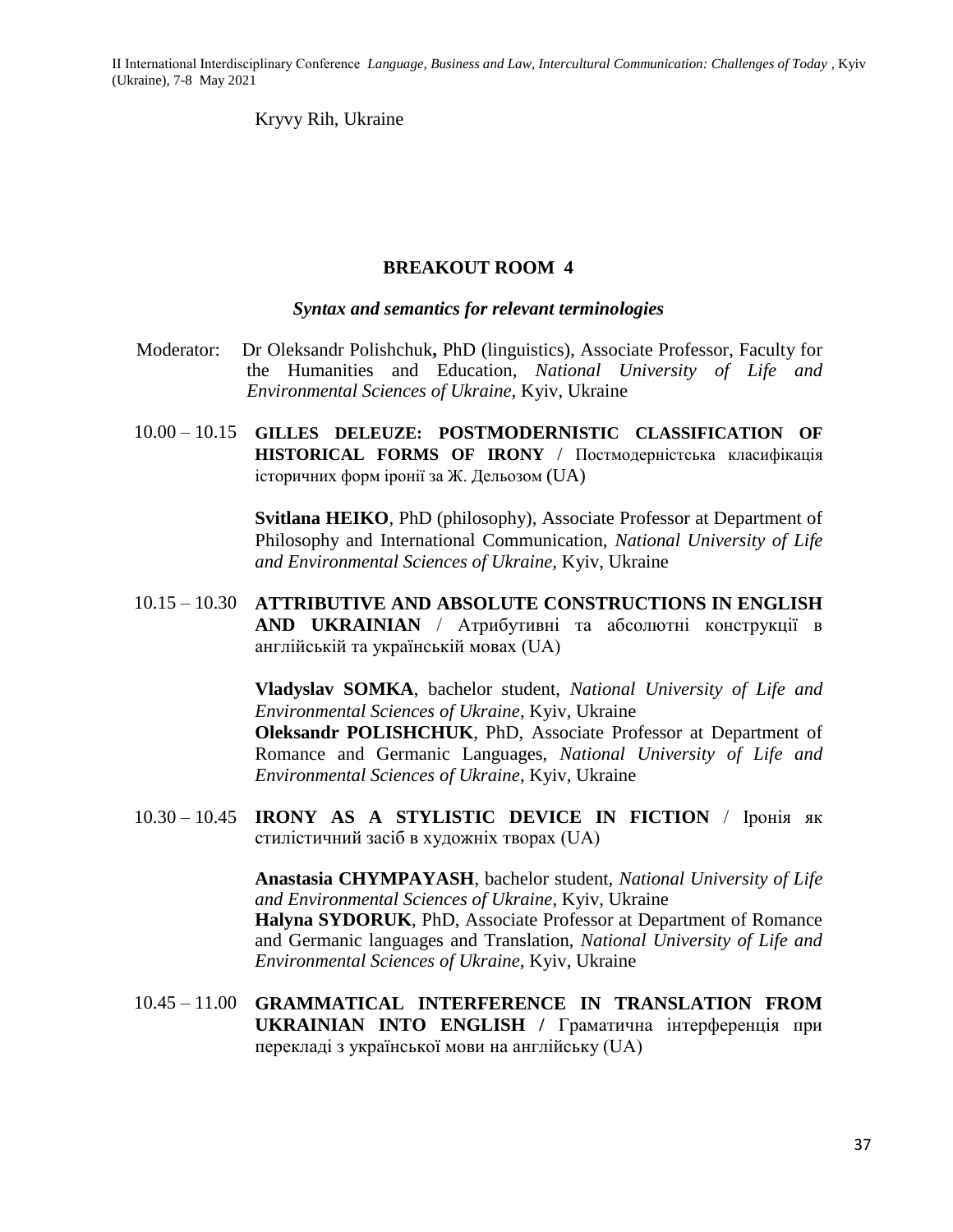**Kateryna BABII**, 1st year student of the Faculty of Food Technology and Quality Control of Agricultural Products, *National University of Life and Environmental Sciences of Ukraine,* Kyiv, Ukraine

**Oksana TEPLA**, PhD, Associate Professor, Chair for Romance and Germanic languages and translation, *National University of Life and Environmental Sciences of Ukraine*, Kyiv, Ukraine

## 11.00 – 11.15 **SEMANTICS AND SPECIFICS OF ENGLISH PHRASAL VERBS** / Значення та особливості фразових дієслів (UA)

**Yuliia BORBYCH**, 2nd year student, *National University of Life and Environmental Sciences of Ukraine*, Kyiv, Ukraine

**Oleksandr POLISHCHUK**, PhD, Associate Professor at Department of Romance and Germanic Languages, *National University of Life and Environmental Sciences of Ukraine*, Kyiv, Ukraine

11.15 – 11.30 **INSTRUCTION AND ACQUISITION OF LSP IN HIGH SCHOOL** / Особливості вивчення фахових мов в університеті (UA)

> **Dmytro SHEVCHUK**, master student, *National University of Life and Environmental Sciences of Ukraine*, Kyiv, Ukraine **Marianna GOLTSOVA**, PhD, Associate Professor at Department of Romance and Germanic Languages, *National University of Life and Environmental Sciences of Ukraine*, Kyiv, Ukraine

## 11.30 – 11.45 **THE NAME OF UKRAINE IN** *CHICKEN KIEV SPEECH***: VISION OF S. PLOHIY**

**Andriy SOROKIN,** PhD seeker, Department of International Relations and Social Media, *National University of Life and Environmental Sciences of Ukraine*, Kyiv, Ukraine

11.45 – 12.00 **ENGLISH IDIOMS TO RENDER ETHNIC CULTURE VALUES** / Англійська ідіоматика як віддзеркалення культурних цінностей народу (UA)

> **Yulia SAHAN**, bachelor student, *National University of Life and Environmental Sciences of Ukraine*, Kyiv, Ukraine

> **Halyna SYDORUK**, PhD, Associate Professor at Department of Romance and Germanic languages and Translation, *National University of Life and Environmental Sciences of Ukraine,* Kyiv, Ukraine

12.00 – 12.15 **SEMANTIC STRUCTURE OF A SIMPLE SENTENCE (ON THE MATERIAL OF UKRAINIAN AND BELARUS LANGUAGES)** / Особливості семантичної будови простого речення (на матеріалі української та білоруської мов) (UA)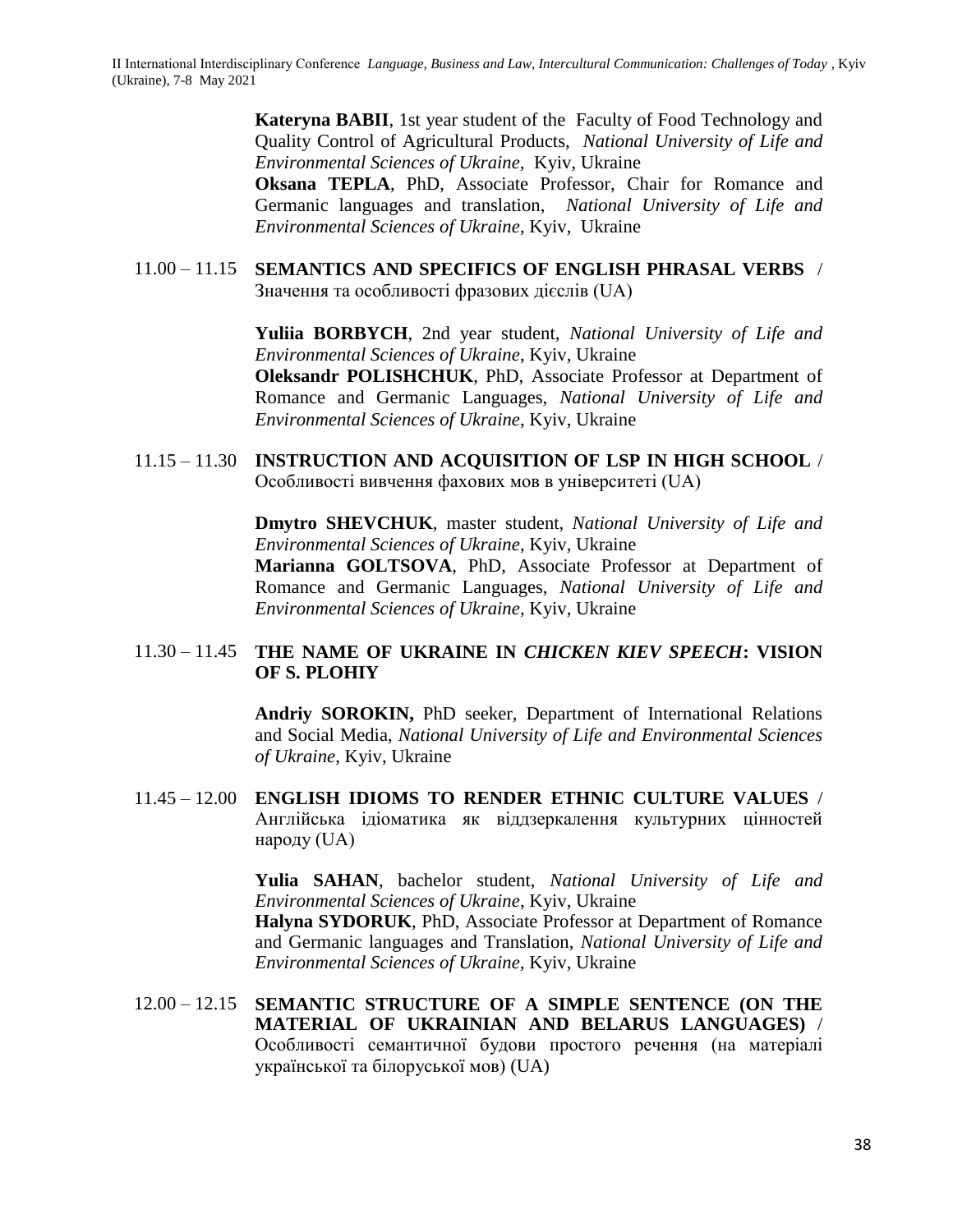**Dmytro RESHETNYKOV**, 1<sup>st</sup> year student, Faculty of the Ukrainian Philology, *Kryvyi Rih State Pedagogical University*, Kryvy Rih, Ukraine **Natalia SHARMANOVA**, PhD (linguistics), Associate Professor at the Ukrainian language Department, *Kryvyi Rih State Pedagogical University,* Kryvy Rih, Ukraine

#### **BREAKOUT ROOM 5**

#### *Information and Communication Technologies (ICT) in terminologies*

- Moderator:Hanna Medianyk, Assistant at Department of English Philology, *National University of Life and Environmental Sciences of Ukraine*, Kyiv, Ukraine
- 10.00 10.15 **ACADEMIC WRITING SKILLS: UKRAINIAN AS A FOREIGN LANGUAGE** / Формування навичок академічного письма під час навчання української мови як іноземної (UA)

**Zinayida BAKUM**, Doctor of Education, Professor at the Ukrainian language Department, *Kryvyi Rih State Pedagogical University*, Kryvy Rih, Ukraine

10.15 – 10.30 **PROCESSES OF INTERLINGUAL INFLUENCES AND BORROWINGS IN MODERN ENGLISH FOR MOBILE COMMUNICATION /** Процеси міжмовних впливів та запозичень у сучасну англійську терміносистему "мобільний зв'язок" (UA)

> **Khrystyna DUDOK,** PhD seeker, *Lviv National University after Ivan Franko,* Lviv, Ukraine

10.30 – 10.45 **REGULATION OF LEGAL COMMUNICATION IN UKRAINE IN THE CONTEXT OF THE FORMATION OF INFORMATION AND LEGAL SOCIETY** / Регулювання правової комунікації в Україні в контексті формування інформаційно-правового суспільства (UA)

> **Ksenia SYCHOVA**, MA (law), PhD seeker, *Donetsk National University after Vasyl Stus*, Donetsk, Ukraine

10.45 – 11.00 **ON CONSIDERING A PAYER'S GAININGS TO CALCULATE THE ALIMENTARY AMOUNTS TO BE CHARGED AND PAYABLE** / Щодо специфіки врахування доходів платника при визначенні розміру та стягненні аліментів (UA)

> **Anhelina ZAVADSKA**, junior researcher at the Scientific and Research Institute of providing legal framework for the innovative development, *National Academy of Law sciences of Ukraine*, Kharkiv, Ukraine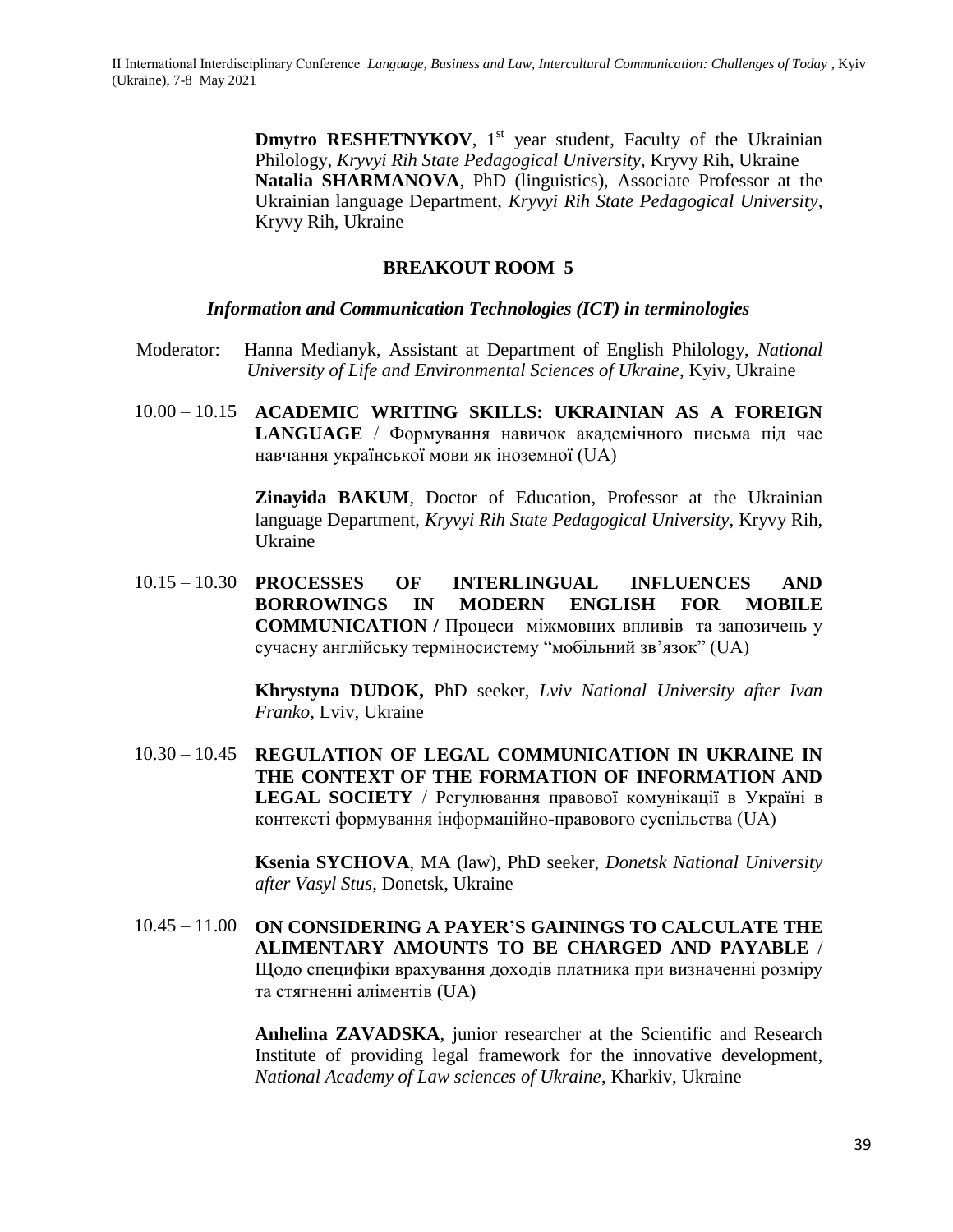#### 11.00 – 11.15 **COMMUNICATION IN TEACHING LANGUAGES**

**Liubov ZAKATIURA**, 2nd year student, *National University of Life and Environmental Sciences of Ukraine*, Kyiv, Ukraine **Oleksandr POLISHCHUK**, PhD, Associate Professor at Department of Romance and Germanic Languages, *National University of Life and Environmental Sciences of Ukraine*, Kyiv, Ukraine

#### 11.15 – 11.30 **INFORMATION AND COMMUNICATION TECHNOLOGIES FOR DEVELOPMENT OF GLOBALIZATION**

**Yuliia KOTSIUK,** bachelor student, Faculty for the Humanities and Education, *National University of Life and Environmental Sciences of Ukraine*, Kyiv, Ukraine

**Hanna MEDIANYK**, Assistant at Department of English Philology, *National University of Life and Environmental Sciences of Ukraine*, Kyiv, Ukraine

11.30 – 11.45 **INNOVATIONS IN TEACHING FOREIGN LANGUAGES** / Інноваційні методи викладання іноземних мов (UA)

> **Sofiia SEVERINOVA**, 2nd year student, *National University of Life and Environmental Sciences of Ukraine*, Kyiv, Ukraine

> **Oleksandr POLISHCHUK**, PhD, Associate Professor at Department of Romance and Germanic Languages, *National University of Life and Environmental Sciences of Ukraine*, Kyiv, Ukraine

11.45 – 12.00 **PEDAGOGICAL CONDITIONS FOR FORMING BILINGUAL PERSONALITY / Педагогічні умови формування білінгвальної** особистості (UA)

> **Kristina POPIVANOVA,** bachelor student, *National University of Life and Environmental Sciences of Ukraine,* Kyiv, Ukraine

> **Maksym ROHANOV**, senior lecturer at Department of Education, *National University of Life and Environmental Sciences of Ukraine,* Kyiv, Ukraine

12.00 – 12.15 **ANALYSIS OF NEWS TEXTS (BASED ON THE PUBLICATION**  *THE UKRAINIAN TRUTH***)** / Аналіз новинних текстів (на матеріалі видання «Українська правда») (UA)

> **Tetiana BLYZNIUK,** 1<sup>st</sup> year student, Faculty of Geography, Tourism, and History, *Kryvyi Rih State Pedagogical University*, Kryvy Rih, Ukraine **Natalia SHARMANOVA**, PhD (linguistics), Associate Professor at the Ukrainian language Department, *Kryvyi Rih State Pedagogical University*,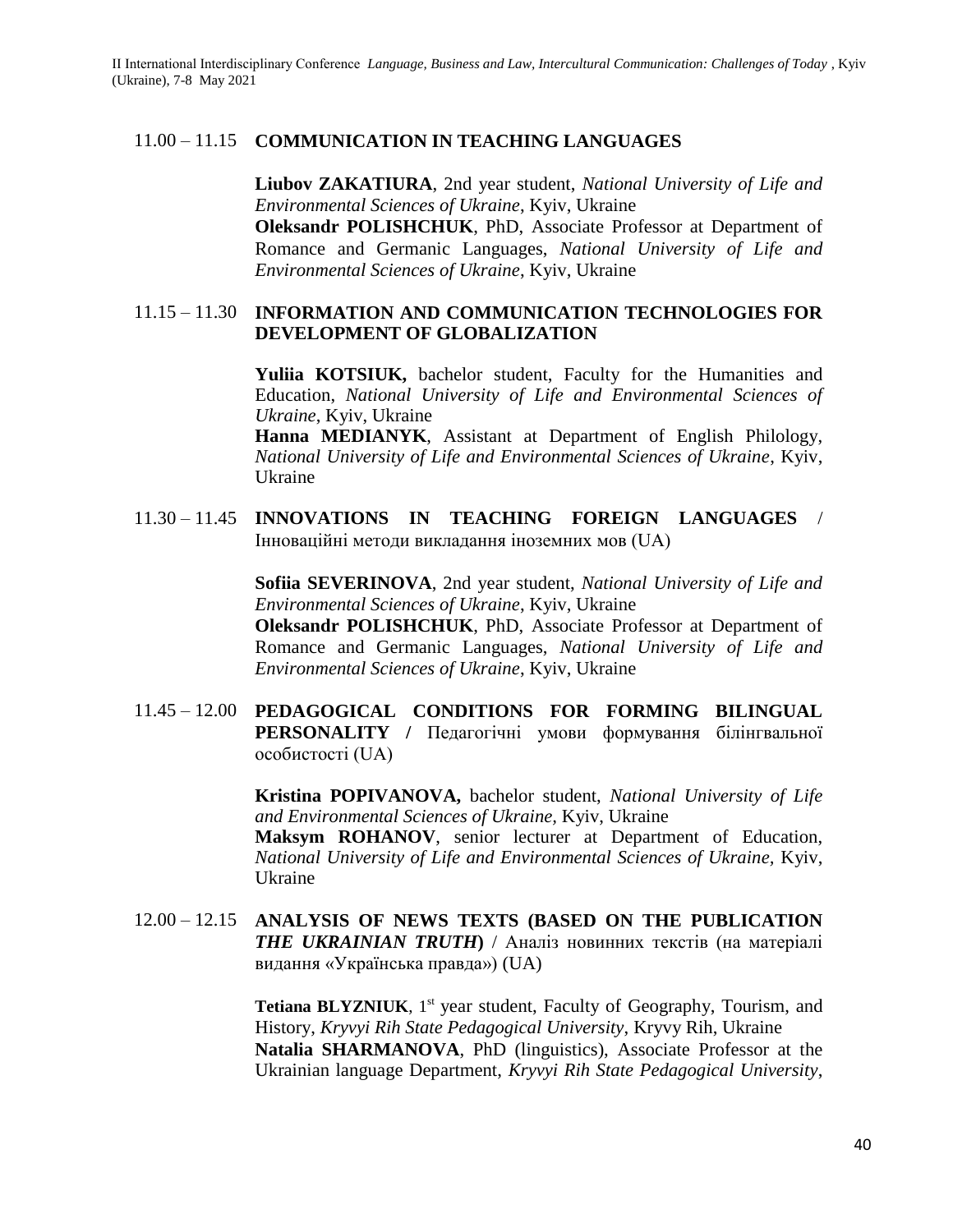Kryvy Rih, Ukraine

## **BREAKOUT ROOM 6**

#### *Multimodality, cross-culture communication and terminologies*

Moderator:Yuliia LUNHU, assistant at Department of English Philology, *National University of Life and Environmental Sciences of Ukraine*, Kyiv, Ukraine

#### 10.00 – 10.15 **CROSS-CULTURE COMMUNICATION AND TERMINOLOGIES**

**Yuliia LUNHU**, assistant at Department of English Philology, *National University of Life and Environmental Sciences of Ukraine*, Kyiv, Ukraine

10.15 – 10.30 **PHENOMENON OF HEALTH UNDERLYING SPIRITUALITY OF A PERSON /** Феномен здоров'я як основа формування духовного світу людини (UA)

> **Alina SUPRUN,** PhD (philosophy), Associate Professor at Department for Philosophy and International Communication, *National University of Life and Environmental Sciences of Ukraine,* Kyiv, Ukraine

#### 10.30 – 10.45 **THE ROLE OF ENGLISH AS A GLOBAL LANGUAGE IN INTERNATIONAL RELATIONS**

Alina KHOLOD, 4<sup>th</sup> year student, *National University of Life and Environmental Sciences of Ukraine*, Kyiv, Ukraine **Oksana CHAIKA**, PhD, Associate Professor at Department of Romance and Germanic languages and Translation, *National University of Life and Environmental Sciences of Ukraine,* Kyiv, Ukraine

## 10.45 – 11.00 **LANGUAGE AND CULTURE TRANSFER: THE ROLE OF PROFESSIONAL TRANSLATOR FOR AUDIO AND VISUAL ADVERTISEMENTS**

**Vladyslav KRAVCHENKO**, 2nd year student, *National University of Life and Environmental Sciences of Ukraine*, Kyiv, Ukraine **Oleksandr POLISHCHUK**, PhD, Associate Professor at Department of Romance and Germanic Languages, *National University of Life and Environmental Sciences of Ukraine*, Kyiv, Ukraine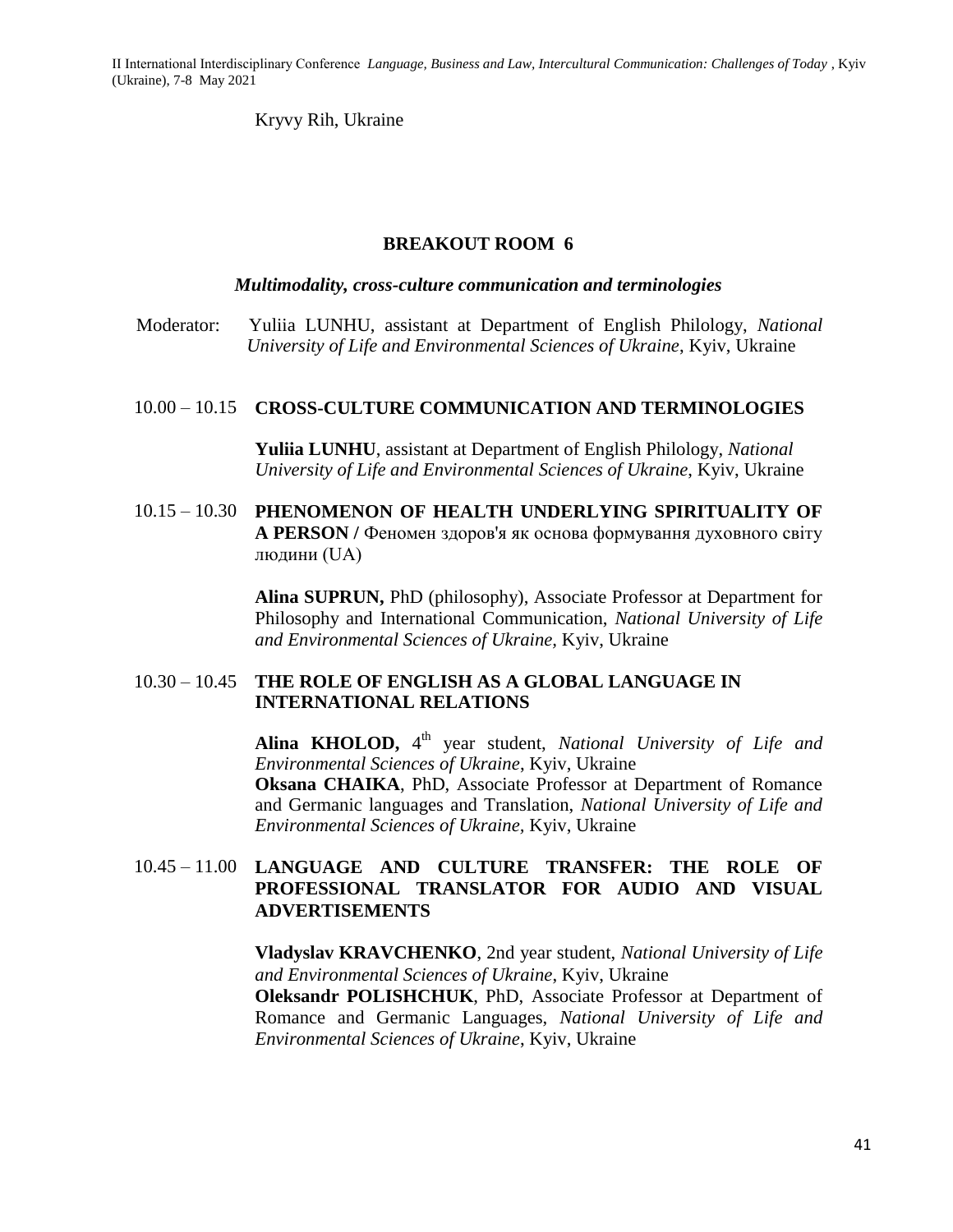#### 11.00 – 11.15 **INTERCULTURAL AND CROSS-CULTURAL COMMUNICATION RESEARCH: LANGUAGE IN THE RESEARCH PROCESS**

**Anastasiia KYRYLIUK,** bachelor student, Faculty for the Humanities and Education, *National University of Life and Environmental Sciences of Ukraine*, Kyiv, Ukraine

**Hanna MEDIANYK**, Assistant at Department of English Philology, *National University of Life and Environmental Sciences of Ukraine*, Kyiv, Ukraine

## 11.15 – 11.30 **GLOBALIZATION OF ENGLISH IN CROSS CULTURE COMMUNICATION** / Глобалізація англійської мови в міжкультурній комунікації (UA)

**Tymofii SHUBOVYCH**, 2nd year student, *National University of Life and Environmental Sciences of Ukraine*, Kyiv, Ukraine

**Oleksandr POLISHCHUK**, PhD, Associate Professor at Department of Romance and Germanic Languages, *National University of Life and Environmental Sciences of Ukraine*, Kyiv, Ukraine

## 11.30 – 11.45 **THE PROBLEMS OF ELECTRONIC COMMERCE IN UKRAINE**

**Alena HREBENCHUK,** second-year student Faculty of Sociology and Law

*National Technical University of Ukraine "Igor Sikorsky Kyiv Polytechnic Institute",* Kyiv, Ukraine

Inna BORKOVSKA, PhD (linguistics), lecturer at the Faculty of Linguistics, *National Technical University of Ukraine "Igor Sikorsky Kyiv Polytechnic Institute",* Kyiv, Ukraine

11.45 – 12.00 **VERBALIZATION OF THE** *LOVE* **CONCEPT IN ARTISTIC TEXTS** / Вербалізація концепту кохання у художніх текстах (UA)

> **Kateryna RUMMA**, 3rd year student, Faculty of the Ukrainian Philology, *Kryvyi Rih State Pedagogical University*, Kryvy Rih, Ukraine **Natalia SHARMANOVA**, PhD (linguistics), Associate Professor at the Ukrainian language Department, *Kryvyi Rih State Pedagogical University*, Kryvy Rih, Ukraine

12.00 – 12.15 **PHRASEOLOGISMS IN U. SAMCHUK'S NOVEL** *MARIA***: A BODY-BASED APPROACH** / Фразеологізми в романі У. Самчука «Марія»: корпуснобазований підхід (UA)

> **Marta MILIAN**, master student, *Lviv Polytechnic National University*, Lviv, Ukraine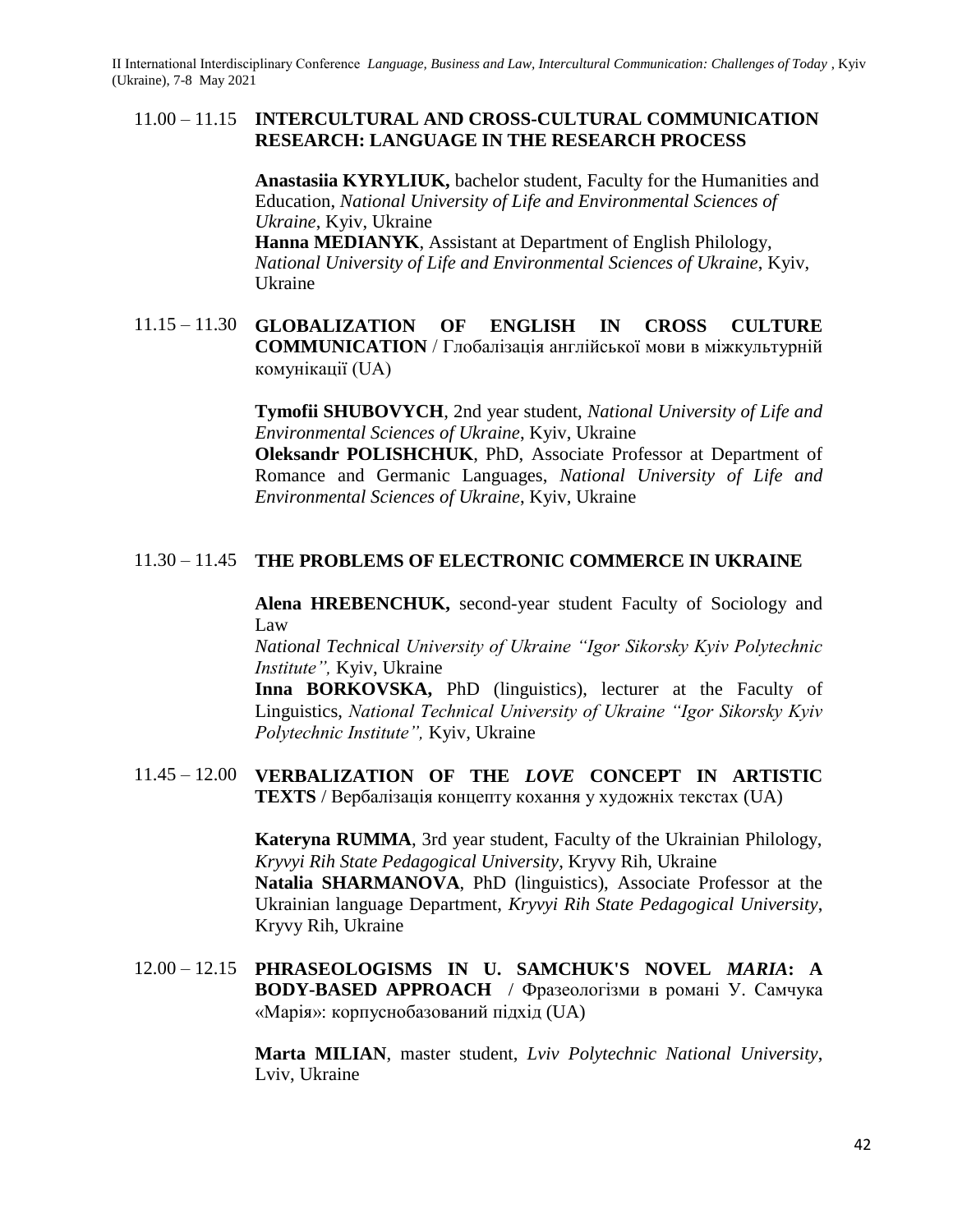> **Oksana TARAN**, PhD (linguistics), Associate Professor at the Department of Applied Linguistics, *Lviv Polytechnic National University*, Lviv, Ukraine

#### **BREAKOUT ROOM 7**

#### *Terminologies, discourse and the new media in applied linguistics*

Moderator:Prof. Svitlana Kharchenko, Doctor of Philology, Professor, Professor at Department of Journalism and Language Communication, *National University of Life and Environmental Sciences of Ukraine*, Kyiv, Ukraine

## 10.00 – 10.15 **CONTEMPORARY UKRAINIAN MEDIA CONTENT IN SOCIAL LINGUISTIC CONTEXT** / Сучасний український контент у соціолінгвістичному вимірі (UA)

**Svitlana KHARCHENKO**, Doctor of Philology, Professor, Deputy Dean (Science and Research) for the Pedagogy and the Humanities Faculty, Professor at Department of Journalism and Language Communication, *National University of Life and Environmental Sciences of Ukraine*, Kyiv, Ukraine

#### 10.15 – 10.30 **DEVELOPMENT OF INTERCULTURAL COMMUNICATION COMPETENCE**

**Svitlana TSYMBAL,** Doctor in Psychology, Associate Professor of the Department of English for Technical and Agrobiological Specialties, *National University of Life and Environmental Sciences of Ukraine*, Kyiv, Ukraine

#### 10.30 – 10.45 **TERM IN TERMINOLOGIES: STRUCTURE AND PROPOSED TYPOLOGY IN MULTICULTURAL COMMUNICATION**

**Oksana CHAIKA**, PhD in Philology, Associate Professor at Department of Romance and Germanic languages and Translation, *National University of Life and Environmental Sciences of Ukraine,* Kyiv, Ukraine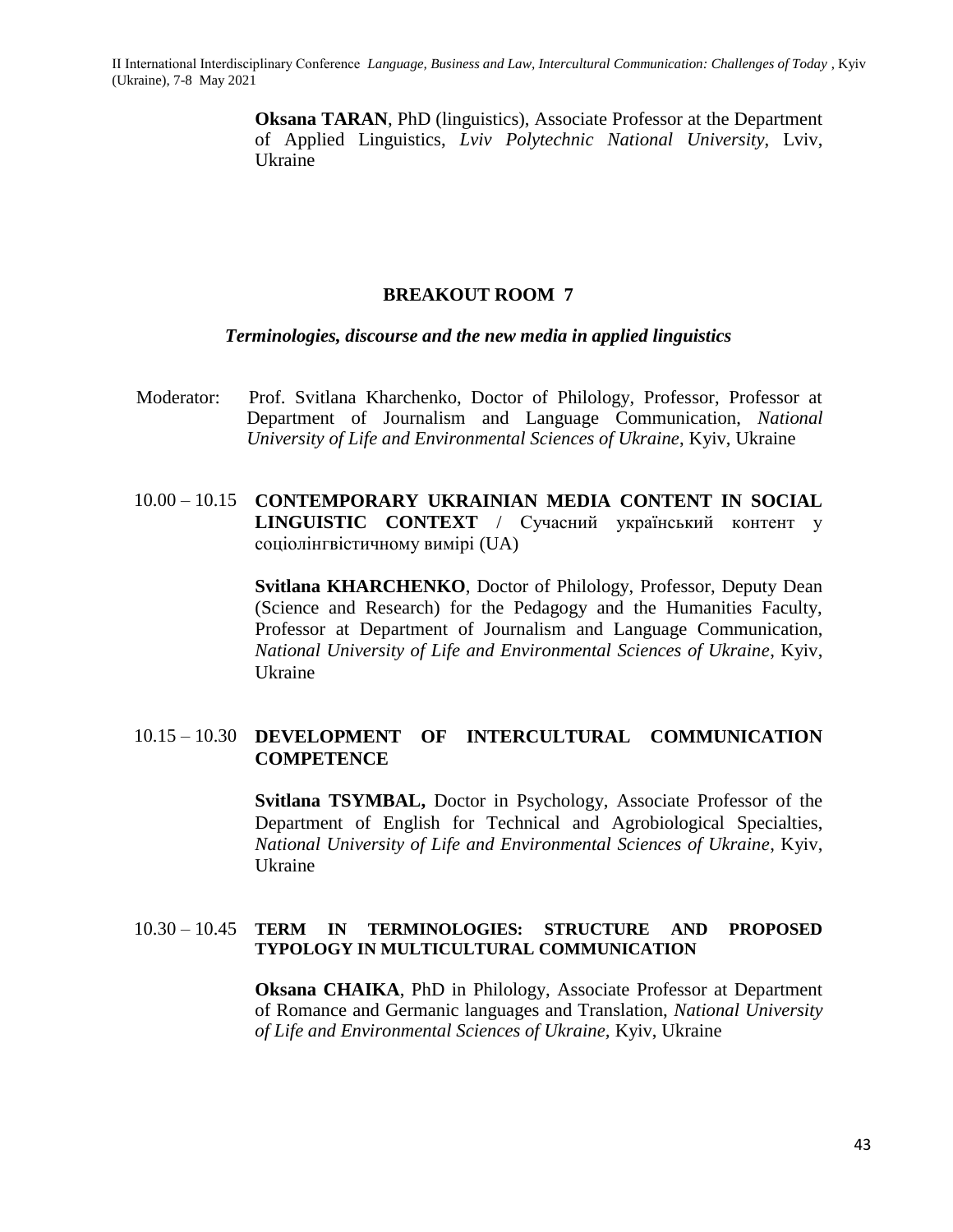10.45 – 11.00 **INTRAEXISTENCE OF STYLES UNDER THE SCIENTIFIC DISCOURSE** / Взаємопроникнення жанрів в рамках наукового дискурсу (UA)

> Yuriy ROZHKOV, Assistant and Senior Lecturer at Department of Romance and Germanic Languages, *National University of Life and Environmental Sciences of Ukraine*, Kyiv, Ukraine

11.00 – 11.15 **ENGLISH NEWSPAPER HEADLINES AND UKRAINIAN TRANSLATION** / Англомовні газетні заголовки та їх переклад українською мовою (UA)

> **Tetiana SLABA**, 2nd year student, *National University of Life and Environmental Sciences of Ukraine*, Kyiv, Ukraine **Oleksandr POLISHCHUK**, PhD, Associate Professor at Department of Romance and Germanic Languages, *National University of Life and Environmental Sciences of Ukraine*, Kyiv, Ukraine

11.15 – 11.30 **ANALYSIS OF INFORMATION-ANALYTICAL TEXTS (BASED ON UKRAINIAN PUBLICATIONS)** / Аналіз інформаційноаналітичних текстів (на матеріалі українських видань) (UA)

**Kateryna SLOBODIANYK**, 1st year student, Faculty of Geography, Tourism, and History, *Kryvyi Rih State Pedagogical University*, Kryvy Rih, Ukraine

**Natalia SHARMANOVA**, PhD (linguistics), Associate Professor at the Ukrainian language Department, *Kryvyi Rih State Pedagogical University*, Kryvy Rih, Ukraine

#### 11.30 – 11.45 **UKRAINIAN LEGAL TERMS THAT DENOTE CIVIL RELATIONS: STRUCTURAL APPROACH**

**Serhiy VASYLTSOV**, master student, *National University of Life and Environmental Sciences of Ukraine,* Kyiv, Ukraine **Oksana CHAIKA**, PhD, Associate Professor at Department of Romance and Germanic languages and Translation, *National University of Life and Environmental Sciences of Ukraine,* Kyiv, Ukraine

11.45 – 12.00 **FEATURES OF ETHNIC PERCEPTION OF THE WORLD IN FOLK COMPARISONS** / Особливості етнічного сприймання світу в народних порівняннях (UA)

**Rostyslav KRAVETS**, 3rd year student, Faculty of the Ukrainian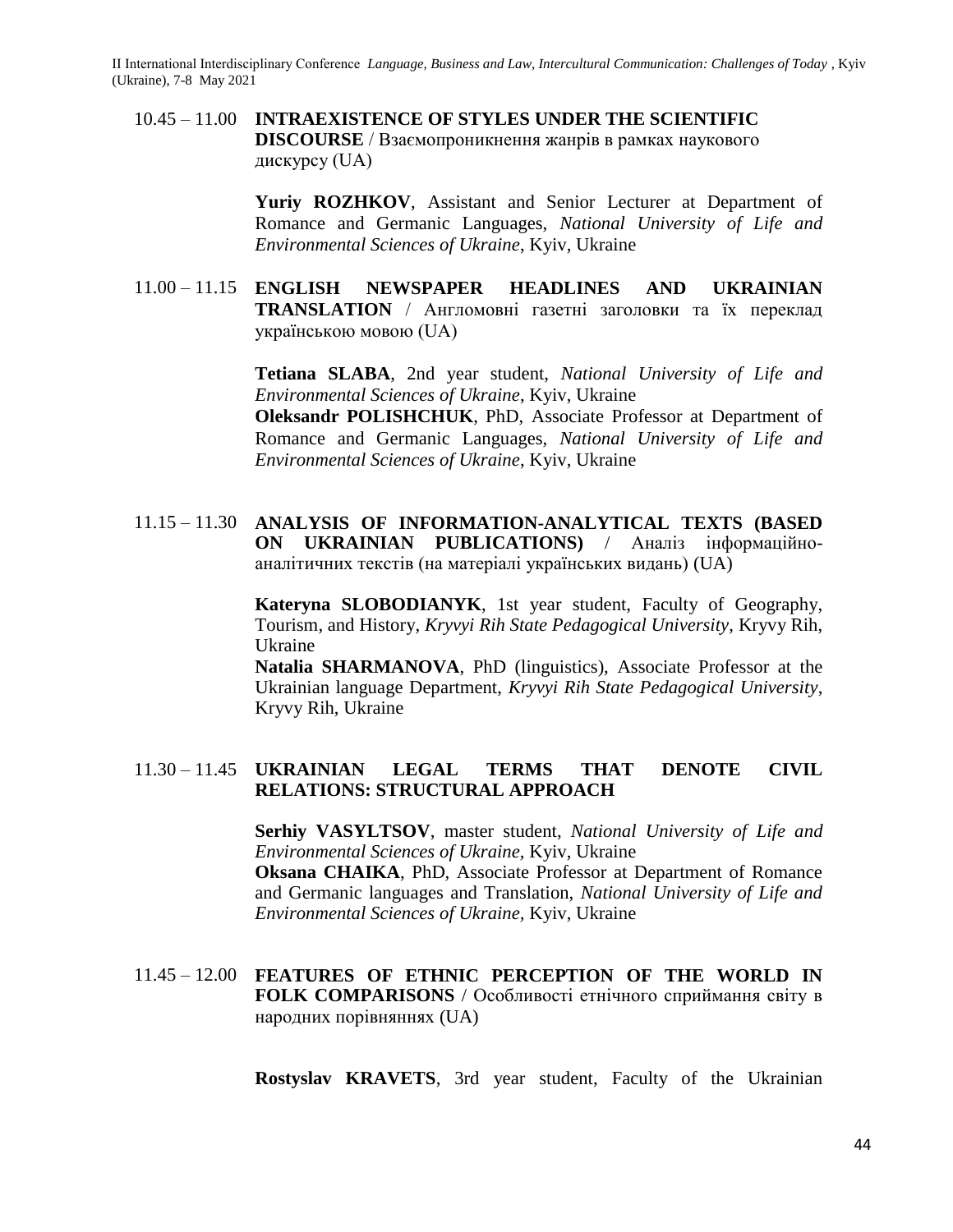> Philology, *Kryvyi Rih State Pedagogical University*, Kryvy Rih, Ukraine **Natalia SHARMANOVA**, PhD (linguistics), Associate Professor at the Ukrainian language Department, *Kryvyi Rih State Pedagogical University*, Kryvy Rih, Ukraine

12.00 – 12.15 **LANGUAGE OF POLITICS: LINGVO-TRANSLATION FACET (DONALD TRUMP'S SPEECHES)** / Політична мова в лінгвоперекладацькому аспекті (на матеріалі промов президента США Дональда Трампа) (UA)

> **Diana ROHULIAK**, 2nd year student, *National University of Life and Environmental Sciences of Ukraine*, Kyiv, Ukraine **Oleksandr POLISHCHUK**, PhD, Associate Professor at Department of Romance and Germanic Languages, *National University of Life and Environmental Sciences of Ukraine*, Kyiv, Ukraine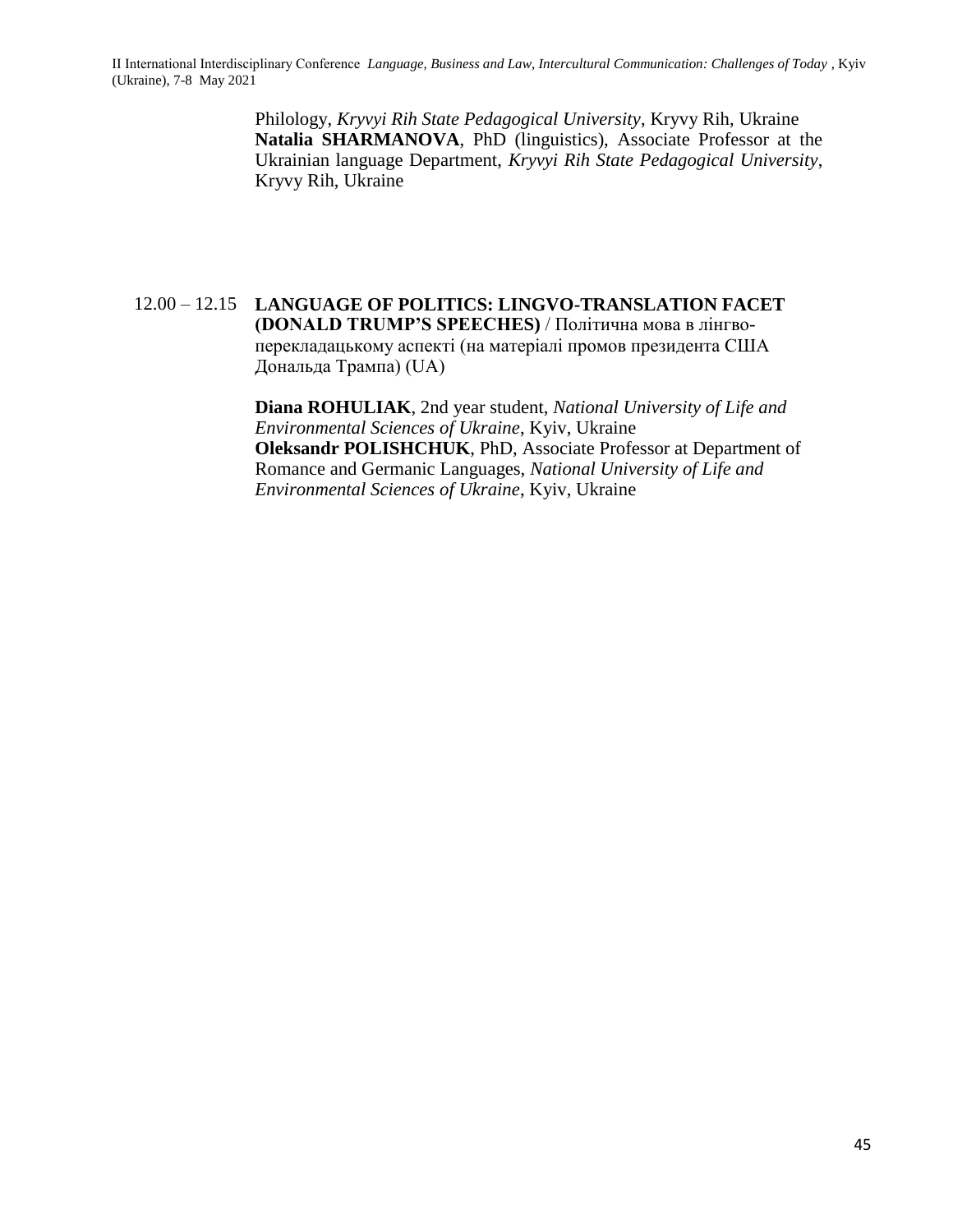## **BREAKOUT ROOM 8**

#### *Interpreting and translation in institutional/professional settings*

Moderator:Dr Marianna Goltsova, PhD, Associate Professor at Department of Romance and Germanic Languages, *National University of Life and Environmental Sciences of Ukraine*, Kyiv, Ukraine

# 10.00 – 10.15 **SENSE FORMING RELATIONS UNDERLYING SIMILES :**

**FICTION AND TRANSLATION** / Смислотворчі відношення в основі порівнянь на матеріалі художнього тексту і його перекладу (UA)

**Olena TOMCHENKO**, bachelor student, *National University of Life and Environmental Sciences of Ukraine*, Kyiv, Ukraine

**Marianna GOLTSOVA**, PhD, Associate Professor at Department of Romance and Germanic Languages, *National University of Life and Environmental Sciences of Ukraine*, Kyiv, Ukraine

#### 10.15 – 10.30 **ENGLISH IN THE MODERN WORLD**

**Olena BORLIUK,** bachelor student, *National University of Life and Environmental Sciences of Ukraine*, Kyiv, Ukraine **Oksana CHAIKA**, PhD, Associate Professor at Department of Romance and Germanic languages and Translation, *National University of Life and Environmental Sciences of Ukraine,* Kyiv, Ukraine

10.30 – 10.45 **ADAPTATION AS A TRANSLATION TECHNIQUE** / Особливості адаптації як перекладацької техніки (UA)

> **Maryna LYTVYN,** 2nd year student, *National University of Life and Environmental Sciences of Ukraine*, Kyiv, Ukraine **Oleksandr POLISHCHUK**, PhD, Associate Professor at Department of Romance and Germanic Languages, *National University of Life and Environmental Sciences of Ukraine*, Kyiv, Ukraine

10.45 – 11.00 **'FALSE FRIENDS' OF A TRANSLATOR** / Фальшиві друзі перекладача (UA)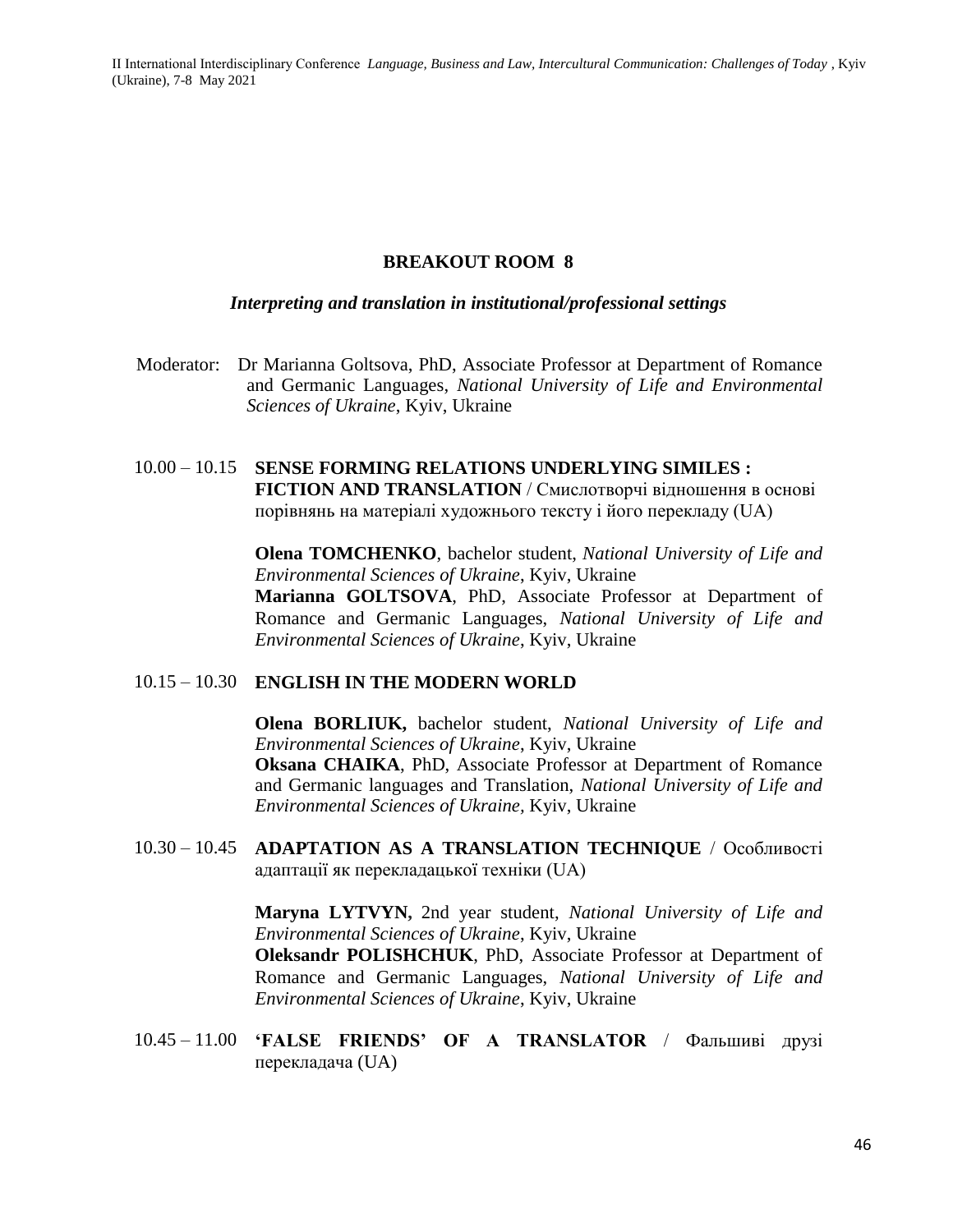**Daryna SEREDA**, bachelor student, *National University of Life and Environmental Sciences of Ukraine*, Kyiv, Ukraine **Oleksandr POLISHCHUK**, PhD, Associate Professor at Department of Romance and Germanic Languages, *National University of Life and Environmental Sciences of Ukraine*, Kyiv, Ukraine

## 11.00 – 11.15 **GRAMMAR APPROACH IN TRANSLATION** / Граматикоперекладний підхід (UA)

**Olena ROZHANSKA**, 2nd year student, *National University of Life and Environmental Sciences of Ukraine*, Kyiv, Ukraine

**Oleksandr POLISHCHUK**, PhD, Associate Professor at Department of Romance and Germanic Languages, *National University of Life and Environmental Sciences of Ukraine*, Kyiv, Ukraine

11.15 – 11.30 **TRANSLATION OF ENGLISH NEOLOGISMS INTO THE UKRAINIAN LANGUAGE /** Стан дослідження перекладу англійських неологізмів на українську мову (UA)

> **Daryna SEREDA**, 2nd year student of the Faculty of Humanities and Pedagogy, *National University of Life and Environmental Sciences of Ukraine,* Kyiv, Ukraine

> **Oksana TEPLA**, PhD, Associate Professor, Chair for Romance and Germanic languages and translation, *National University of Life and Environmental Sciences of Ukraine*, Kyiv, Ukraine

11.30 – 11.45 **LANGUAGE REALIA AND TRANSLATION** */* Мовні реалії та проблеми їх перекладу (UA)

> Yelizaveta **IHNATCHENKO**, 1st year student of the Faculty of Food Technology and Quality Control of Agricultural Products, *National University of Life and Environmental Sciences of Ukraine,* Kyiv, Ukraine **Oksana TEPLA**, PhD, Associate Professor, Chair for Romance and Germanic languages and translation, *National University of Life and Environmental Sciences of Ukraine*, Kyiv, Ukraine

11.45 – 12.00 **TRANSLATION OF A POETIC WORK** */* Переклад поетичного твору (UA)

> **Yuliia BULAVNOVA,** 1st year student of the Faculty of Food Technology and Quality Control of Agricultural Products, *National University of Life and Environmental Sciences of Ukraine,* Kyiv, Ukraine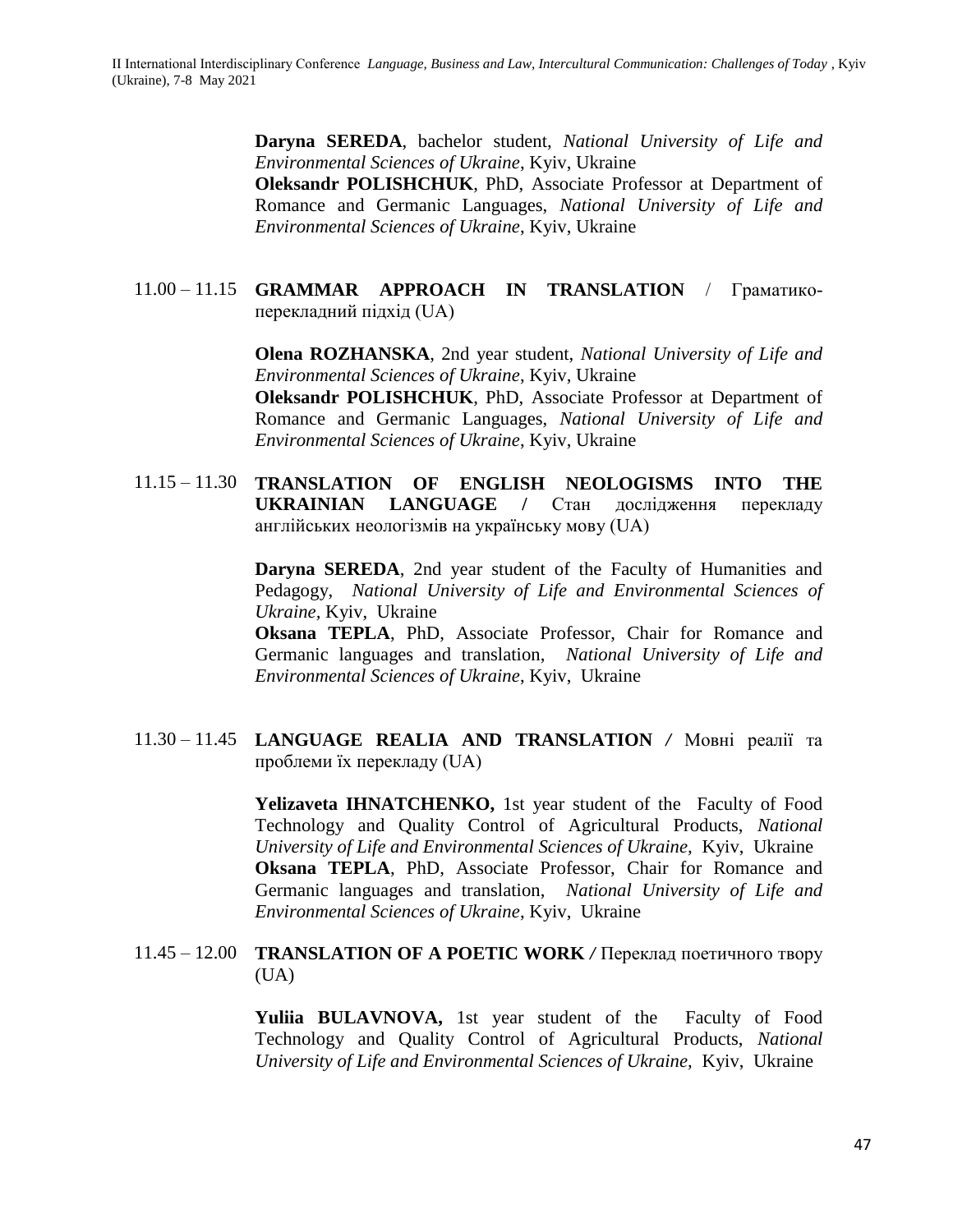**Oksana TEPLA**, PhD, Associate Professor, Chair for Romance and Germanic languages and translation, National University of Life and Environmental Sciences of Ukraine, Kyiv, Ukraine

## **BREAKOUT ROOM 9**

## *Communication training for professionals in the new digital era of the globalizing world. Soft skills as a must in today's job market*

- Moderator:Dr Alla Kravchenko, PhD (philosophy), Associate Professor at Department for Philosophy and International Communication, *National University of Life and Environmental Sciences of Ukraine*, Kyiv, Ukraine
- 10.00 10.15 **EFFICIENCY OF ORGANIZATIONAL AND METHODOLOGICAL SYSTEM: GROWING POLYLINGUAL CULTURE WITH FUTURE FOREIGN LANGUAGE TEACHERS /** Ефективність організаційнометодичної системи виховання полілінгвальної культури у майбутніх учителів іноземної мови (UA)

**Maksym ROHANOV**, senior lecturer at Department of Education, *National University of Life and Environmental Sciences of Ukraine,* Kyiv, Ukraine

10.15 – 10.30 **METHODS FOR STUDYING THE LINGUISTIC AND STYLISTIC FEATURES OF THE LITERARY TEXT BY PHILOLOGY STUDENTS** / Методика вивчення лінгвостилістичних особливостей художнього тексту студентами-філологами (UA)

> **Liudmyla SOHA**, PhD (history), Associate Professor at Methodology and Translation Department, *Hryhoriy Skovoroda University in Pereyaslav*, Pereyaslav, Ukraine

10.30 – 10.45 **ETHICAL VALUES IN MEDIA AND THEIR INFLUENCE ON CULTURAL AND ESTHETIC BUSINESS ORIENTED EDUCATION OF YOUTH** / Етичні норми в медіа середовищі та їх вплив на культурно-естетичне й бізнес-направлене виховання молоді  $(UA)$ 

> **Anna TOLMACH**, bachelor student of Finance, Audit and Accounting, *Kyiv National Trade and Economic University*, Kyiv, Ukraine **Yulia RADCHENKO**, lecturer at Department of Modern European Languages, *Kyiv National Trade and Economic University*, Kyiv, Ukraine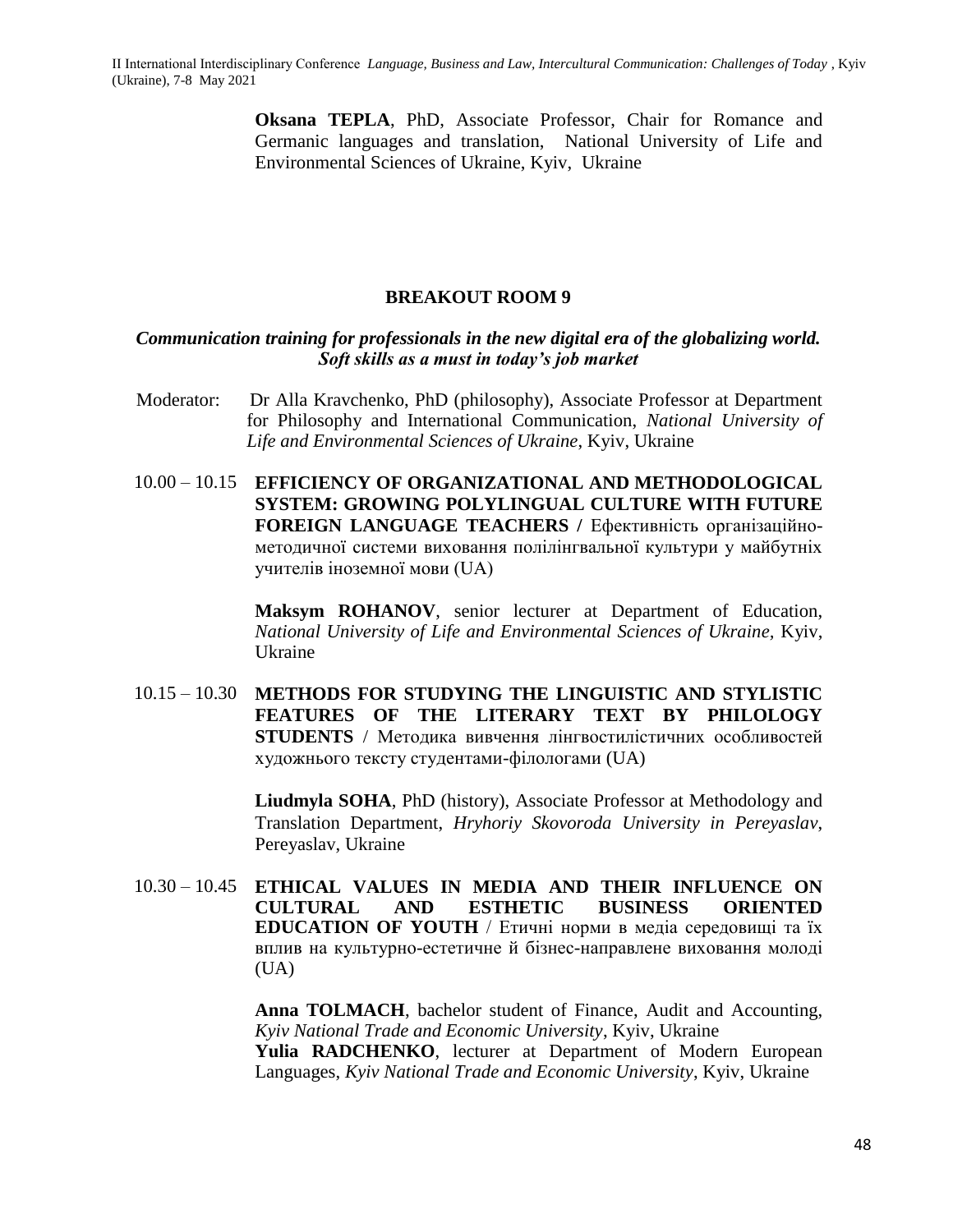10.45 – 11.00 **TEACHING ENGLISH TO PRESCHOOLERS AND PRIMARY SCHOOL CHILDREN** / Методика викладання англійської мови для молодшого шкільного віку. Методика Зайцева (UA)

> **Anna MYKHAILOVA**, 2nd year student, *National University of Life and Environmental Sciences of Ukraine*, Kyiv, Ukraine

> **Oleksandr POLISHCHUK**, PhD, Associate Professor at Department of Romance and Germanic Languages, *National University of Life and Environmental Sciences of Ukraine*, Kyiv, Ukraine

11.15 – 11.30 **MEDIA CULTURE OF THE ZOOMER GENERATION /**  Медіакультура покоління зумерів

> **Maryna Postaniuk,** bachelor student, *National University of Life and Environmental Sciences of Ukraine*, Kyiv, Ukraine

> **Svitlana Kharchenko**, Professor at Department of Journalism and Linguistic Communication, *National University of Life and Environmental Sciences of Ukraine*, Kyiv, Ukraine

11.30 – 11.45 **INFODEMIA AS A GLOBAL INFORMATION CRISIS /** Інфодемія як глобальна інформаційна криза

> **Sofiia Hrabovska,** bachelor student, Faculty for the Humanities and Education, *National University of Life and Environmental Sciences of Ukraine*, Kyiv, Ukraine

> **Svitlana Kharchenko**, Professor at Department of Journalism and Linguistic Communication, *National University of Life and Environmental Sciences of Ukraine*, Kyiv, Ukraine

11.45 – 12.00 **STRUCTURAL FEATURES OF LANGUAGE CLICHÉS IN REGIONAL PUBLICATIONS** / Структурні особливості мовних кліше в регіональних виданнях (UA)

> **Valeria SAMOILENKO**, 3rd year student, Faculty of the Ukrainian Philology, *Kryvyi Rih State Pedagogical University*, Kryvy Rih, Ukraine **Natalia SHARMANOVA**, PhD (linguistics), Associate Professor at the Ukrainian language Department, *Kryvyi Rih State Pedagogical University*, Kryvy Rih, Ukraine

12.00 – 12.15 **CORPUS-BASED APPROACH TO THE DESCRIPTION OF POLITICAL DISCOURSE** / Корпуснобазований підхід до опису політичного дискурсу (UA)

**Daria NESMIYAN,** master student, *Lviv Polytechnic National University*,